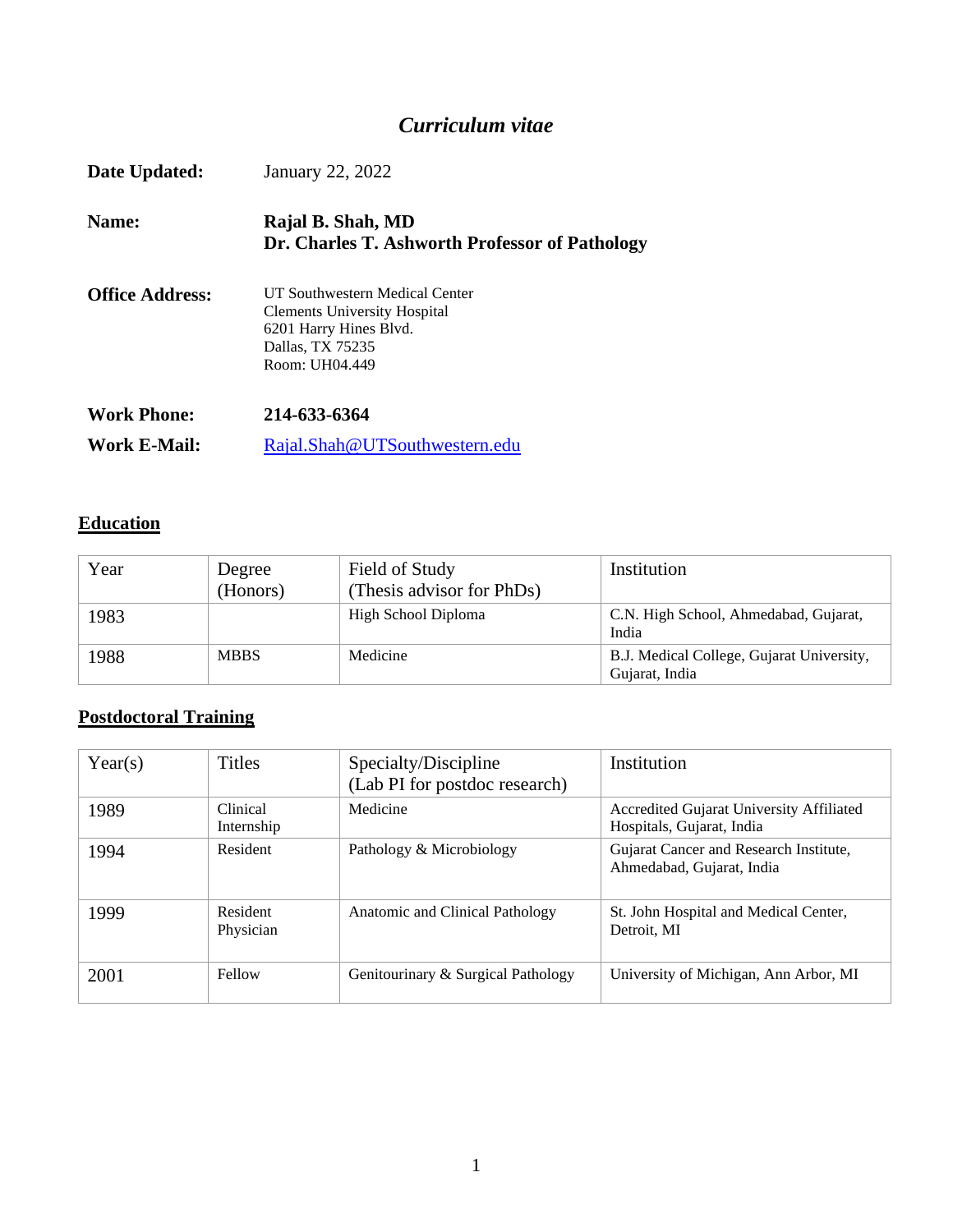# **Current Licensure and Certification**

# **Licensure**

| Date of Certificate:                   | Name of Board: USMLE Step I, USMLE Step II<br>09/1993                                                            |
|----------------------------------------|------------------------------------------------------------------------------------------------------------------|
| Date of Certificate:                   | Name of Board: ECFMG Certification<br>09/1993                                                                    |
| Name of Board:<br>Date of Certificate: | USMLE Step III<br>05/1999                                                                                        |
| Name of Board:                         | Diplomat (Board certification) of The American Board of Pathology in combined<br>Anatomic and Clinical Pathology |
| Date of Certificate:                   | 11/1999                                                                                                          |
| Licensure State/Number: Texas / N4738  | Name of Board: Medical Licensure                                                                                 |
| Date Issued:                           | 11/06/2009                                                                                                       |

# Board and Other Certification

# **Honors and Awards**

| Year | Name of Honor/Award                                                                                                            | <b>Awarding Organization</b>                                                                       |
|------|--------------------------------------------------------------------------------------------------------------------------------|----------------------------------------------------------------------------------------------------|
| 1992 | 1st position, M.D. Pathology<br>& Bacteriology                                                                                 | Gujarat University                                                                                 |
| 1999 | Resident research presentation<br>award                                                                                        | St. John Hospital and Medical Center, Detroit, MI                                                  |
| 2000 | Fellow                                                                                                                         | College of American Pathologist                                                                    |
| 2005 | Co-chair, Proffered Papers:<br><b>Genitourinary Pathology</b>                                                                  | United States and Canadian Academy of Pathology, San Antonio, Texas                                |
| 2006 | Who's Who in Medicine and<br>Healthcare                                                                                        | Marquis                                                                                            |
| 2006 | Short course faculty                                                                                                           | United States and Canadian Academy of Pathology                                                    |
| 2006 | Urologic Pathology Abstract<br><b>Review Board</b>                                                                             | United States and Canadian Academy of Pathology National<br><b>Meeting Program</b>                 |
| 2007 | Cover article, senior author                                                                                                   | Urology journal                                                                                    |
| 2007 | Judge                                                                                                                          | American Journal of Clinical Pathology Resident Research Symposium<br>Competition, New Orleans, LA |
| 2007 | America's Top Physician                                                                                                        | <b>Consumer Research Council of America</b>                                                        |
| 2007 | <b>Inaugural American</b><br><b>Association of Cancer</b><br>Research (AACR) team<br>science award for prostate<br>cancer gene | American Association of Cancer Research                                                            |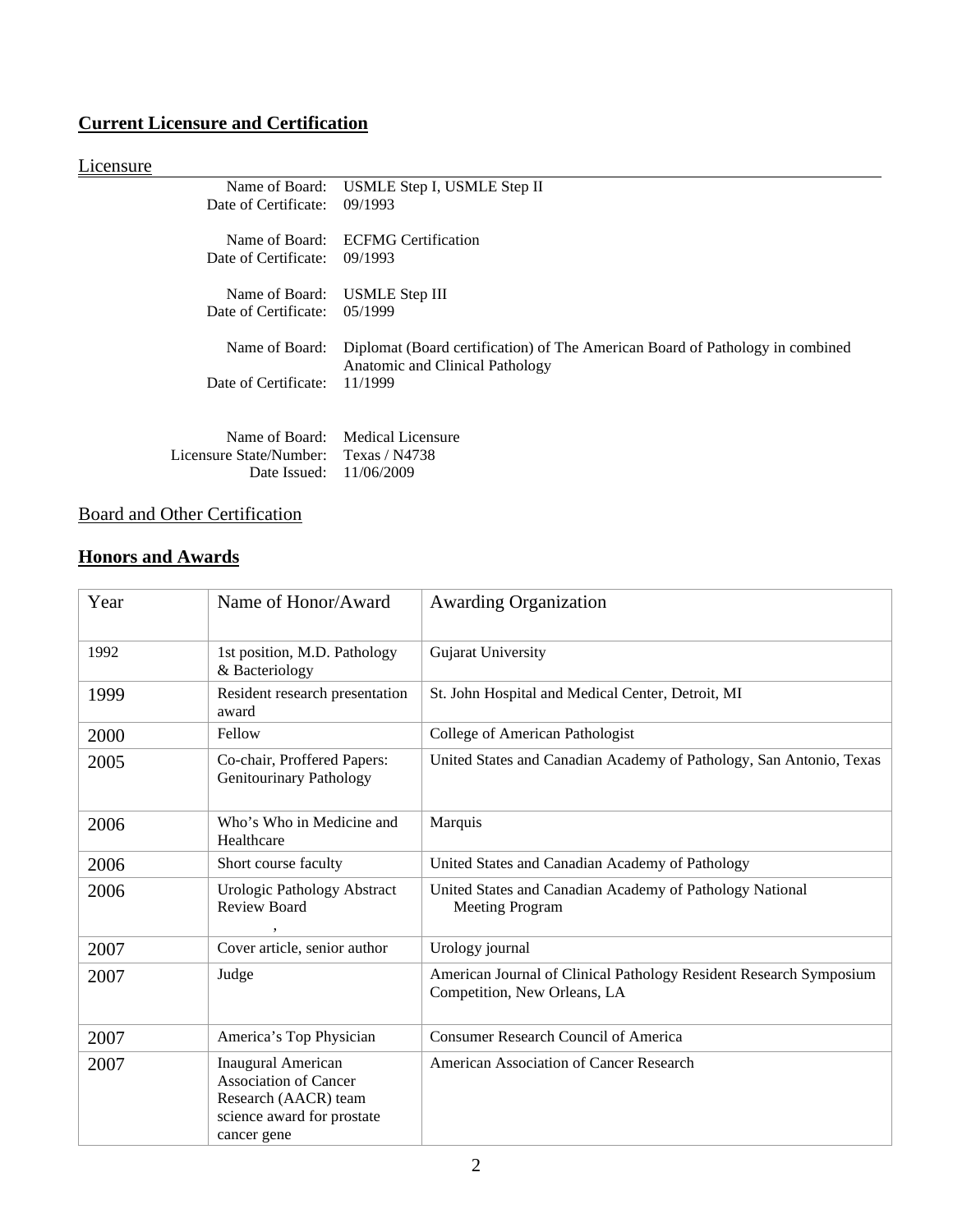|      | fusion work ("In recognition<br>of the landmark discovery of<br>recurrent gene fusions in a<br>majority of prostate cancers,<br>which has profound clinical<br>and biological implications for<br>understanding prostate<br>cancers, and their embodiment<br>of team science through<br>interdisciplinary and inter-<br>institutional collaboration"), |                                                                                                                                                     |
|------|--------------------------------------------------------------------------------------------------------------------------------------------------------------------------------------------------------------------------------------------------------------------------------------------------------------------------------------------------------|-----------------------------------------------------------------------------------------------------------------------------------------------------|
| 2007 | <b>Urologic Pathology Abstract</b><br><b>Review Board</b>                                                                                                                                                                                                                                                                                              | United States and Canadian Academy of Pathology Annual<br><b>Meeting Program</b>                                                                    |
| 2007 | Short course faculty                                                                                                                                                                                                                                                                                                                                   | United States and Canadian Academy of Pathology                                                                                                     |
| 2008 | Cover article, senior author                                                                                                                                                                                                                                                                                                                           | Histopathology                                                                                                                                      |
| 2008 | Who's Who in World                                                                                                                                                                                                                                                                                                                                     | Marquis                                                                                                                                             |
| 2008 | America's Top Physician                                                                                                                                                                                                                                                                                                                                | <b>Consumer Research Council of America</b>                                                                                                         |
| 2008 | Cover article, Co-senior author                                                                                                                                                                                                                                                                                                                        | <b>Cancer Research</b>                                                                                                                              |
| 2008 | Short course faculty                                                                                                                                                                                                                                                                                                                                   | United States and Canadian Academy of Pathology                                                                                                     |
| 2009 | Faculty                                                                                                                                                                                                                                                                                                                                                | College of American Pathologist (CAP) Annual Meeting                                                                                                |
| 2009 | <b>Annual Diagnostic Pathology</b><br><b>Update Course Faculty</b>                                                                                                                                                                                                                                                                                     | United States and Canadian Academy of Pathology                                                                                                     |
| 2009 | Co-chair, Proffered Papers<br><b>Genitourinary Pathology</b>                                                                                                                                                                                                                                                                                           | United States and Canadian Academy of Pathology, Boston, MA                                                                                         |
| 2010 | <b>Annual Diagnostic Pathology</b><br><b>Update Course Faculty</b>                                                                                                                                                                                                                                                                                     | United States and Canadian Academy of Pathology                                                                                                     |
| 2010 | Co-chair, Proffered Papers                                                                                                                                                                                                                                                                                                                             | Genitourinary Pathology: United States and Canadian Academy of<br>Pathology, Washington DC                                                          |
| 2010 | Cover article, senior author                                                                                                                                                                                                                                                                                                                           | Human Pathology                                                                                                                                     |
| 2011 | Urologic Pathology Abstract<br>Review Board (2nd 4-Year<br>term)                                                                                                                                                                                                                                                                                       | United States and Canadian Academy of Pathology National Meeting<br>Program                                                                         |
| 2012 | Lead Subject Matter Expert                                                                                                                                                                                                                                                                                                                             | CAP Advanced Practical Pathology Program in the prostate (AP3),<br>Histologic variants, other carcinomas, and non-epithelial lesions of<br>prostate |
| 2013 | Excellence in service award                                                                                                                                                                                                                                                                                                                            | The Association of Indian Pathologists in North America (AIPNA)                                                                                     |
| 2014 | Short course faculty for a 3-<br>year term                                                                                                                                                                                                                                                                                                             | United States and Canadian Academy of Pathology                                                                                                     |
| 2014 | Co-moderator, New Frontiers<br>in Pathology                                                                                                                                                                                                                                                                                                            | AIPNA-International Academy of Pathology (IAP), Bangkok, Thailand                                                                                   |
| 2014 | Co-moderator, Pitfalls in GU<br>pathology: The case that<br>taught me a lesson                                                                                                                                                                                                                                                                         | International Society of Urologic Pathologists – International Academy<br>of Pathology, Bangkok, Thailand                                           |
| 2016 | Expert panel member                                                                                                                                                                                                                                                                                                                                    | CAP reporting protocols for GU organ system                                                                                                         |
| 2017 | Faculty                                                                                                                                                                                                                                                                                                                                                | <b>CAP</b>                                                                                                                                          |
| 2018 | Co-chair, Proffered Papers<br><b>Genitourinary Pathology</b>                                                                                                                                                                                                                                                                                           | United States and Canadian Academy of Pathology, Vancouver,<br>Canada                                                                               |
| 2019 | Dr. Charles T Ashworth<br>professorship in pathology                                                                                                                                                                                                                                                                                                   | University of Texas Southwestern Medical Center, Dallas, Texas                                                                                      |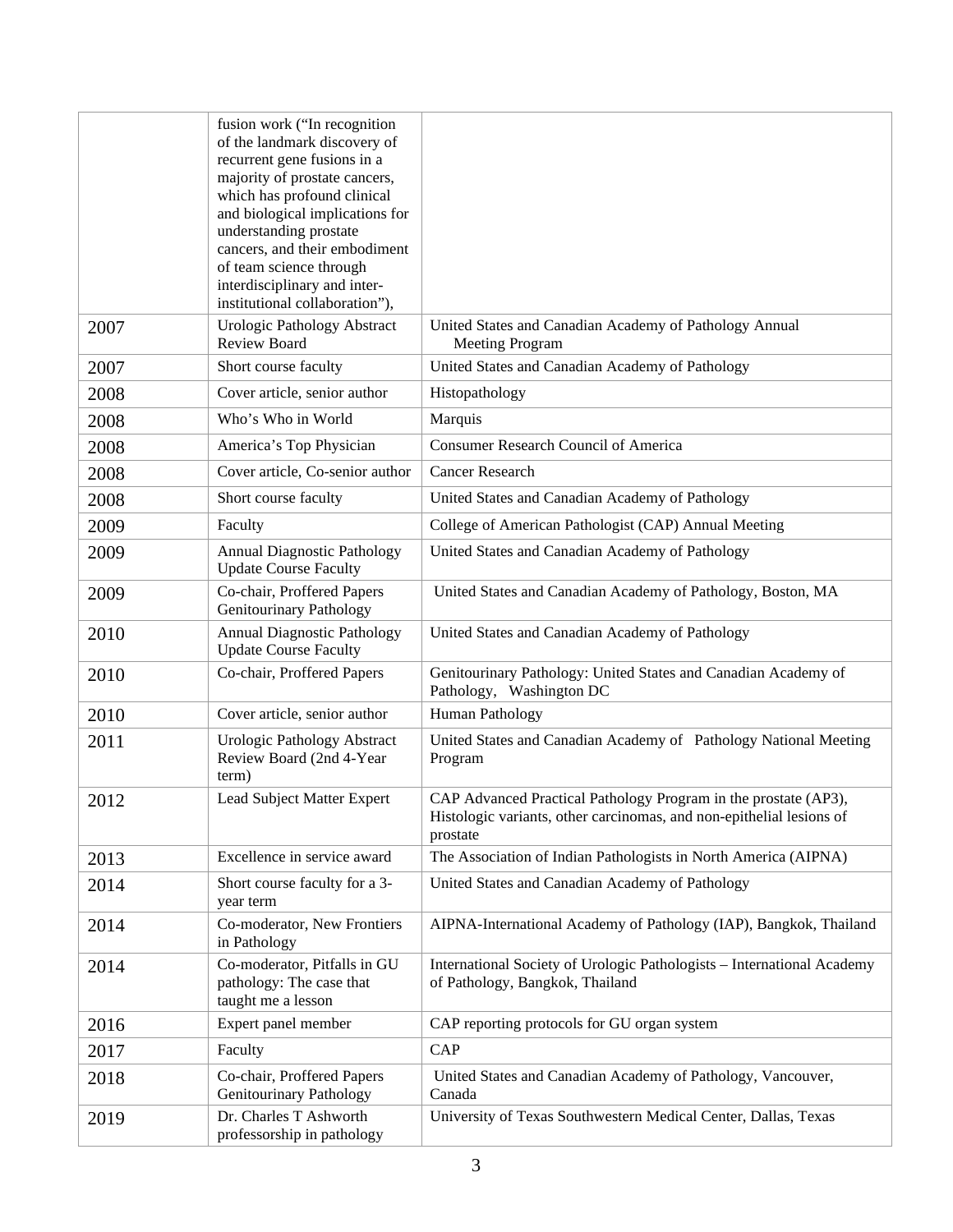| 20<br>______ | …ider.<br>Elect<br>. | . DC<br>$\cdot$ $\mathsf{r}$ <sup><math>\mathsf{r}</math></sup><br>utourinary '<br>'1efv<br>Pathology<br>NO CO |
|--------------|----------------------|----------------------------------------------------------------------------------------------------------------|
|--------------|----------------------|----------------------------------------------------------------------------------------------------------------|

# **Faculty Academic Appointments**

| Year(s)             | Academic Title                                                                                                                                                  | Department                 | Academic Institution                                              |
|---------------------|-----------------------------------------------------------------------------------------------------------------------------------------------------------------|----------------------------|-------------------------------------------------------------------|
| 11/1/2019-          | Professor of Pathology                                                                                                                                          | Pathology                  | UT Southwestern Medical Center, Dallas, TX                        |
| $02/2017 - 10/2018$ | Clinical Associate<br>Professor of Pathology                                                                                                                    | Pathology                  | Baylor College of Medicine, Houston, TX                           |
| $09/2007 - 12/2009$ | Associate Professor of<br>Pathology                                                                                                                             | Pathology                  | University of Michigan, Ann Arbor, MI                             |
| $09/2007 - 12/2009$ | Associate Professor of<br>Urology                                                                                                                               | Pathology                  | University of Michigan, Ann Arbor, MI                             |
| $07/2004 - 10/2006$ | Director and Principal<br>Investigator (PI), Tissue<br>Core, Specialized Program<br>of Research Excellence in<br>Prostate Cancer (SPORE),<br>NIH-Funded Program | Pathology                  | University of Michigan, Ann Arbor, MI                             |
| $07/2001 - 08/2007$ | <b>Assistant Professor of</b><br>Pathology                                                                                                                      | Pathology                  | University of Michigan Hospitals, Ann Arbor,<br>MI                |
| $07/2001 - 08/2007$ | Assistant Professor of<br>Urology                                                                                                                               | Urology                    | University of Michigan Hospitals, Ann Arbor,<br>MI                |
| $07/1993 - 05/1995$ | Lecturer                                                                                                                                                        | Department of<br>Pathology | Gujarat Cancer & Research Institute,<br>Ahmedabad, Gujarat, India |

# **Appointments at Hospitals/Affiliated Institutions**

| Past                |                                            |                                                                                                             |                                                                            |
|---------------------|--------------------------------------------|-------------------------------------------------------------------------------------------------------------|----------------------------------------------------------------------------|
| Year(s)             | <b>Position Title</b>                      | Department/Division                                                                                         | Institution                                                                |
| 11/2019-            | <b>Staff Pathologist</b>                   | Department of Pathology                                                                                     | Clements University Hospital,<br>Dallas, TX                                |
| $11/2010-$          | <b>Staff Pathologist</b>                   | Department of Pathology                                                                                     | Parkland Hospital, Dallas, TX                                              |
| 10/2018 -10/2019    | <b>Staff Pathologist</b>                   | Department of Pathology                                                                                     | Cleveland Clinic                                                           |
| 04/2017 -08/2018    | <b>Laboratory Medical</b><br>Director      | Urology                                                                                                     | Baton Rouge Urology, Baton<br>Rouge, LA                                    |
| $01/2010 - 10/2014$ | <b>Medical Director</b>                    | <b>Urologic Pathology</b>                                                                                   | <b>Inform Diagnostics (Previously</b><br>Miraca Life Sciences), Dallas, TX |
| $07/2002 - 12/2009$ | Director, Urologic<br>Pathology Fellowship | Anatomic Pathology, Department of<br>Pathology                                                              | University of Michigan                                                     |
| $11/2006 - 12/2009$ | Co-Director, Tissue<br>Core                | Michigan Specialized Program of<br>Research Excellence in Prostate<br>Cancer (SPORE), NIH-Funded<br>Program | University of Michigan                                                     |
| $07/2004 - 10/2006$ | Director, Tissue Core                      | Michigan Specialized Program of<br>Research Excellence in Prostate                                          | University of Michigan                                                     |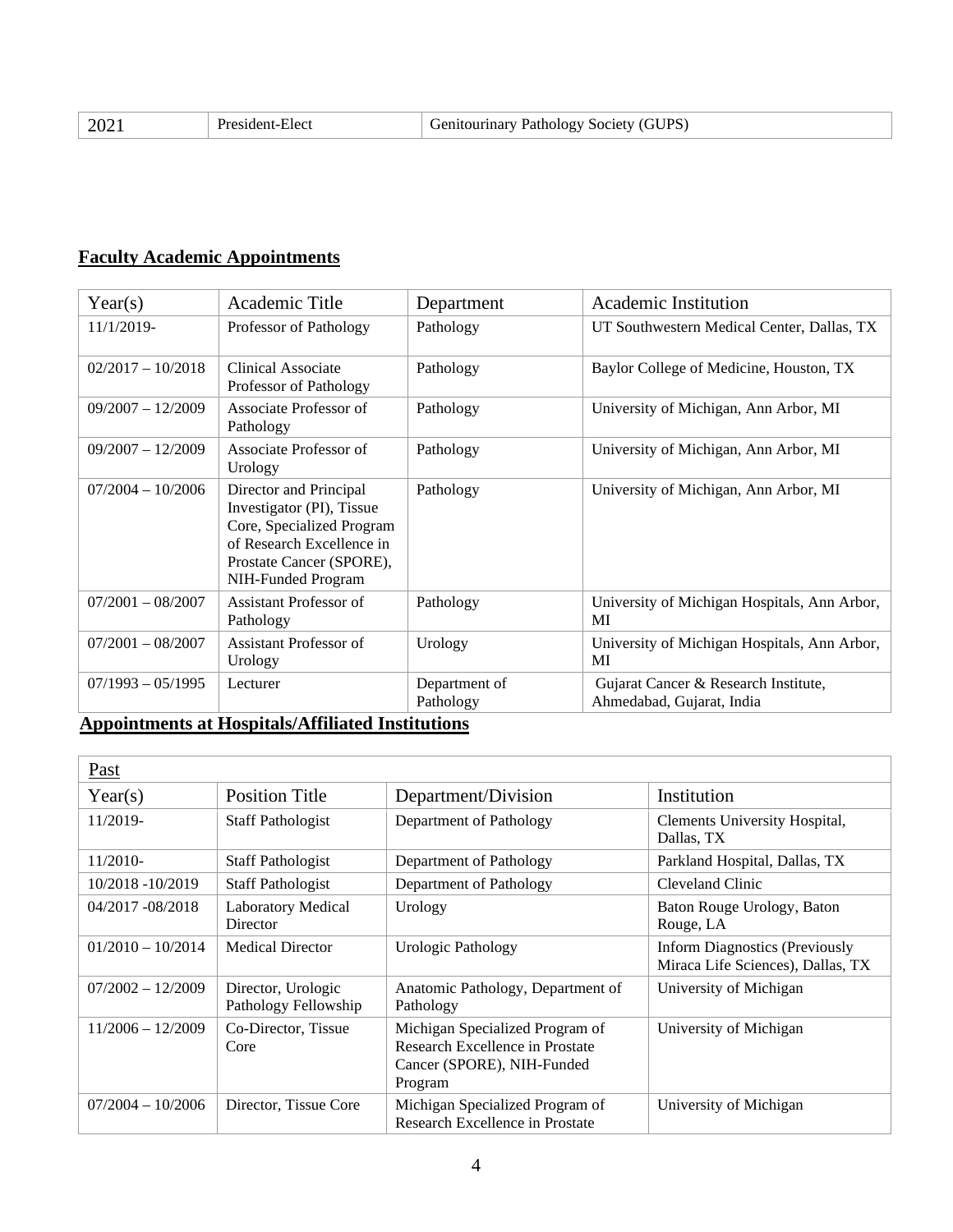|         |                       | Cancer (SPORE), NIH-Funded<br>Program |             |
|---------|-----------------------|---------------------------------------|-------------|
| Current |                       |                                       |             |
| Year(s) | <b>Position Title</b> | Department/Division                   | Institution |

## **Major administrative/Leadership Positions**

| Year(s)             | Position Title                    | Institution                                                                                     |
|---------------------|-----------------------------------|-------------------------------------------------------------------------------------------------|
| 03/2019-10/2019     | Director                          | Genitourinary Pathology, Cleveland Clinic                                                       |
| 10/2014-10/2018     | Vice President, Medical Director  | Urologic Pathology Inform Diagnostics, Dallas, TX<br>(Previously known as Miraca Life Sciences) |
| $10/2004 - 12/2009$ | Section Chief, Urologic Pathology | Anatomic Pathology, University of Michigan                                                      |
|                     |                                   |                                                                                                 |

## **Committee Service**

| Year(s)                          | Name of Committee                         | Institution/Organization                               |
|----------------------------------|-------------------------------------------|--------------------------------------------------------|
| National/International           |                                           |                                                        |
| $2001 - 2007$ ; $2011 -$<br>2019 | <b>Treasurer and Secretary</b>            | Association of Indian Pathologists in North<br>America |
| $03/2019$ – Present              | Secretary                                 | Genitourinary Pathology Society (GUPS)                 |
| $03/2019$ – Present              | Chair, Membership and Diversity Committee | Genitourinary Pathology Society (GUPS)                 |
| $03/2021 -$                      | President-Elect                           | Genitourinary Pathology Society (GUPS)                 |
| $10/2021 -$                      | Education committee member                | Genitourinary Pathology Society (GUPS)                 |

# **Professional Societies**

| Dates             | Society Name, member                                |
|-------------------|-----------------------------------------------------|
| $1996 -$ Present: | College of American Pathologists                    |
| $1997$ – Present: | American Society of Clinical Pathologist            |
| $1998 -$ Present: | The United States and Canadian Academy of Pathology |
| $2001$ – Present: | International Society of Urologic Pathology         |
| $2002$ – Present: | American Urological Association, Inc.               |
| $2019$ – Present: | Genitourinary Pathology Society                     |

# **Editorial Activities**

| Year(s)                                                                                                                         | Journal Name                                                                         |  |
|---------------------------------------------------------------------------------------------------------------------------------|--------------------------------------------------------------------------------------|--|
| <b>Co-chief Editor, GUPS</b> High yield urologic pathology digital case collection, Path Presenter virtual educational platform |                                                                                      |  |
| <b>Editorial Board</b>                                                                                                          |                                                                                      |  |
| 2014                                                                                                                            | Human Pathology                                                                      |  |
| 2005                                                                                                                            | International Board of Advisers: Indian Journal of Pathology and Bacteriology (IJPM) |  |
| 2014                                                                                                                            | Gujarat Journal of Pathology and Microbiology                                        |  |
| Ad Hoc Reviewer                                                                                                                 |                                                                                      |  |
|                                                                                                                                 | American Journal of Surgical Pathology                                               |  |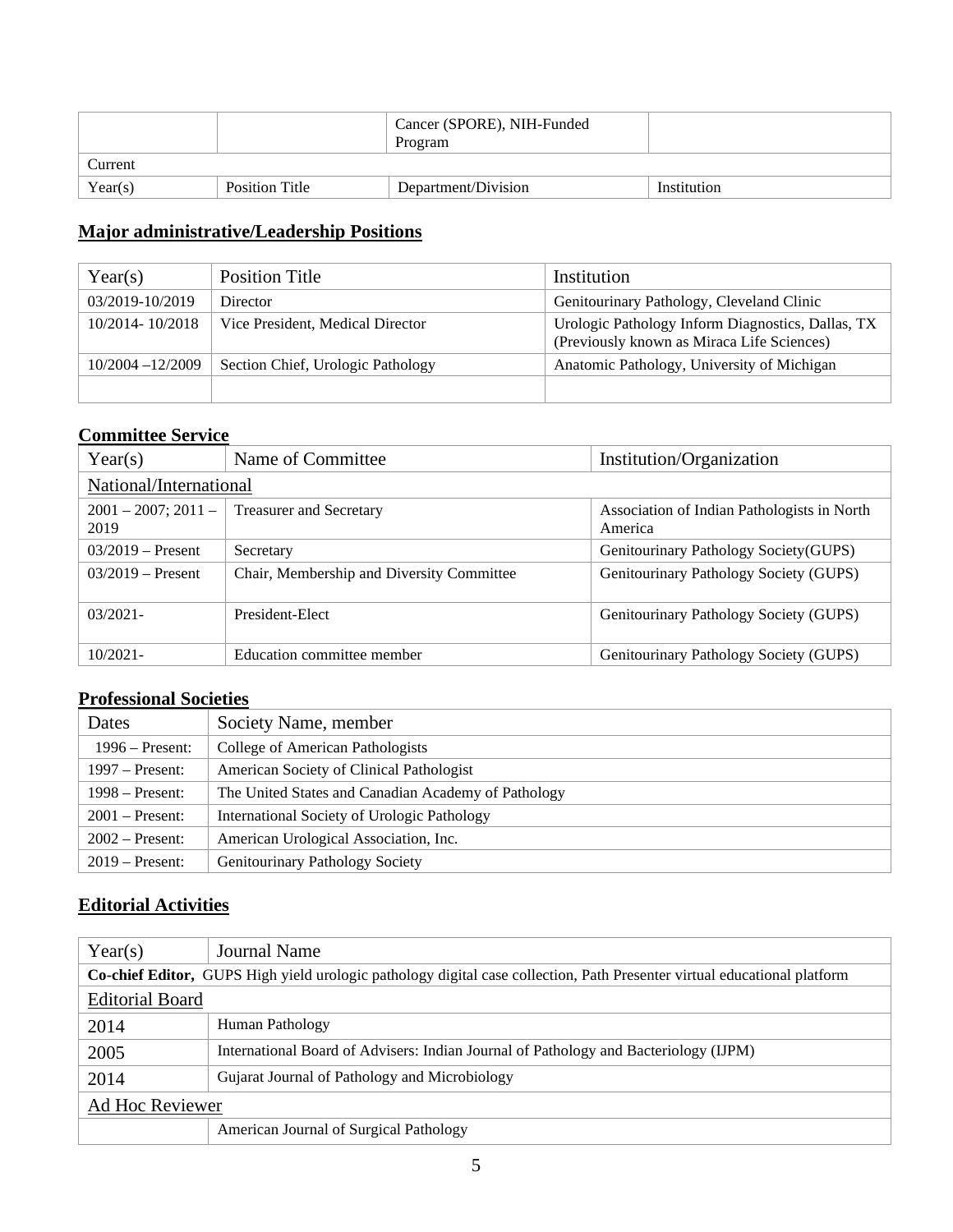| Archives of Pathology and Laboratory Medicine |
|-----------------------------------------------|
| <b>BMC</b> Cancer                             |
| Cancer                                        |
| Cancer Research                               |
| Clinical Cancer Research                      |
| Journal of Clinical Pathology                 |
| Journal of Histochemistry and Cytochemistry   |
| Journal of Urology                            |
| Laboratory Investigation                      |

# **Grant Support**

| Present         | None                                                                                                                                                                                                                                                                                                                                                                                                  |
|-----------------|-------------------------------------------------------------------------------------------------------------------------------------------------------------------------------------------------------------------------------------------------------------------------------------------------------------------------------------------------------------------------------------------------------|
|                 |                                                                                                                                                                                                                                                                                                                                                                                                       |
| Past            | Grantor:                                                                                                                                                                                                                                                                                                                                                                                              |
| 2018            | Co-Principal Investigator, Central Pathology Reviewer, Progenics, Phase III clinical trial evaluating the<br>feasibility of imaging modality to determine clinically insignificant prostate cancer. (Ongoing extramural<br>funded research), Ended 06/2018                                                                                                                                            |
| 07/2003-05/2008 | University of Michigan Prostate SPORE (Specialized Program for Research Excellence), \$251,033 - Co-<br>Principal Investigator, Tissue and Serum Core Resource Grant -NIH- P50 CA69568 (Pienta)-07/01/2003-<br>$05/31/2008 - 2.4$ calendar<br>Inter prostate biomarker study (IPBS) – Principal Investigator, University of Michigan, (NIH funded pilot<br>of biomarker validation) 0% salary support |
| 03/2005-03/2008 | Molecular profiling of prostate cancer, Co-investigator, W81XWH-05-1-0173 (PI-A. Chinnaiyan),<br>$$61,858 - 03/07/2005 - 03/06/2008 - 0.3$ calendar                                                                                                                                                                                                                                                   |
| 07/2003-05/2008 | Evaluation & Development of Non-peptide MDM2 inhibitors in the treatment of metastatic prostate<br>cancer. Co-investigator, P50 CA069568 (PI-Pienta/Shaomeng Wang), \$150,000 - 07/01/2003-05/31/2008<br>- 0.6 calendar.                                                                                                                                                                              |
| 07/2003-05/2008 | Prostate Cancer Imaging for Radiation. Co-investigator, P50 CA069568 (PI-Piert), \$40,286-2% salary<br>support, 07/01/2003-05/31/2008 - 0.24 calendar.                                                                                                                                                                                                                                                |
| 07/2001-06/2004 | Role of the Human Polyomavirus, BKV, in Prostate Cancer - Co-investigator, Department of Defense/<br>USAMRMC, DAMD17-01-1-0076 (M.J. Imperiale) - 7/1/2001-6/30/2004 - 5% salary support                                                                                                                                                                                                              |
|                 | ErbB Signaling in Prostate Cancer Progression - Co Investigator, DRDA 1234, UMCC 1234; CRC 1234E                                                                                                                                                                                                                                                                                                      |
| 04/2001-03/2005 | Analysis of 8P loss in Human Prostate Cancer – Co-Investigator, RO1, 5RO1 CA 60948-08, (J.A.<br>Macoska, PI), 4/01/2001 to 3/31/2005 - 5% salary support.                                                                                                                                                                                                                                             |

# **Teaching Activities**

| Year(s)                                                       | Activity                              |  |
|---------------------------------------------------------------|---------------------------------------|--|
| Medical and graduate school didactic and small group teaching |                                       |  |
| July 2001 –<br>December 2009,                                 | University of Michigan, Ann Arbor, MI |  |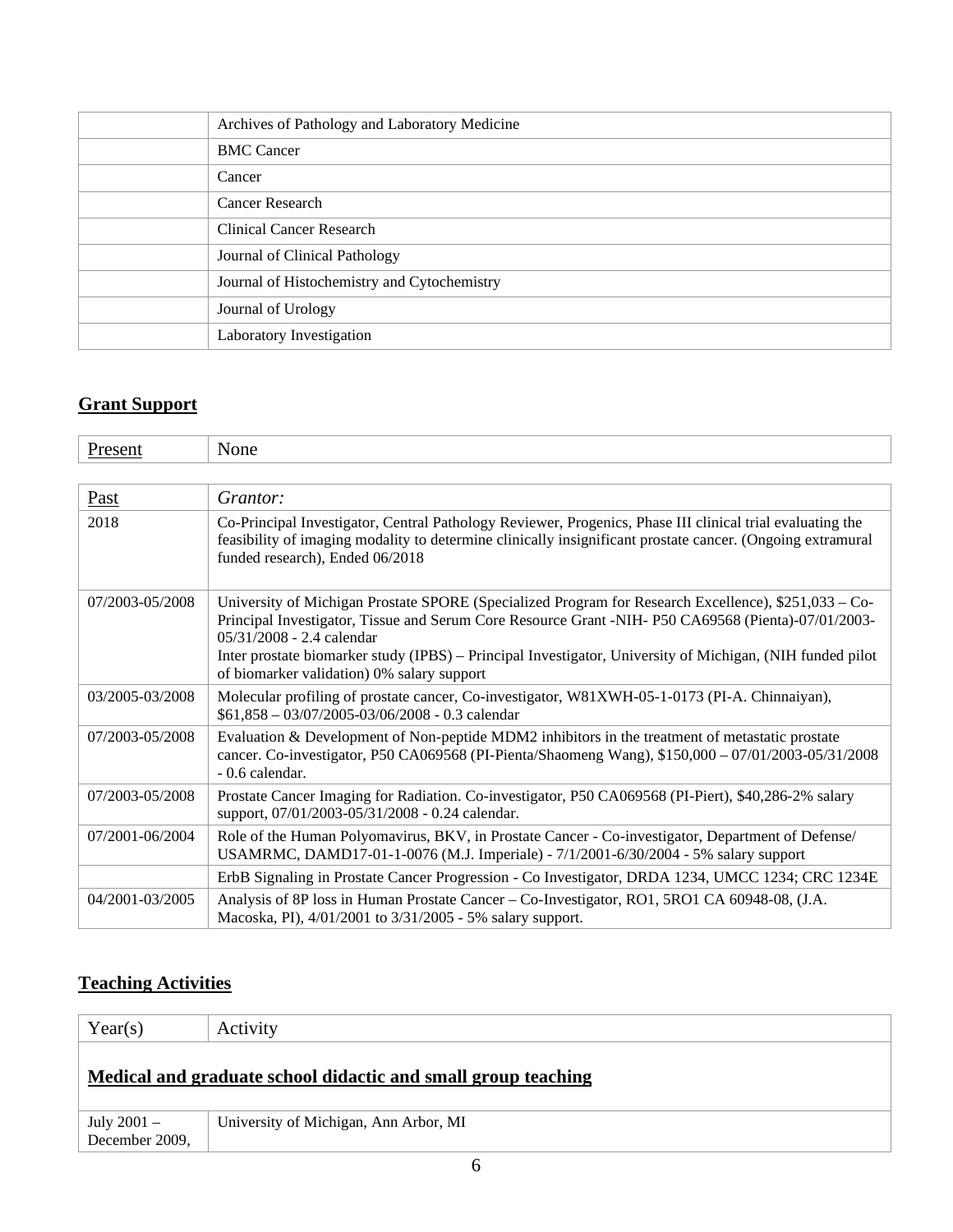|                                  | Pathology Residents – Three didactic lectures, consult conferences, regular surgical pathology, and<br>1.<br>urological pathology sign-outs/year. |  |
|----------------------------------|---------------------------------------------------------------------------------------------------------------------------------------------------|--|
|                                  | Urology Residents - monthly conferences.<br>2.                                                                                                    |  |
|                                  | MS2 Medical Students - renal and reproductive sequence lectures.<br>3.                                                                            |  |
| October $2018 -$<br>October 2019 | Cleveland Clinic, Cleveland, OH                                                                                                                   |  |
|                                  | Pathology Residents - Regular genitourinary pathology sign-out service, 1 didactic conference, and 1<br>multi-head interactive microscopy session |  |
|                                  | Genitourinary Pathology Fellow – Regular genitourinary pathology sign-out service                                                                 |  |
| November 2019-<br>present        | Clements University Hospital, UT Southwestern Medical Center                                                                                      |  |
|                                  | Pathology Residents - Regular genitourinary pathology sign-out service, 1 didactic conference, and 1<br>multi-head interactive microscopy session |  |
|                                  | Genitourinary Pathology Fellow – Regular genitourinary pathology sign-out service                                                                 |  |
| 2020-                            | YouTube Channel: "Rajal B. Shah, MD. Expert Urologic Pathology" Over 31 videos, over 2.5K<br>subscribers, 56000 views                             |  |

# **Post Graduate student trainees**

| 07/2002 -06/2003 | Lakshmi P. Kunju, M.D., Genitourinary Pathology Fellowship, University of Michigan, Ann Arbor, MI         |
|------------------|-----------------------------------------------------------------------------------------------------------|
| 07/2003 -06/2004 | Matthew Snyder, M.D., Genitourinary Pathology Fellowship, University of Michigan, Ann Arbor, MI           |
| 07/2004 -06/2005 | Nasir Bakshi, M.D., Genitourinary Pathology Fellowship, University of Michigan, Ann Arbor, MI             |
| 07/2007 -06/2008 | Angela Wu, M.D., Genitourinary Pathology Fellowship, University of Michigan, Ann Arbor, MI                |
| 07/2008 -06/2009 | Mathew Wasco, M.D., Genitourinary Pathology Fellowship, University of Michigan, Ann Arbor, MI             |
| 07/2009 -12/2009 | Jason Carvalho, M.D., Genitourinary Pathology Fellowship, University of Michigan, Ann Arbor, MI           |
| 11/2019-06/2020  | Sasan Setadooh, MD, Genitourinary Pathology Fellowship, UT Southwestern Medical Center, Dallas, TX        |
| 07/2020-06/2021  | Christopher Matter, MD, Genitourinary Pathology Fellowship, UT Southwestern Medical Center, Dallas,<br>TX |
| $07/2021 -$      | David Kim, Genitourinary Pathology Fellowship, UT Southwestern Medical Center, Dallas, TX                 |

# **Course director/co-director of national-level continuing medical education activities**

| 2005 | Select Diagnostic Difficulties in Urologic Pathology" – case presentations and review. – Visiting Lecturer,<br>Cleveland Clinic Foundation, November 11, 2005.                                                                 |
|------|--------------------------------------------------------------------------------------------------------------------------------------------------------------------------------------------------------------------------------|
| 2005 | Interpretation of Prostate Needle biopsies. Case presentations and review." - 23rd MLABS symposium<br>April 9, 2005.                                                                                                           |
| 2006 | Interpretation of Prostate Needle Biopsies: Critical Issues and Emerging Markers". – Short course, course<br>director, United States and Canadian Academy of Pathology, Atlanta, GA. February 15, 2006 (for a 4-year<br>term). |
| 2006 | Contemporary Issues in Prostate, Urinary Bladder and Renal Pathology" – Weekends in Pathology,<br>American Society of Clinical Pathologists (ASCP): Las Vegas, February 26, 2006                                               |
| 2007 | Interpretation of Prostate Needle Biopsies: Critical Issues and Emerging Markers" – Short course, course<br>director, United States and Canadian Academy of Pathology, San Diego, CA, March 30, 2007.                          |
| 2007 | Contemporary Issues in Prostate, Urinary Bladder, and Renal Pathology" – American Society of Clinical<br>Pathologists (ASCP) annual meeting: New Orleans, LA, October 18, 2007                                                 |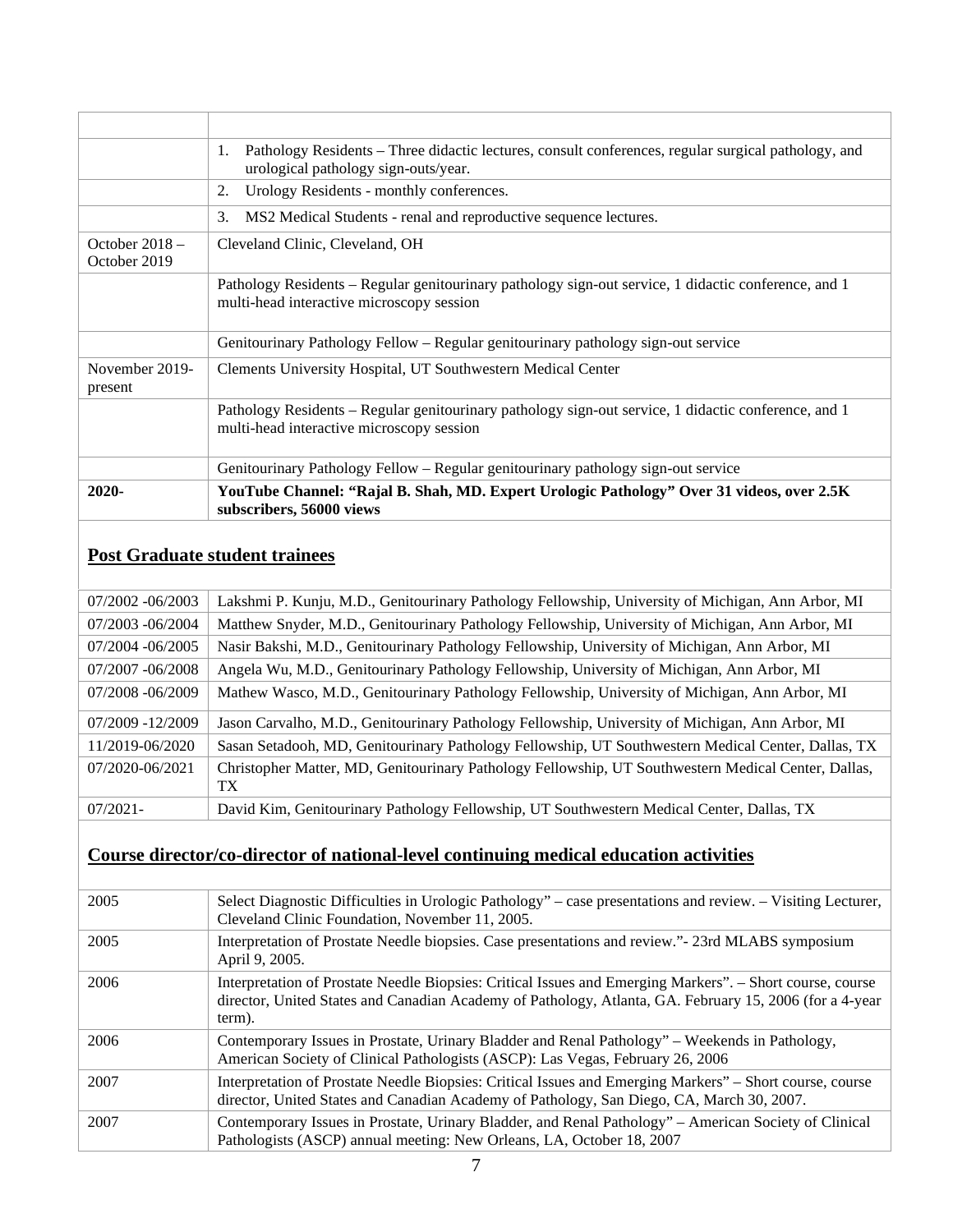| 2007 | Select diagnostic difficulties and contemporary issues in Urologic Pathology" - Video Microscopy<br>tutorial, American Society of Clinical Pathologist (ASCP) annual meeting, New Orleans, LA, October 19,<br>2007                                            |
|------|---------------------------------------------------------------------------------------------------------------------------------------------------------------------------------------------------------------------------------------------------------------|
| 2008 | Contemporary Issues in Prostate, Urinary Bladder, and Renal Pathology" - Weekends in Pathology,<br>American Society of Clinical Pathologists (ASCP): Chicago, June 21, 2008.                                                                                  |
| 2009 | Interpretation of Prostate Needle Biopsies: Critical Issues and Emerging Markers" – Short course, course<br>director, United States and Canadian Academy of Pathology, Boston, Massachusetts, March 2009                                                      |
| 2009 | Interpretation of Prostate Needle Biopsies: Critical Issues and Emerging Markers" - USCAP Practical<br>Pathology Seminars, San Francisco, CA, May 2009                                                                                                        |
| 2009 | United States and Canadian Academy of Pathology - Diagnostic Pathology Update Course, GU section,<br>Niagara Falls, Canada, July 2009                                                                                                                         |
| 2009 | Contemporary issues and emerging concepts in prostate needle biopsy interpretation and reporting:<br>diagnosis and differential diagnosis, Gleason grading and more"- College of American Pathologists<br>Annual Meeting, Washington D.C., October 2009       |
| 2010 | Contemporary Issues in Urologic Pathology" – Weekends in Pathology, American Society of Clinical<br>Pathology Meeting, Las Vegas, Nevada, February 2010.                                                                                                      |
| 2010 | United States and Canadian Academy of Pathology - Diagnostic Pathology Update Course, GU section,<br>Lake Tahoe, Nevada, USA, July 2010.                                                                                                                      |
| 2010 | Contemporary issues and emerging concepts in prostate needle biopsy interpretation and reporting:<br>diagnosis and differential diagnosis, Gleason grading and more"- College of American Pathologists<br>Annual Meeting, Chicago, September 2010             |
| 2010 | AIPNA - ASCP: Frontiers In Diagnostic Urologic Pathology: Wednesday, October 27, 2010, American<br>Society of Clinical Pathology National meeting, San Francisco, CA, October 2010.                                                                           |
| 2011 | Contemporary issues and emerging concepts in prostate needle biopsy interpretation and reporting:<br>diagnosis and differential diagnosis, Gleason grading and more"- College of American Pathologists<br>Annual Meeting, Grapevine, Texas, September 2011.   |
| 2013 | Interpretation of Prostate needle biopsies: Contemporary issues and emerging concepts" – American<br>Society of Clinical Pathology, Annual Meeting, Las Vegas, NV, October 2011                                                                               |
| 2014 | High yield urological pathology: common and important diagnoses not to be missed in daily practice" -<br>American Society of Clinical Pathology, Annual Meeting, Chicago, IL, September 2013.                                                                 |
| 2014 | High yield urological pathology: common and important diagnoses not to be missed in daily practice" –<br>Short course, United States and Canadian Academy of Pathology, Annual Meeting, San Diego, CA,<br>February 2014.                                      |
| 2015 | High yield urological pathology: common and important diagnoses not to be missed in daily practice" –<br>Short course, United States and Canadian Academy of Pathology, Annual Meeting, Boston, MA, March<br>2015.                                            |
| 2016 | High yield urological pathology: common and important diagnoses not to be missed in daily practice" –<br>Short course, United States and Canadian Academy of Pathology, Annual Meeting, Seattle, WA, March<br>2016.                                           |
| 2016 | Recognizing Morphologic Variations of Prostate Carcinomas, Other Carcinomas, and Nonepithelial<br>Lesions". The online 2.50 CME/SAM module, CAP AP3 program, 2016                                                                                             |
| 2017 | "New Things" in 2016 WHO Tumors of Urinary System and Male Genital Organs Blue Book and 8th<br>Edition of AJCC Staging that Every Pathologist Should Know, CAP Annual Meeting, Washington, DC,<br>October 2017.                                               |
| 2019 | "New Things" in 2016 WHO Tumors of Urinary System and Male Genital Organs Blue Book and 8th<br>Edition of AJCC Staging that Every Pathologist Should Know, CAP Annual meeting, Gaylord Palms<br>Resort and Convention Center, Orlando, FL, September 24, 2019 |
| 2020 | New concepts in urologic pathology. Prostate cancer with "cribriform architecture" (intraductal carcinoma<br>and invasive Gleason pattern 4), American Society of Clinical Pathology, Virtual Meeting, September<br>2020                                      |
| 2021 | PathPresenter Masterclass in Pathology: Diagnostic approach to prostate cribriform lesions                                                                                                                                                                    |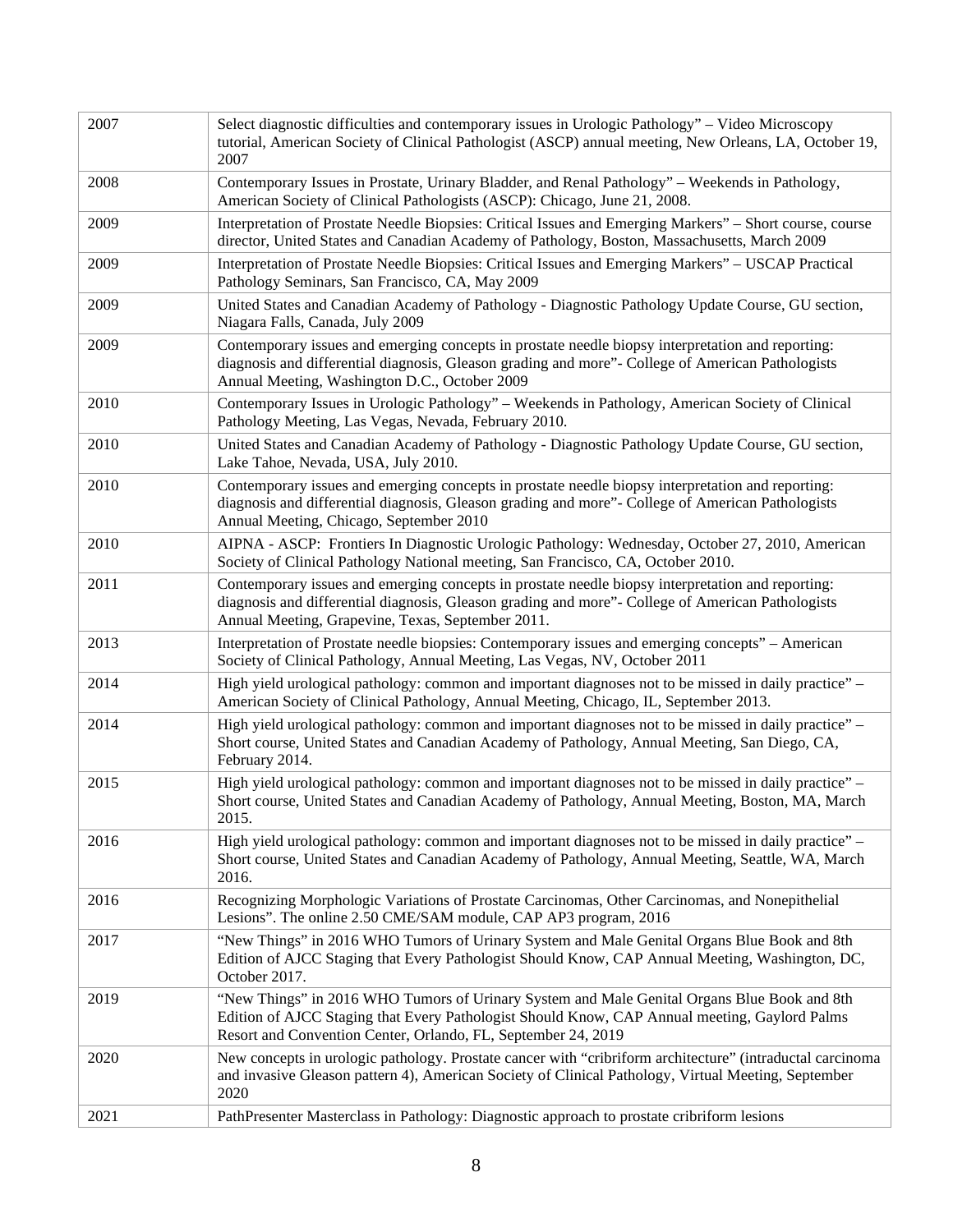| <b>Postdoctoral trainees</b> |                                                                                                             |  |
|------------------------------|-------------------------------------------------------------------------------------------------------------|--|
| $07/2003 - 06/2006$          | Rohit Mehra, M.D., Post doc Molecular Pathology Fellow (Co-Mentorship with Arul Chinnaiyan, M.D.,<br>Ph.D.) |  |

# **Invited Lectures**

| Year(s)              | Title                                                                                                                                                                                 | Location                                                                                                                                                                                            |  |
|----------------------|---------------------------------------------------------------------------------------------------------------------------------------------------------------------------------------|-----------------------------------------------------------------------------------------------------------------------------------------------------------------------------------------------------|--|
| <b>International</b> |                                                                                                                                                                                       |                                                                                                                                                                                                     |  |
| 2000                 | Practical applications of Flow Cytometry in the<br>immunophenotypic analysis of Leukemia's and<br>Lymphomas.                                                                          | December 2000, Guest Speaker, Association<br>of Pathologists, Gujarat Chapter,<br>Ahmedabad, India.                                                                                                 |  |
| 2005                 | Contemporary Classification of Renal Epithelial<br>Neoplasms: critical issues.                                                                                                        | Guest speaker, Association of Pathologist<br>and Microbiologist, Gujarat chapter,<br>Ahmedabad, India, December 20, 2005                                                                            |  |
| 2008                 | "TMPRSS2-ETS" Family Gene Rearrangements in<br>Prostate Cancers. - Guest Speaker, Convention for<br>Human Medical Genetics, Foundation for Research in<br>Genetics and Endocrinology. | Institute of Human Genetics, January 6,<br>2008, Ahmedabad, Gujarat, India                                                                                                                          |  |
| 2008                 | Recent advances in prostate cancer biomarkers – recurrent<br>fusions of TMPRSS2-ETS family Genes                                                                                      | NHL municipal medical school and VS<br>Hospital, Association of Pathologists and<br>Microbiologist, Gujarat chapter, January 11,<br>2008, Ahmedabad, Gujarat, India                                 |  |
| 2009                 | The discovery of common recurrent TMPRSS2: ETS gene<br>fusions in prostate cancer: Significance and clinical<br>implications.                                                         | Krishna Institute of Medical Sciences,<br>Moving Academy of Medicine and<br>Biomedicine, and Association of Indian<br>Pathologists in North America, Karad, India,<br>January 31, 2009              |  |
| 2009                 | Contemporary Issues in Bladder Cancer Diagnosis and<br>Management                                                                                                                     | All India Association of Pathologist and<br>Microbiologist, XIV Indo-US International<br>CME in Pathology, Hosted by Gwalior<br>Medical College, AIPNA chapter, Agra,<br>India, February 4, 2009    |  |
| 2009                 | Selected Recent Entities and Contemporary Issues in<br><b>Renal Neoplasms</b>                                                                                                         | All India Association of Pathologists and<br>Microbiologists, XIV Indo-US International<br>CME in Pathology, Hosted by Gwalior<br>Medical College, AIPNA chapter, Agra,<br>India, February 4, 2009. |  |
| 2009                 | Contemporary Issues in Bladder Cancer Diagnosis and<br>Management.                                                                                                                    | Association of Pathologists and<br>Microbiologists, Ahmedabad, India,<br>February 8, 2009                                                                                                           |  |
| 2012                 | Gleason Grading and its Relevance in Prostate Cancer<br>Management.                                                                                                                   | Institute of Kidney Diseases and Research<br>Center, Civil Hospital, Ahmedabad, Gujrat,<br>India, February 22, 2012.                                                                                |  |
| 2012                 | Contemporary Issues in Prostate Pathology                                                                                                                                             | CME workshop, BJ Medical College,<br>Ahmedabad, Gujarat, India, February 18,<br>2012.                                                                                                               |  |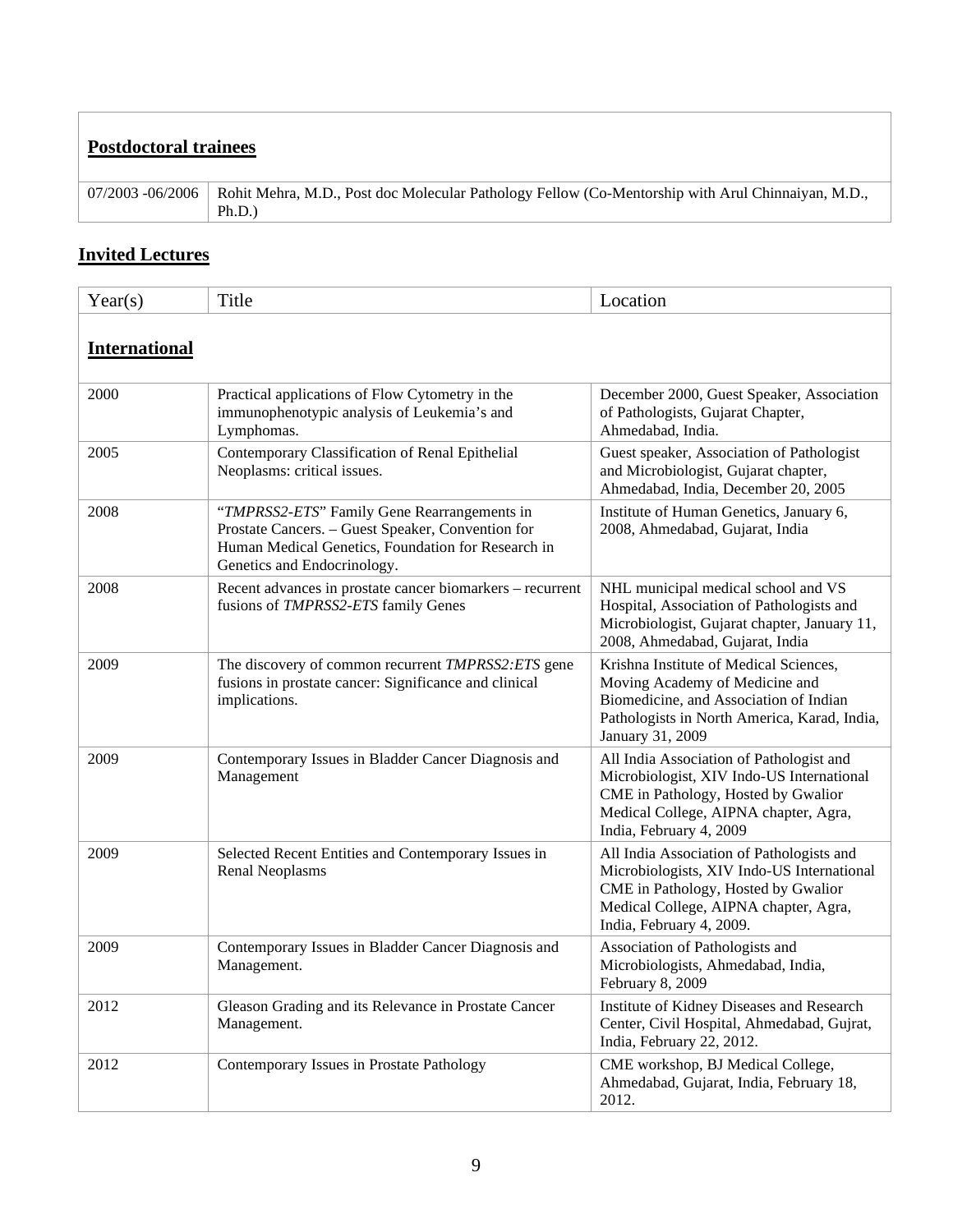| 2012 | Intraductal Carcinoma of the Prostate (IDC-P): Current<br>Concepts, Differential Diagnosis and Role of Common<br><b>ERG</b> Gene Fusions.                                                        | International Academy of Pathology<br>Meeting, Cape Town, South Africa, October<br>4, 2012.                                                          |
|------|--------------------------------------------------------------------------------------------------------------------------------------------------------------------------------------------------|------------------------------------------------------------------------------------------------------------------------------------------------------|
| 2014 | Variant Histological Differentiation in Urothelial<br>Carcinoma: An Update with an Emphasis on Emerging<br>Concepts in Micropapillary Carcinoma. New Frontiers in<br>Pathology, AIPNA-IAP Forum. | <b>International Academy of Pathology</b><br>meeting, Bangkok, Thailand, October 9,<br>2014.                                                         |
| 2014 | "Atypical Cribriform Lesions of the Prostate" In Pitfalls<br>in GU Pathology: the case that taught me a lesson session,<br>ISUP-IAP session.                                                     | International Academy of Pathology meeting<br>Bangkok, Thailand, October 9, 2014.                                                                    |
| 2016 | Select Contemporary Issues and Newer Entities in<br>Urologic Pathology.                                                                                                                          | The 21st AIPNA-ICP International CME,<br>Bhubaneshwar, Odisha, India, January 29,<br>2016.                                                           |
| 2016 | Current Concepts on Gleason Grading of Prostate Cancer.                                                                                                                                          | The 21st AIPNA-ICP International CME,<br>Bhubaneshwar, Odisha, India, January 29,<br>2016.                                                           |
| 2018 | Bladder Cancer: "New Things" in 2016 WHO<br>classification and 8th edition of AJCC staging.                                                                                                      | The 23rd AIPNA-ICP International CME,<br>Navi Mumbai, Maharashtra, India, January<br>19, 2018.                                                       |
| 2018 | "New Things" in prostate cancer classification, grading,<br>staging and reporting.                                                                                                               | The 23rd AIPNA-ICP International CME,<br>Navi Mumbai, Maharashtra, India, January<br>19, 2018.                                                       |
| 2018 | Diagnosis of Limited Prostate Cancer and Atypical<br>Glands Suspicious for Prostate Cancer in Prostate Biopsy.                                                                                   | The XXXII Congress of the International<br>Academy of pathology, King Hussein Bin<br>Talal Convention Center, Dead Sea, Jordan,<br>October 17, 2018. |
| 2020 | Diagnosis of prostate cancer on core needle biopsy: A 3-<br>step approach                                                                                                                        | AIICME 2020, jointly organized by ICP and<br>AIPNA, Ahmedabad, February 1, 2020                                                                      |
| 2020 | Essentials of Gleason grading of prostate cancer: An<br>update                                                                                                                                   | AIICME 2020, jointly organized by ICP and<br>AIPNA, Ahmedabad, February 1, 2020                                                                      |
| 2021 | Contemporary Gleason Grading of Prostate Cancer: An<br>Update                                                                                                                                    | <b>British Association of Urological</b><br>Pathologists (BAUP), January 7, 2021                                                                     |
| 2021 | Intraductal lesions of prostate: Group Session                                                                                                                                                   | <b>British Association of Urological</b><br>Pathologists (BAUP), January 7 and 8, 2021                                                               |
| 2021 | Contemporary Gleason Grading of Prostate Cancer: An<br>Update                                                                                                                                    | <b>British Association of Urological</b><br>Pathologists (BAUP), May 24, 2021                                                                        |
| 2021 | Intraductal lesions of prostate: Group Session                                                                                                                                                   | <b>British Association of Urological</b><br>Pathologists (BAUP), May 24 and 25, 2021                                                                 |
| 2021 | PathPresenter Masterclass in Pathology: Diagnostic<br>approach to prostate cribriform lesions                                                                                                    | Organized by PathPresenter, a virtual<br>microscope educational platform, August<br>13-15, 2021                                                      |
| 2021 | Histological criteria of prostate cancer                                                                                                                                                         | <b>British Association of Urological</b><br>Pathologists (BAUP), September 13, 2021                                                                  |
| 2021 | Benign mimics of prostate cancer: group session                                                                                                                                                  | <b>British Association of Urological</b><br>Pathologists (BAUP), September 14, 2021                                                                  |
| 2021 | Quiz cases: Presentation of unknown cases                                                                                                                                                        | <b>British Association of Urological</b><br>Pathologists (BAUP), September 14, 2021                                                                  |
| 2021 | Interactive Microscopy Session: Diagnostic approach to<br>cribriform lesions: Select contemporary issues                                                                                         | 5d Urogenital Pathology Meeting, Plzen, CZ<br>Republic, October 14, 2021                                                                             |
| 2021 | Renal cell carcinoma with fibromyomatous stroma: A<br>distinct entity or group of lesions?                                                                                                       | 5d Urogenital Pathology Meeting, Plzen, CZ<br>Republic, October 15, 2021                                                                             |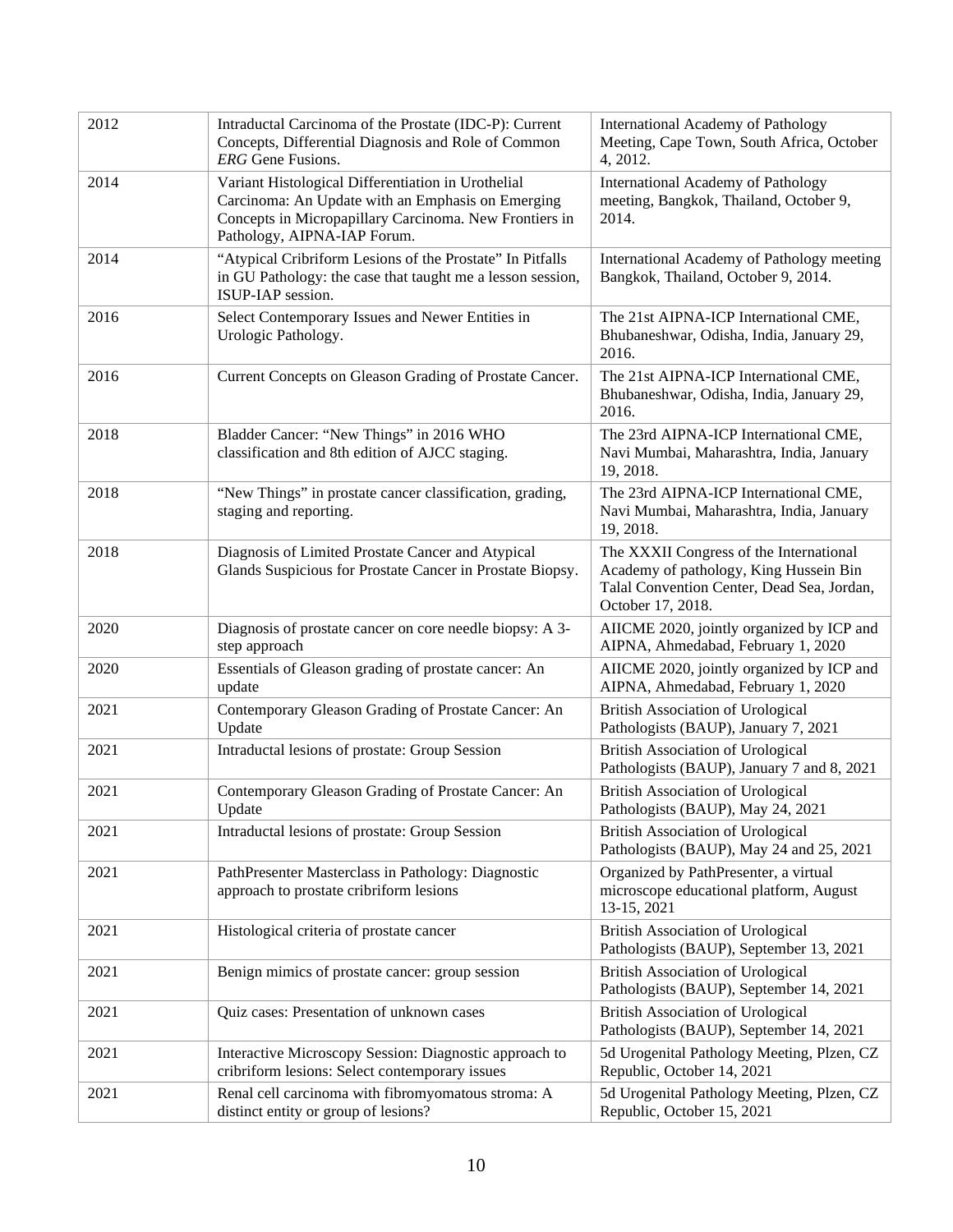| 2021 | "Renal Tumors-The Grey Zones"                | 8 <sup>th</sup> Annual Histopathology Virtual Meet<br>"The Grey Zones-with the Masters" GZM<br>$2021$ , $25th$ September 2021, India |
|------|----------------------------------------------|--------------------------------------------------------------------------------------------------------------------------------------|
| 2021 | Update on Gleason Grading of Prostate cancer | Hot topics in anatomic pathology 2021,<br>Virtual Meeting, Organized by anatomic<br>pathology association, New Zealand               |
|      |                                              |                                                                                                                                      |

# **National**

| 2004 | Prostate SPORE Tissue Core Infrastructure - University<br>of Michigan Experience                                                                                     | The Cleveland Clinic Foundation<br>Delegation, January 15, 2004                                                                                   |
|------|----------------------------------------------------------------------------------------------------------------------------------------------------------------------|---------------------------------------------------------------------------------------------------------------------------------------------------|
| 2005 | Prostate Cancer: From a Pathologist's Perspective                                                                                                                    | The Prostate Cancer Education and Support<br>Network, The University of Michigan<br>Comprehensive Cancer Center, January 6,<br>2005.              |
| 2005 | What is up and what is down in prostate pathology: New<br>frontiers in pathology practices of genitourinary<br>pathology"-Guest speaker, companion meeting.          | The American Society of Clinical Pathology<br>(ASCP): Pathology Today meeting, Seattle,<br>WA, October 7, 2005.                                   |
| 2003 | Prostate SPORE Tissue Core Infrastructure - University<br>of Michigan Experience.                                                                                    | Israeli Delegation, June 25-26, 2003                                                                                                              |
| 2004 | Recent changes in the Staging and Classification of<br>Genitourinary Cancers-an update                                                                               | Genitourinary Oncology Conference,<br>University of Michigan Hospitals, January<br>15, 2004                                                       |
| 2004 | Interpretation of Prostatic Pathology: Critical Issues and<br>Emerging Markers.                                                                                      | Association of Pathologists and<br>Microbiologists, Gujarat Chapter, India,<br>January 31, 2004.                                                  |
| 2005 | Interpretation of Prostate Needle Biopsies: critical issues<br>and emerging markers                                                                                  | Cleveland<br>Clinic Foundation, October 11, 2005                                                                                                  |
| 2006 | Defining Prostate Cancer Progression by Molecular<br>Profiling of Laser Capture Micro Dissected Prostate<br>Tissues.                                                 | The SPORE meeting, Baltimore, July 21,<br>2006                                                                                                    |
| 2006 | Immunophenotype of Prostate Cancer: Biomarkers of<br>early detection to end-stage metastatic prostate cancer"                                                        | Department of Pathology, Stanford<br>University Hospital, California, October 2,<br>2006                                                          |
| 2006 | Select diagnostic difficulties in Urologic Pathology                                                                                                                 | Department of Pathology, October 2, 2006,<br>Stanford University, California.                                                                     |
| 2007 | Comprehensive assessment of TMPRSS2 and ETS gene<br>fusion assessment in clinically localized prostate cancer"                                                       | The 3rd Michigan Urology Symposium, Ann<br>Arbor, MI, June 12, 2007                                                                               |
| 2007 | "TMPRSS2-ETS gene rearrangements in clinically<br>localized prostate cancers" – guest lecturer, Department of<br>Pathology.                                          | University of California at Los Angeles,<br>California, August 10, 2007                                                                           |
| 2008 | Urologic Pathology Breakout Session, Part 1: Gleason<br>grading of prostate cancer: New Frontiers in Diagnostic<br>Pathology. An Update for Practicing Pathologists. | University of Michigan Department of<br>Pathology and A. James French Society of<br>Pathologists symposium, September 28,<br>2008, Ann Arbor, MI. |
| 2008 | Urologic Pathology Case Presentation: New Frontiers in<br>Diagnostic Pathology: An Update for Practicing<br>Pathologists.                                            | University of Michigan Department of<br>Pathology and A. James French Society of<br>Pathologist symposium, September 28,<br>2008, Ann Arbor, MI   |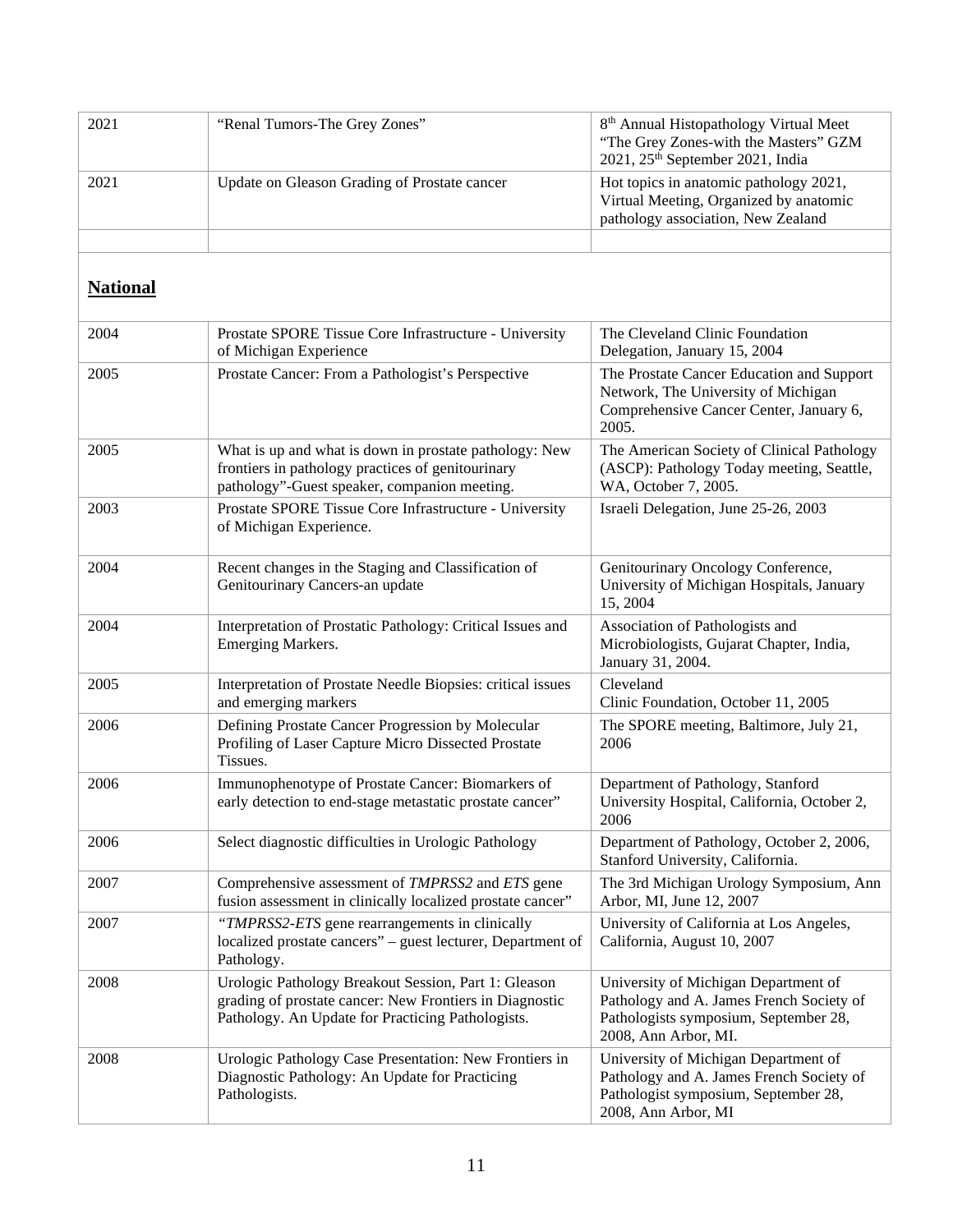| 2008           | Urologic Pathology Breakout Session, Part 3:<br>Interpretation of flat urothelial lesions: New Frontiers in<br>Diagnostic Pathology: An Update for Practicing<br>Pathologists. | University of Michigan Department of<br>Pathology and A. James French Society of<br>Pathologist symposium, September 28,<br>2008, Ann Arbor, MI |
|----------------|--------------------------------------------------------------------------------------------------------------------------------------------------------------------------------|-------------------------------------------------------------------------------------------------------------------------------------------------|
| 2009           | Contemporary Issues in Bladder Cancer Diagnosis and<br>Management.                                                                                                             | Flint Society of Pathologists Meeting,<br>Hurley Hospital, Flint, MI, January 14, 2009                                                          |
| 2011           | Grand Rounds: Cribriform Lesions of Prostate: Diagnosis<br>and Differential Diagnosis, and Emerging Concepts of<br>Intraductal Carcinoma and More.                             | Memorial Sloan Kettering Cancer Center,<br>NY, NY June 14, 2011.                                                                                |
| 2011           | GU slide seminar: Potpourri of Interesting Urologic<br>Pathology Disease Spectrum Encountered in Outpatient<br>Practice.                                                       | Memorial Sloan Kettering Cancer Center,<br>NY, NY, June 15, 2011.                                                                               |
| 2017           | "Interesting GU cases that I encountered in my practice"<br>GU unknown slide case conference.                                                                                  | UCLA, Department of Pathology, Los<br>Angeles, CA. December 11, 2017                                                                            |
| 2017           | "New Things" in prostate cancer classification, grading,<br>staging and reporting, and more.                                                                                   | UCLA, Department of Pathology, Los<br>Angeles, CA. December 11, 2017                                                                            |
| 2017           | GU evening subspecialty case conference                                                                                                                                        | The United States and Canadian Academy of<br>Pathology, March 5, 2017, San Antonio,<br>Texas                                                    |
| 2018           | Neuroendocrine tumors of the prostate gland                                                                                                                                    | The American Society of Clinical Pathology<br>annual meeting, AIPNA companion meeting<br>session, Baltimore, MD, October 5, 2018.               |
| 2019           | Hot Topics in Pathology: "Prostate Cancer Pathology,<br>Grading, Reporting, Diagnosis".                                                                                        | Presentation. The United States and<br>Canadian Academy of Pathology meeting,<br>National Harbor, MD, March 20 2019.                            |
| 2019           | "A 3-Step Approach to Prostate Cancer Diagnosis in Core<br>Needle Biopsy".                                                                                                     | Presentation, Arizona Society of<br>Pathologists, April 13, 2019.                                                                               |
| 2019           | Update on Prostate Cancer: New Developments in<br>Diagnosis, Grading, Staging and Reporting".                                                                                  | Presentation, Arizona Society of<br>Pathologists, April 13, 2019.                                                                               |
| 2019           | Update on Bladder Cancer: What is New in 2016 WHO<br>Classification and 8th Edition of AJCC Staging Manual                                                                     | Presentation, Arizona Society of<br>Pathologists, April 13, 2019                                                                                |
| 2019           | "The diagnosis of prostate cancer on core needle biopsy:<br>A 3 step approach".                                                                                                | Cleveland Clinic, September 30, 2019                                                                                                            |
| 2021           | Digital pathology and artificial intelligence in<br>genitourinary pathology: present and future<br>perspective                                                                 | Genitourinary Pathology Society Companion<br>Society Meeting, United States and<br>Canadian Academy of Pathology Meeting,<br>March 2021         |
| Regional/Local |                                                                                                                                                                                |                                                                                                                                                 |
|                |                                                                                                                                                                                |                                                                                                                                                 |
| 2011           | Common ERG gene fusions in prostate cancer:<br>significance and clinical implications.                                                                                         | GU Journal Club, Caris Life Sciences,<br>Irving, Texas, May 26, 2011                                                                            |
| 2016           | Critical Role of Pathologist in Prostate Cancer Diagnosis<br>and Management.                                                                                                   | National Society of Histotechnology, TSH<br>District 1 Sept Meeting. September 10,<br>2016, Dallas, Texas.                                      |
| 2018           | Grand Rounds: Update on Bladder Cancer: What's New<br>in 2016 WHO classification and 8th Edition of AJCC<br>staging Manual                                                     | Baylor College of Medicine, Houston, TX,<br>April 30, 2018                                                                                      |
| 2018           | "Select Contemporary Issues in Urologic Pathology" an<br>interactive microscopic unknown case conference                                                                       | Baylor College of Medicine, Houston, TX,<br>April 30, 2018                                                                                      |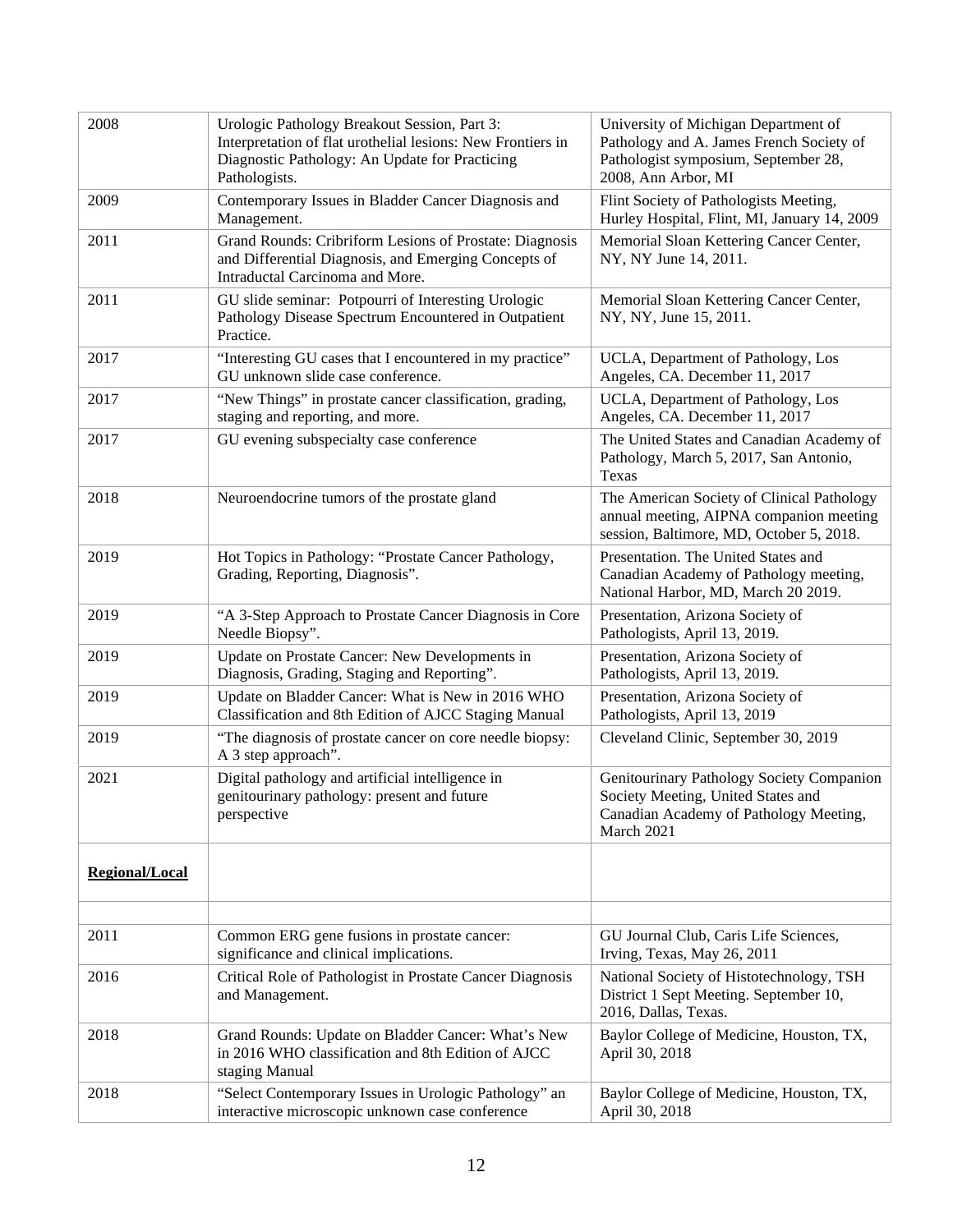| 2019 | Select Contemporary Issues in Urologic Pathology" - an<br>interactive unknown case conference. | UT Southwestern Medical Center, Dallas,<br>TX, May 28, 2019                         |
|------|------------------------------------------------------------------------------------------------|-------------------------------------------------------------------------------------|
| 2020 | Diagnosis of prostate cancer on core needle biopsy; A 3-<br>step approach                      | UT Southwestern Medical Center, Dallas,<br>TX, May 6, 2020                          |
| 2020 | Prostate Cancer Grading: Contemporary Issues and<br>Controversies                              | North Texas Society of Pathology (NTSP),<br>December $17th$ , 2020                  |
| 2021 | Cribriform Prostate Cancer: An Old Entity With The New<br>Realizations                         | Texas Society of Pathology, January 30,<br>2021                                     |
| 2021 | Pathologic and Clinical Significance of Prostate Cancer<br>with Cribriform Architecture        | 2021 Annual Spence Visiting Professor Day,<br>UTSW Urology department, May 24, 2021 |

### **Bibliography**

## **Peer-Reviewed Publications**

## **Original Research Articles**

- **1.** Patel A, Kothari J, Patel K, Shukla S, **Shah RB**, Anand A, Parikh B, Giri D, Shah P. Retroperitoneal Lymphangioma. Indian Journal of Pediatrics. 1994, 61(2):194-197.
- **2.** Wang Q, **Shah RB**, McCormic D, Lomo L, Giraldo A, David C, Kong Y. H2E Transgenic Class II-Negative Mice Can Distinguish Self From Nonself in Susceptibility to Heterologous Thyroglobulins in Autoimmune Thyroiditis. Immunogenetics. 1999, 50:22-30.
- **3. Shah R**, Bassily N, Wei J, Mucci NR, Montie J, Sanda M, Rubin MA. Benign Prostatic Glands at Surgical Margins of Radical Prostatectomy Specimens: Frequency and Associated Risk Factors. Urology. 2000, 56: 721-725.
- **4. Shah RB**, Lee M, Giraldo A, Amin M. Histologic and Histochemical Characterization of Seminal Vesicle Intraluminal Secretions: Particular Emphasis on Their Crystalloid Morphology. Arch Pathol Lab Med. 2001, 125:141-145.
- **5. Shah R**, Mucci N, Amin A, Macoska J, Rubin M. Postatrophic Hyperplasia of the Prostate Gland: Neoplastic Precursor or Innocent Bystander? Am J Pathol. 2001, 158:1775-1784.
- **6.** Dhanasekaran S, Barrette T, Mucci N, **Shah RB**, Kurachi K, Pienta K, Rubin MA, Chinnaiyan AM. Molecular Profiling of Prostate Cancer: Delineation of Candidate Biomarkers and Regulatory Genes. Nature. 2001, 412:822-826.
- **7.** Zhou M, Hayasaka S, Taylor JM, **Shah R**, Proverbs-Singh T, Manley S, Rubin MA. Lack of Association of Prostate Carcinoma Nuclear Grading with Prostate Specific Antigen Recurrence After Radical Prostatectomy. Journal of Urology. 2001, 166:2193-2197.
- **8.** Qiang W, **Shah RB**, Panos JC, Giraldo AA, David CS, Kong YC. HLA-DR and HLA-DQ Polymorphism in Human Thyroglobulin-Induced Autoimmune Thyroiditis: DR3 and DQ8 Transgenic Mice are Susceptible. Human Immunology. 2002, 63:301-310.
- **9. Shah RB**, Zhou M, LeBlanc M, Snyder M, Rubin MA. Comparison of the Basal Cell-Specific Markers, 34βE12 and p63, in the Diagnosis of Prostate Cancer. Am J Surg Pathol. 2002, 26(9):1161-1168.
- **10.** Joshi D, **Shah RB**, Montie J, Lee C. Isolated Recurrent Renal Cell Carcinoma Metastatic to the Bladder. JNMA. 2002, 94(10):912-914.
- **11.** Zhou M, **Shah R**, Shen R, Rubin M. Basal Cell Cocktail (34βE12+p63) Improves the Detection of Prostate Basal Cells. Am J Surg Pathol. 2003, 27(3):365-371.
- **12.** Kunju LP, Rubin M, Chinnaiyan A, **Shah RB**. Diagnostic Usefulness of Monoclonal Antibody P504S in the Workup of Atypical Prostatic Glandular Proliferations. Am J Clin Pathol, 120(5):737-745, 2003.
- **13.** Skitzki J, **Shah RB**, Francis I, Chang A. Hepatic Angiomyolipoma: An Unusual Liver Tumor. Contemporary Surgery. 2003, 59(8):370.
- **14.** Kumar-Sinha C, **Shah RB**, Laxman B, Tomlins S, Harwood J, Schmitz W, Conzelmann E, Sanda M, Wei J, Rubin M, Chinnaiyan A. Elevated alpha-Methylacyl-CoA Racemase Enzymatic Activity in Prostate Cancer. Am J Pathol. 2004, 164(3): 787-93.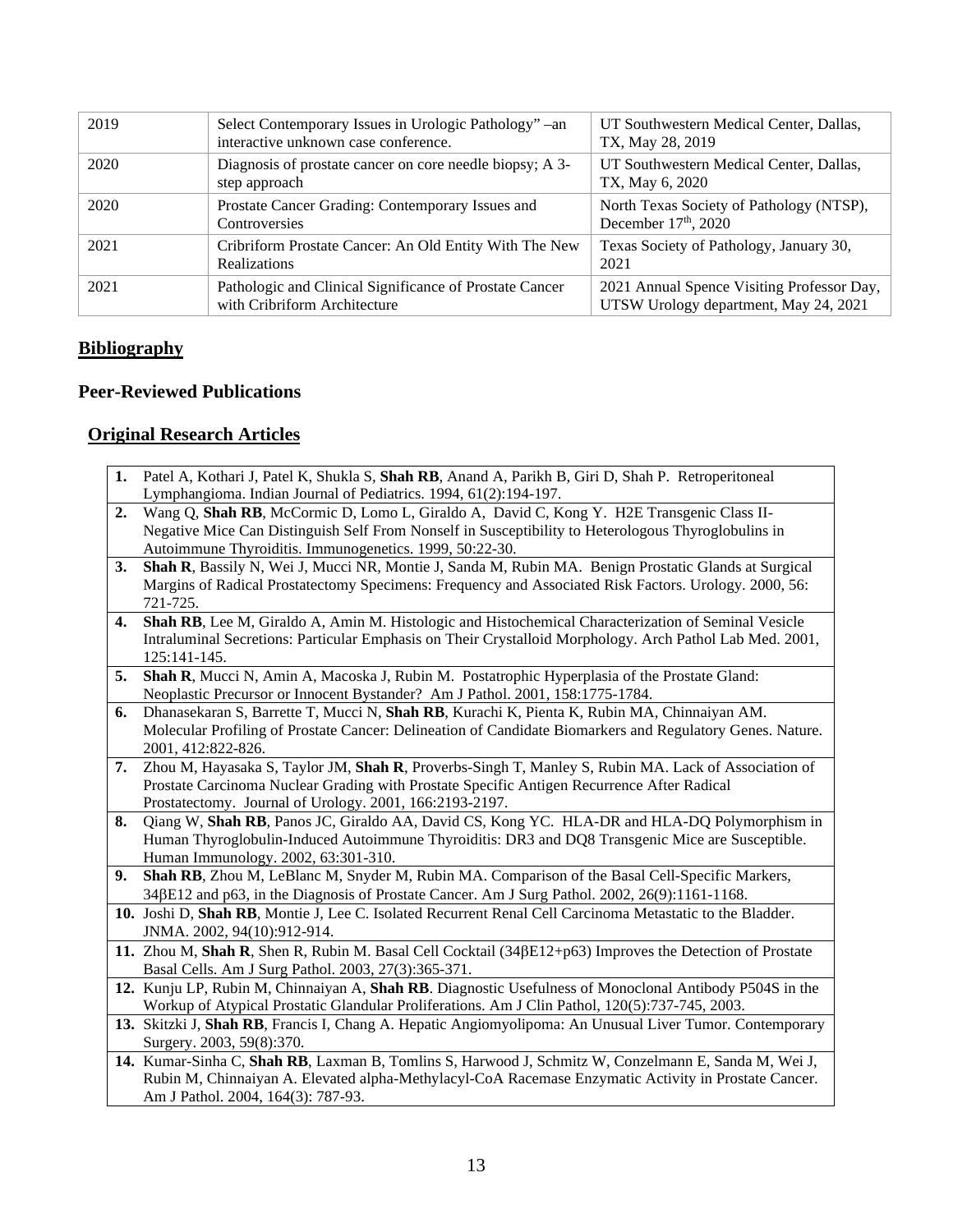- **15.** Kalikin L, Schneider A, Thakur M, Fridman Y, Griffin L, Dunn R, Rosol T, **Shah RB**, Rehemtulla A, Pienta M and K. In Vivo Visualization of Metastatic Prostate Cancer and Quantitation of Disease Progression in Immunocompromised Mice. Cancer Biology and Therapy. 2003, 2(6):656-660.
- **16. Shah RB**, Kunju L, Shen R, LeBlanc M, Rubin M. Usefulness of Basal Cell Cocktail (p63+34βE12) in the Diagnosis of Atypical Prostate Glandular Proliferations. Am J Clin Pathol. 2004, 122:517-523.
- **17.** Das D, **Shah RB**, Imperiale M. Detection and Expression of Human BK Virus Sequences in Neoplastic Prostate Tissues. Oncogene. 2004, 23: 7031-46.
- **18. Shah RB**, Mehra R, Chinnaiyan A, Shen R, Ghosh D, Zhou M, MacVicar G, Varambally S, Harwood J, Bismar T, Kim R, Rubin M, Pienta K. Androgen Independent Prostate Cancer is a Heterogeneous Group of Diseases: Lessons from a Rapid Autopsy Program. Cancer Research. 2004; 64:9209-9216.
- **19.** Kunju L, Lee C, Montie J, **Shah RB**. Cytokeratin 20 and Ki- 67 as Markers of Urothelial Dysplasia. Pathol Int. 2005, 55(5):248-54.
- **20.** Khaira H, **Shah RB**, Wolf S, Jr. Laproscopic and Open Surgical Nephrectomy for Xanthogranulomatous Pyelonephritis. Journal of Endourology. 2005, 19(7):813-17.
- **21.** Siu W, Dunn RL, **Shah RB**, Wei JT. Use of Extended Pattern Technique for Initial Prostate Biopsy. J Urol. 2005; 174(2):505-9.
- **22.** Kunju L, Chinnaiyan A, **Shah RB**. Comparison of Utility of Polyclonal and Monoclonal Antibody to alpha Methyl Acyl Co a Racemase (AMACR) in Work-up of Prostate Cancer. Histopathology; 47(6); 587-96, 2005.
- **23.** Ergen FB, Hussain H, Caoili EM, Korobkin M, Carlos RC, Weadock WJ, Johnson TD, **Shah R**, Hayasaka S, Francis IR. MRI for Preoperative Staging of Renal Cell Carcinoma Using the 1997 TNM Classification with Surgical and Pathologic Staging. AJR. 2004; 182:217-225.
- **24.** Fu Z, Kitagawa Y, Shen R, **Shah RB**, Mehra R, Rhodes D, Keller P, Mizokami A, Dunn R, Chinnaiyan AM, Yao Z, Keller ET. The metastasis suppressor gene Raf Kinase inhibitor (RKIP) is a novel prognostic marker in prostate cancer. The Prostate. 2006, 66:248-256.
- **25.** Ray M, Wojno K, Goldstein NS, Olson KB, **Shah RB**, Cooney K. Clonality of Sarcomatous and Carcinomatous Elements in Sarcomatoid Adenocarcinoma of the Prostate. Urology. 2006, 67:423e5-423e8.
- **26.** Caoili EM, Cohan RH, Inampudi P, Ellis JH, **Shah RB**, Faerber GJ, Montie JE. MDCT Urography of Upper Tract Urothelial Neoplasms. AJR. 2005;184:1873-1881.
- **27.** Tomlins SA, Rhodes DR, Perner S, Dhanasekaran SM, Mehra R, Sooryanarayana V, Cao X, Kuefer R, Lee C, Montie J, **Shah RB**, Pienta KJ, Rubin MA, Chinnaiyan AM. Recurrent gene fusion of TMPRSS2 to ETS family members of prostate cancer. Science. 2005, 130: 644-48.
- **28.** Varambally S, Yu Jianjun, Laxman B, Rhodes D, Mehra R, Tomlins S, **Shah RB**, Chandan U, Monson FA, Bechich MJ, Wei JT, Pienta KG, Ghosh D, Rubin MA, Chinnaiyan AM. Integrative Genomic and Proteomic Analysis of Prostate Cancer Reveals Signatures of Metastatic Progression. Cancer Cell. 2005; 8:393-406. (Featured as a cover article).
- **29. Shah RB**, Bakshi N, Hafez KS, Wood DP, Jr, Kunju LP. Image-Guided Biopsy in the Evaluation of Renal Mass Lesions in Contemporary Urologic Practice: Indications, Adequacy, Clinical Impact and Limitations of Pathologic Diagnosis. Hum Pathol. 2005, 36, 1309-1315.
- **30.** Begley L, Monteleon C, **Shah RB**, MacDonald JW, Macoska JA. CXCL12 Over-Expression and Secretion by Aging Fibroblasts Enhances Human Prostate Epithelial Proliferation in Vitro. Aging Cell. 2005, 4, 291- 298.
- **31.** Tomlins SA, Mehra R, Rhodes DR, **Shah RB**, Rubin MA, Bruening E, Makarov V, Chinnaiyan AM. Whole Transcriptome Amplification for Gene Expression Profiling and Development of Molecular Archives. Neoplasia. 2006, 8 (2), 153-62.
- **32.** Kunju LP, Mehra R, Snyder M, **Shah RB**. Prostate-Specific Antigen, High-Molecular Weight Cytokeratin (Clone 34βE12), and/or p63: An Optimal Immunohistochemical Panel to Distinguish Poorly Differentiated Prostate Adenocarcinoma (PCa) from Urothelial Carcinoma (UC). Am J Clin Pathol. 2006, 125(5):675-81.
- **33.** De Marzo A, Platz E, Epstein JI, Ali T, Billis A, Chan T, Cheng L, Datta M, Egevad L, Ertoy-Baydar D, Farre X, Fine S, Iczkowski K, Ittmann M, Knudsen B, Loda M, Lopez-Beltran A, Magi-Galluzzi C, Mikuz G, Montironi R, Rubin M, Samartunga H, Sebo T, Sesterhenn I, **Shah RB**, Signoretti S, Simko J, Troncoso P, Tsuzuki T, van Leenders G, Yang X, Zhou M, Figg W, Hoque A, Lucia M. A. Working Group Classification of Focal Prostate Atrophy Lesions. Am J Surg Pathol. 2006, 30(10): 1281-91.
- **34.** De Marzo A, Platz E, Epstein JI, Ali T, Billis A, Chan T, Cheng L, Datta M, Egevad L, Ertoy-Baydar D, Farre X, Fine S, Iczkowski K, Ittmann M, Knudsen B, Loda M, Lopez-Beltran A, Magi-Galluzzi C, Mikuz G, Montironi R, Rubin M, Samartunga H, Sebo T, Sesterhenn I, **Shah RB**, Signoretti S, Simko J, Troncoso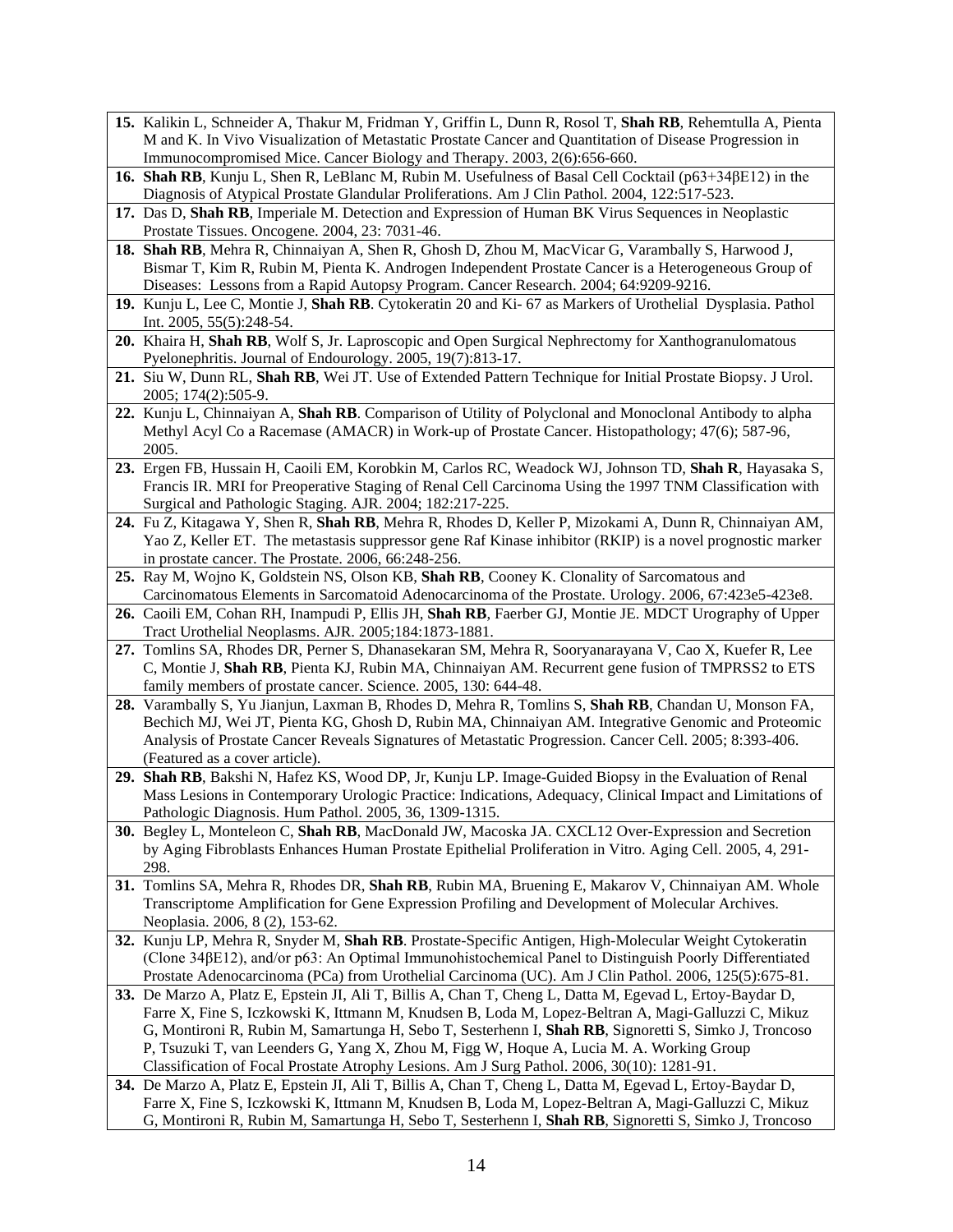| P, Tsuzuki T, van Leenders G, Yang X, Zhou M, Figg W, Hoque A, Lucia M. A. Erratum. Working Group                                                         |
|-----------------------------------------------------------------------------------------------------------------------------------------------------------|
| Classification of Focal Prostate Atrophy Lesions. Am J Surg Pathol. 2006, 30(10): 1281-91.                                                                |
| 35. Ray ME, Mehra R, Sandler HM, Daignault S, Shah RB. E-Cadherin Protein Expression Predicts Salvage                                                     |
| Radiotherapy Outcomes for Prostate Cancer. J Urol. 2006, 176(4): 1409-14.                                                                                 |
| 36. Datta MW, Hernandez AM, Schlicht MJ, Kahler AJ, Degueme AM, Dhir R, Shah RB, Farach-Carson MC,                                                        |
| Barrett A, Datta S. Perlecan, a candidate gene for the CAPB locus, regulates prostate cancer cell growth via                                              |
| the Sonic Hedgehog pathway. Mol Cancer. 2006, 5: 9.                                                                                                       |
| 37. Tomlins SA, Mehra R, Rhodes DR, Smith LR, Roulston D, Helgeson BE, Cao X, Wei JT, Rubin MA, Shah                                                      |
| RB, Chinnaiyan AM. TMPRSS2:ETV4 Gene Fusions define third molecular subtype of prostate cancer.                                                           |
| Cancer Res. 2006, 66:(7); 3396-3400.                                                                                                                      |
| 38. Shah RB, Ghosh Debashis, Elder JT. Epidermal Growth Factor Receptor (ErbB1) Expression in Prostate                                                    |
| Cancer Progression: Correlation with Androgen Independence. The Prostate, 66(13); 1437-44, 2006.                                                          |
| 39. Heavner SB, Shah RB, Moyer JS. Sclerosing mucoepidermoid carcinoma of the parotid gland. Eur Arch                                                     |
| Otorhinolaryngol. 2006, 263 (10):955-9.                                                                                                                   |
| 40. Bakshi N, Kunju L, Giordano T, Shah RB. Expression of Renal Cell Carcinoma Antigen (RCC) in Renal                                                     |
| Epithelial and Non-Renal Tumors: Diagnostic Implications. App Immunohistochem Mol Morphol. 2007,                                                          |
| $15(3)$ : 310-15.                                                                                                                                         |
| 41. Havens AM, Jung Y, Sun YX, Wang J, Shah RB, Buhring HJ, Pienta KJ, Taichman RS. The Role of                                                           |
| Sialomucin CD 164 (MGC-24y or Endolyn) in Prostate Cancer Metastasis. BMC Cancer. 2006, 6:195.                                                            |
| 42. Hollingsworth JM, Miller DC, Daignault S, Shah RB, Hollenbeck BK. Variable Penetrance Of A Consensus                                                  |
| Classification Scheme For Renal Cell Carcinoma. Urology. 2007 69(3):452-6.                                                                                |
| 43. Laxman B, Tomlins SA, Mehra R, Morris DS, Wang L, Helgeson BE, Shah RB, Rubin MA, Wei JT,                                                             |
| Chinniayan AM. Noninvasive Detection of TMPRSS2: ERG Fusion Transcripts in the Urine of Men with                                                          |
| Prostate Cancer. Neoplasia. 2006, 8(10):885-8.                                                                                                            |
| 44. Perner S, Hofer MD, Kim R, Shah RB, Li H, Moller P, Hautmann RE, Gschwend JE, Kuefer R, Rubin MA.                                                     |
| Prostate-Specific Membrane Antigen (PSMA) Expression as a Predictor of Prostate Cancer Progression.                                                       |
| Hum Pathol, 2007, 38(5); 696-701                                                                                                                          |
| 45. Tomlins SA, Mehra R, Rhodes D, Cao X, Wang L, Dhanasekaran S. M, Wei JT, Rubin MA, Pienta KJ, Shah                                                    |
| RB, Chinnaiyan AM. Integrative Molecular Concepts Modeling of Prostate Cancer Progression. Nature<br>Genetics. 2007, 39(1):45-51. (Co-senior authorship). |
| 46. Mehra R, Tomlins SA, Shen R, Naddem O, Wang L, Wei JT, Pienta KJ, Ghosh D, Rubin MA, Chinniayan                                                       |
| AM, Shah RB. Comprehensive Assessment of TMPRSS2 and ETS Family Gene Aberrations in Clinically                                                            |
| Localized Prostate Cancer. Mod Pathol, 2007, 20(5):538-44.                                                                                                |
| 47. Lee IH, Roberts R, Shah RB, Wojno K, Wei JT, Sandler H. Perineural invasion is a marker for                                                           |
| pathologically advanced disease in localized prostate cancer. Int. J Radiat Oncol Biol Phys. 2007, Mar 28.                                                |
| 48. Splading AC, Daignault S, Sandler HM, Shah RB, Pan CC, Ray ME. Percent Positive Biopsy Cores as a                                                     |
| Prognostic Factor for Prostate Cancer Treated with External Beam Radiation. Urology. 2007, 69(5); 936-40.                                                 |
| 49. Miller DC, Wei JT, Shah RB, Spencer BA, Ritchey J, Stewart AK, Dunn RL, Litwin MS. The quality of                                                     |
| pathological care for men treated with radical prostatectomy in the United States. Cancer. 2007, 109                                                      |
| $(12):2445-53$                                                                                                                                            |
| 50. Morris DS, Tomlins SA, Rhodes DR, Mehra R, Shah RB, Chinnaiyan AM. Integrating biomedical                                                             |
| knowledge to model pathways of prostate cancer progression. Cell Cycle. 2007, 6(10):1177-87.                                                              |
| 51. Wasco M, Daignault S, Zhang Yingxi, Kunju LP, Kinnaman M, Braun T, Lee CT, Shah RB. Urothelial                                                        |
| Carcinoma with Divergent Histological Differentiation (Mixed Histology) is an Independent Predictor of the                                                |
| Presence of Extravesical Tumor When Detected at Transurethral Resections. Urology. 2007, 70(1):69-74.                                                     |
| (Featured as a cover article).                                                                                                                            |
| 52. Przybycin C, Kunju LP, Wu AJ, Shah RB. Partial Atrophy in Prostate Needle Biopsies: A Detailed analysis                                               |
| of Morphology, Immunophenotype, and Cellular Kinetics. Am J Surg Pathol. 2008, 32(1):58-64.                                                               |
| 53. Yang XJ, Zhou M, Hes Ondrej, Shen Steven, Li Ronshang, Lopez Jose, Shah RB, Yang Yu, Chuang ST, Lin                                                   |
| Fan, Tretiakowa MM, Kort Eric, Teh BT. Tubulocystic Carcinoma of the Kidney - Clinicopathological and                                                     |
| Molecular Characterization. Am J Surg Pathol. 2008, 32(2):177-87.                                                                                         |
| 54. Tomlins SA, Laxman B, Dhanasekaran SM, Helgeson B, Cao X, Han B, Yu J, Way L, Montie JE, Rubin                                                        |
| MA, Pienta KJ, Roulston D, Shah RB, Varambally S, Mehra R, Chinnaiyan AM. Distinct Classes of                                                             |
| Chromosomal Rearrangement Create Oncogenic ETS Gene Fusions in Prostate Cancer. Nature. 2009,                                                             |
| 448(7153):595-9.                                                                                                                                          |
| 55. Tomlins SA, Laxman B, Dhanasekaran SM, Helgeson B, Cao X, Han B, Yu J, Way L, Montie JE, Rubin                                                        |
| MA, Pienta KJ, Roulston D, Shah RB, Varambally S, Mehra R, Chinnaiyan AM. Distinct Classes of                                                             |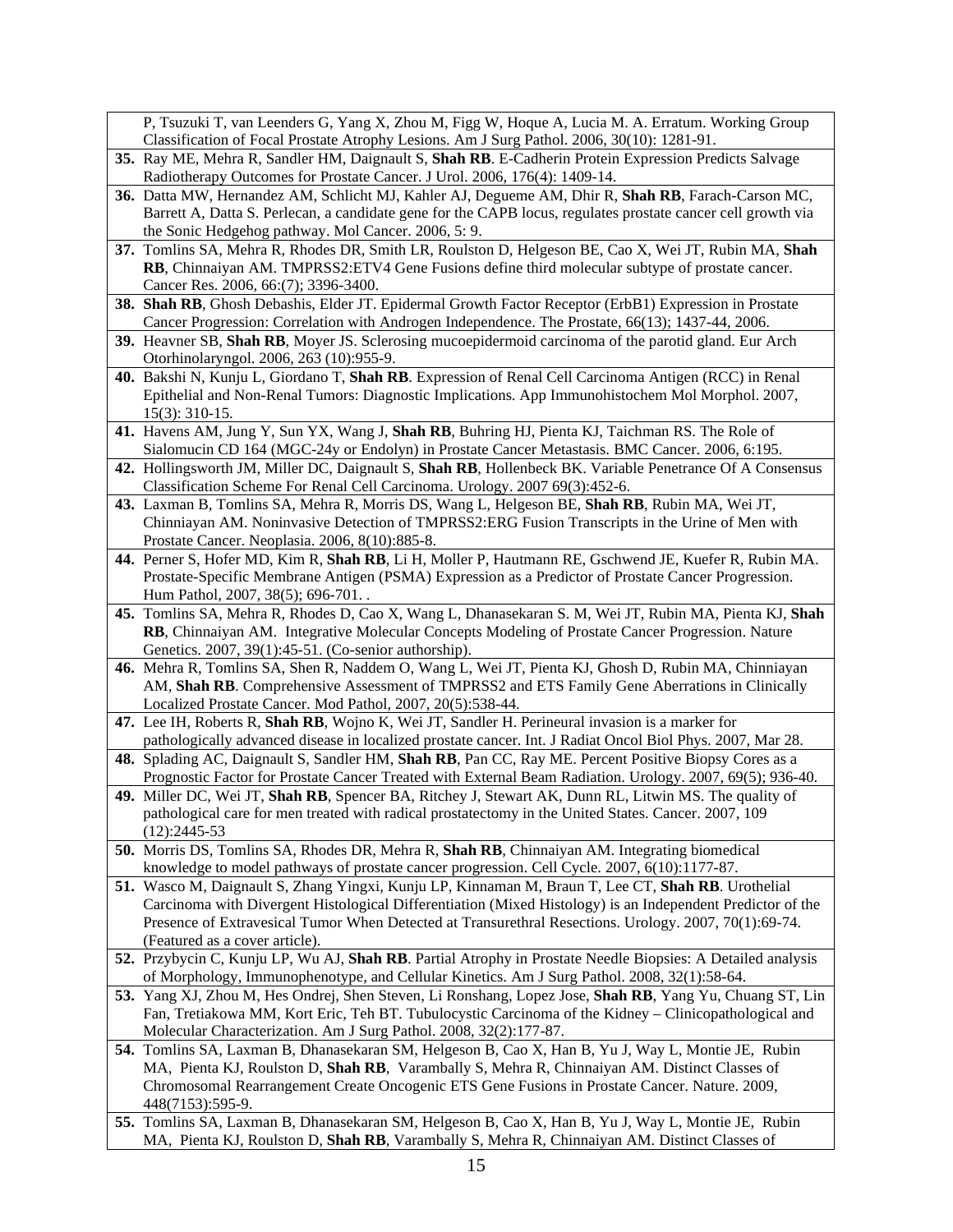Chromosomal Rearrangement Create Oncogenic ETS Gene Fusions in Prostate Cancer. Reply. Nature. 2009, 457(7231):E2-E3.

- **56.** Weizer AZ, Ye Z, Hollingsworth JM, Dunn RL, **Shah RB**, Wolf JS Jr, Wei JT, Montie JE, Hollebeck BK. Adoption of new technology and healthcare quality: surgical margins after robotic prostatectomy. Urology. 70(1): 96-100.
- **57.** Kunju LP, Wojno K, Wolf S Jr, Cheng L, **Shah RB**. Papillary Renal Cell Carcinoma with Oncocytic Cells and Non-overlapping Low-Grade Nuclei: Expanding the Morphologic Spectrum with Emphasis on Clinicopathologic, Immunohistochemical and Molecular Features. Human Pathology. 2007, 39(1):96-101.
- **58.** Kim JH, Dhanasekaran SM, Mehra R, Tomlins SA, Gu W, Yu J, Kumar-Sinha C, Cao X, Dash A, Wang L, Ghosh D, Shedden K, Montie J, Rubin M, Pienta KJ, **Shah RB**, Chinniayan AM. Integrative Analysis of Genomic Aberrations Associated with Prostate Cancer Progression. Cancer Research. 2007, 67(17): 8229- 8239.
- **59.** Mehra R, Han B, Tomlins SA, Shen R, Wang L, Menon A, Wasco M, Shen R, Montie JE, Chinniayan AM, **Shah RB.** Heterogeneity of TMPRSS2 Gene Rearrangements in Multifocal Prostate Adenocarcinoma: Molecular Evidence for an Independent Group of Diseases. Cancer Research. 2007, 67(17): 7991-95.
- **60.** Yu J, Cao Q, Mehra R, Laxman B, Yu J, Tomlins SA, Creighton CJ, Dhanasekaran SM, Shen R, Chen G, Morris DS, Marquez VE, **Shah RB**, Ghosh D, Varambally S, Chinniayan AM. Integrative Genomics Analysis Reveals Silencing of beta-Adrenergic Signaling by Polycomb in Prostate Cancer. Cancer Cell. 2007, 12(5):419-31.
- **61.** Yu J, Yu J, Rhodes DR, Tomlins SA, Cao X, Chen G, Mehra R, Wang X, Ghosh D, **Shah RB**, Varambally S, Pienta KJ, Chinnaiyan AM. A Polycomb Repression Signature in Metastatic Prostate Cancer Predicts Cancer Outcome. Cancer Research. 2007, 67(22); 10657-10633.
- **62.** Gobbo S, Eble JN, Grignon DJ, Martignoni G, MacLennan GT, **Shah RB**, Zhang S, Brunelli M, Cheng L. Clear-Cell Papillary Renal cell Carcinoma: a Distinct Histopathological and Molecular Genetic Entity. Am J Surg Pathol. 2008, 32(8):1239-45.
- **63.** Weizer AZ, **Shah RB**, Lee CT, Gilbert SM, Daignault S, Montie JE, Wood DP, Jr., M.D. Evaluation of the prostate peripheral zone/capsule in patients undergoing radical cystoprostatectomy; Defining risk with prostate capsule sparing cystectomy. Urologic Oncology. 2007, 25:460-64.
- **64.** Miller DC, **Shah RB**, Bruhn A, Madison R, Saigal CS. Urologic Diseases in America Project. Trends in the use of gross and frozen pathological consultations During Partial or Radical Nephrectomy for Renal Cell Carcinoma. J Urol. 2008, 179(2):461-7.
- **65.** Tomlins SA, Laxman B, Varambally S, Cao X, Yu J, Helgeson BE, Cao Q, Presner JR, Rubin MA, **Shah RB**, Mehra R, Chinniayan AM. Role of TMPRSS2-ETS Gene Fusion in Prostate Cancer. Neoplasia. 2008, 10(2):177-88.
- **66.** Shangary S, Quin D, McEachern D, Liu M, Miller RS, Qui S, Nikolovska-Coleska Z, Ding K, Wang G, Chen J, Bernard D, Zhang J, Lu Y, Gu Q, **Shah RB**, Pienta KJ, Ling X, Kang S, Guo M, Sun Y, Yang D, Wang S. Temporal activation of p53 by a specific MDM2 inhibitor is selectively toxic to tumors and leads to complete tumor growth inhibition. Proc Natl Acad Sci U S A. 2008, 105(10):3933-8.
- **67.** Hall CL, Daignault SD, **Shah RB**, Pienta KJ, Keller ET. Dickkopf-1 expression increases early in prostate cancer development and decreases during progression from primary tumor to metastasis. Prostate. 2008, 68(13):1396-1404.
- **68.** Mehra R, Tomlins SA, Wang L, Menon A, Pienta KJ, **Shah RB**\*, Chinniayan AM\*. Characterization of TMPRSS2-ETS Gene Aberrations in Androgen Independent Metastatic Prostate Cancer. Cancer Research. 2008, 68(10):3857-90. (\* Co-senior author) (Featured as a cover article).
- **69.** Schulte RT, Wood DP, Diagnault MS, **Shah RB**, Wei JT. Utility of Extended Pattern Prostate Biopsies for Tumor Localization: Pathologic Correlation following Radical Prostatectomy. Cancer. 2008, 113(7):1559- 65.
- **70.** Tomlins SA, Rhodes DR, Yu J, Varambally S, Mehra R, Perner S, Demichelis F, Helgeson BE, Laxman B, Morris DS, Cao Q, CAO X, Andren O, Fall K, Johnson L, Wei JT, **Shah RB**, Al-Ahmadie H, Eastham JA, Eggener SE, Fine SW, Hotakainen K, Stenman UH, Tsodikov A, Gerald WL, Lilja H, Reuter VE, Kantoff PW, Scardino PT, Rubin MA, Bjatell AS, Chinnaiyan AM. The role of SPINK1 in ETS rearrangementnegative prostate cancers. Cancer cell. 2008, 13(6):519-28.
- **71.** Mosquera JM, Perner S, Genega EM, Sandra M, Hofer MD, Mertz KD, Paris PL, Bismar TA, Ayala G, **Shah RB**, Loda M, Rubin MA. Characterization of TMPRSS-ERG Fusion High-grade Prostatic Intraepithelial Neoplasia and Potential Clinical Implications. Clin Cancer Res. 2008, 14(11):3380-5.
- **72.** Gobbo S, Eble JN, Maclennan GT, Crignon DJ, **Shah RB**, Zhang S, Martignoni G, Brunelli M, Cheng L. Renal Cell Carcinomas With Papillary Architecture and Clear Cell Components: The Utility of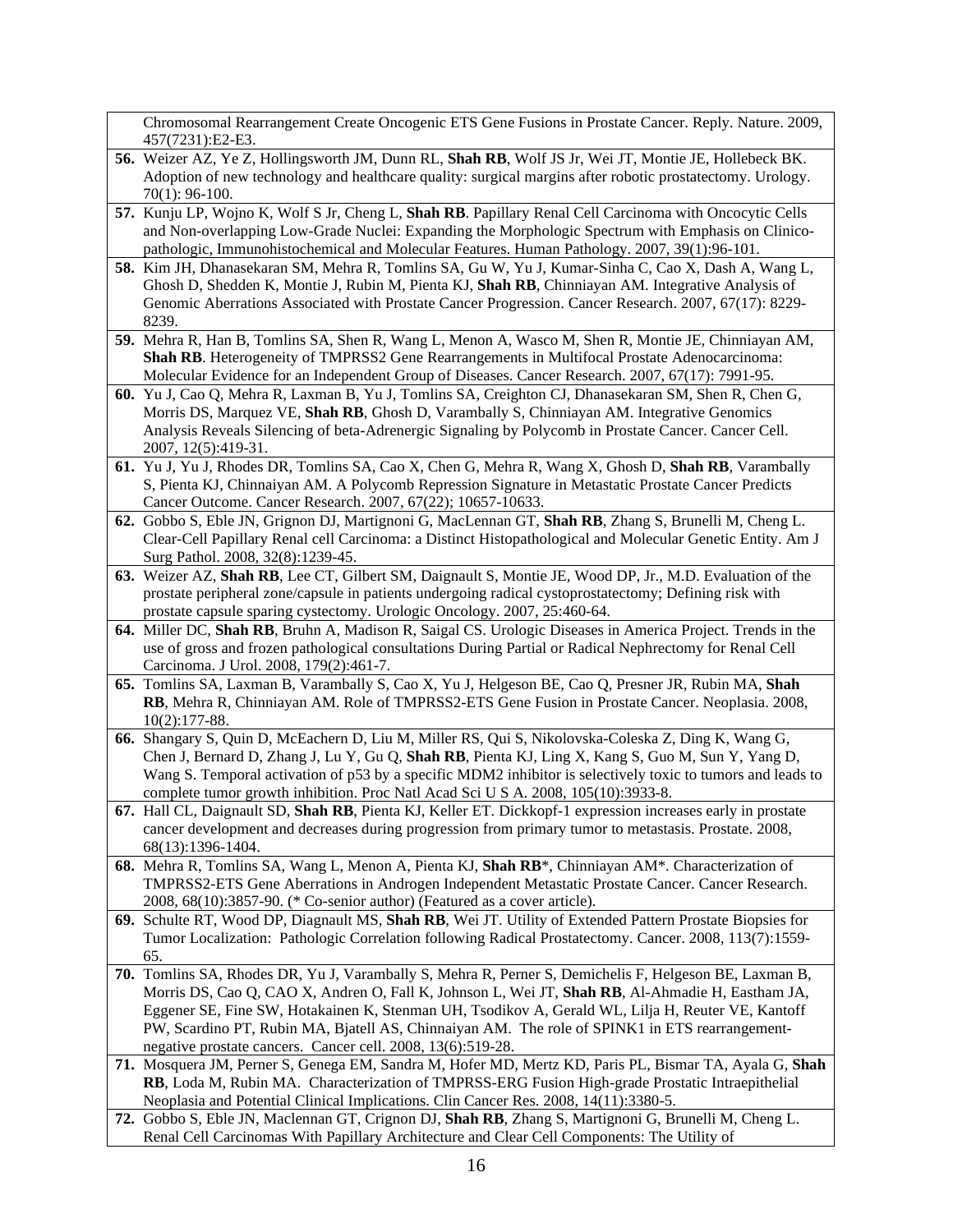Immunohistochemical and Cytogenetical Analyses in Differential Diagnosis. Am J Surg Pathol. 2008, 32(12):1780-6.

- **73.** Park H, Piert MR, Khan A, **Shah R**, Hussain H, Siddiqui J, Chenvert TL, Meyer CL. Registration methodology for histological sections and in vivo imaging of human prostate. Acad Radiol. 2008, 15(8):1027-39.
- **74.** Wu A, Kinjo LP, Cheng L, **Shah RB**. Renal Cell Carcinoma in Children and Young Adults: Analysis of Clinicopathologic, Immunohistochemical and Molecular Characteristics with an Emphasis on the Spectrum of Xp11.2 Translocation Associated and Unusual Clear Cell Type, Histopathology, 53(5): 533-44, 200.
- **75.** Kunju LP, Daignault S, Wei JT, **Shah RB**. Should multiple cores with prostate cancer submitted in the same container without site identifiers be assigned individual Gleason scores? Human Pathol, 40(4): 558-64, 2009.
- **76.** Han B, Mehra R, Dhanasekaran SM, Yu J, Menon A, Lonigro RJ, Wang X, Gong Y, Wang L, Shankar S, Laxman B, **Shah RB**, Varambally S, Palanisamy N, Tomlins SA, Kumar-Sinha C, Chinnaiyan AM. A fluorescence in situ hybridization screen for E26 transformation-specific aberrations: identification of DDX5-ETV4 fusion protein in prostate cancer. Cancer Res. 2008, 68(18): 7629-37.
- **77.** Borofsky M, **Shah RB**, Wolf Jr JS. Nephron-Sparing Diagnosis and Management of Renal Keratinizing Desquamative Squamous Metaplasia. J Endourol. 2009, 23(1):51-5.
- **78.** Bradford TJ, Weizer AZ, Gilbert SM, Dunn RL, Wojno K, **Shah R**, Wood DP. Is residual neurovascular tissue on prostatectomy specimens associated with surgeon intent at nerve-sparing and postoperative quality of life measures? Urol Oncol. 2010, 28(5):487-91
- **79. Shah RB**, Chinnaiyan AM. The Discovery of Common Recurrent TMPRSS2:ETS Gene Fusions in Prostate Cancer: Significance and Clinical Implications. Review. Adv Anat Pathol. 2009, 16(3):145-53.
- **80.** Han B, Mehra R, Lonigro RJ, Wang L, Suleman K, Menon A, Palanisamy N, Tomlins SA, Chinnaiyan AM, **Shah RB**. Fluorescence in Situ Hybridization Study Shows Association of PTEN Deletion with ERG Rearrangement during Prostate Cancer Progression. Mod Pathol. 2009, 22(8):1083-93.
- **81. Shah RB**. Current Perspectives on Gleason Grading of Prostate Cancer. Arch Pathol Lab Medicine. 2009, 133(11):1810-6, Review.
- **82.** Mosquera JM, Mehra R, Regan M, Perner S, Genega E, Bueti G, **Shah RB**, Gaston S, Tomlins S, Wei J, Kearney M, Johnson L, Tang J, Chinnaiyan A, Rubin M, Sanda M. Prevalence of TMPRSS2-ERG fusion prostate cancer among men undergoing prostate biopsy in the United States. Clin Cancer Res. 2009, 15(14):4706-11.
- **83.** Weizer AZ, Wasco MJ, Wang R, Daignault S, Lee CT, **Shah RB**. Multiple Adverse Histologic Features Increase the Odds of Understaging in Patients with T1 Bladder Cancer. J Urol. 2009, 182(1):59-65.
- **84.** Han B, Mehra R, Suleman K, Wang L, Menon A, Palanisamy N, Tomlins SA, Chinnaiyan AM, **Shah RB**. Characterization of TMPRSS2: ETS Gene Fusions in Histologic Variants of Prostate Cancer. Mod Pathol. 2009, 22(9):1176-85.
- **85.** Wasco M, Daignault S, Bradley D, **Shah RB**. Nested Variant of urothelial Carcinoma: A Clinocopathologic and Immunohistochemical Study of 30 Pure and Mixed Cases. Hum Pathol. 2010, 41(2):163-71 (Featured as a cover article).
- **86.** Piert M, Park H, Khan A, Siddiqui J, Hussain H, Chenevert T, Wood D, Johnson T, **Shah RB**, Meyer C. Detection of aggressive primary prostate cancer with 11C-choline PET/CT using multimodality fusion techniques. J Nucl Med. 2009, 50(10):1585-93.
- **87.** Zhou M, Yang XJ, Lopez JI, **Shah RB**, Hes O, Shen SS, Li R, Yang Y, Lin F, Elson P, Sercia L, Magi-Galluzzi C, Tubbs R. Renal Tubulocystic Carcinoma Is Closely Related to Papillary Renal Cell Carcinoma: Implications for Pathologic Classification. Am J Surg Pathol. 2009, 33(12);1840-9.
- **88.** Tan PH, Cheng L, Srigley JR, Griffiths D, Humphrey PA, van de Kwast TH, Montironi R, Wheeler TM, Delahunt B, Egevad L, Epstein JI; ISUP Prostate Cancer Group: Adeniran A, Al-Ahmadie H, Algaba F, Allan R, Amin M, Barry M, Bastacky S, Baydar D, Bégin L, Berney D, Billis A, Boccon-Gibod L, Bostwick D, Brito M, Burks T, Busch C, Camparo P, Cheng L, Cohen C, Datta M, de Leval L, Delahunt B, Delprado W, Egevad L, Epstein J, Evans A, Falzarano S, Fine S, Fridman E, Furusato B, Ganji M, Glantz L, Gopalan A, Grignon D, Grobholz R, Guo C, Gupta R, Gurel B, Hailemariam S, Hakam A, Hameed O, Hansel D, Henke RP, Herawi M, Hirsch M, Huang J, Huang W, van de Kaa CH, Humphrey P, Iczkowski K, Jones E, Jones M, Jufe L, Kench J, Kim HJ, Kragel P, Kristiansen G, Leite KR, Lewin CD, Lloreta J, Lopez-Beltran A, Lucia S, Luthringer D, Magi-Galluzzi C, McCue P, McHale T, McKenney J, Merino M, Montironi R, Nesi G, Netto G, Oliva E, Oliveira P, Osunkoya A, Paner G, Parwani A, Picken M, Pizov G, Renshaw A, Ro J, Rohan S, Ronchetti R, Rubin M, Samaratunga H, Sankila A, Schned A, Sesterhenn I, Shabaik A, **Shah R**, Shanks J, Shen S, Shim J, Shiraishi T, Speights VO Jr, Srigley J, Sung MT, Suzigan S, Takahashi H, Tan PH, Tetu B, Tickoo S, Tomaszewski J, Troncoso P, Trpkov K, True L, Tsuzuki T, Turner J, van der Kwast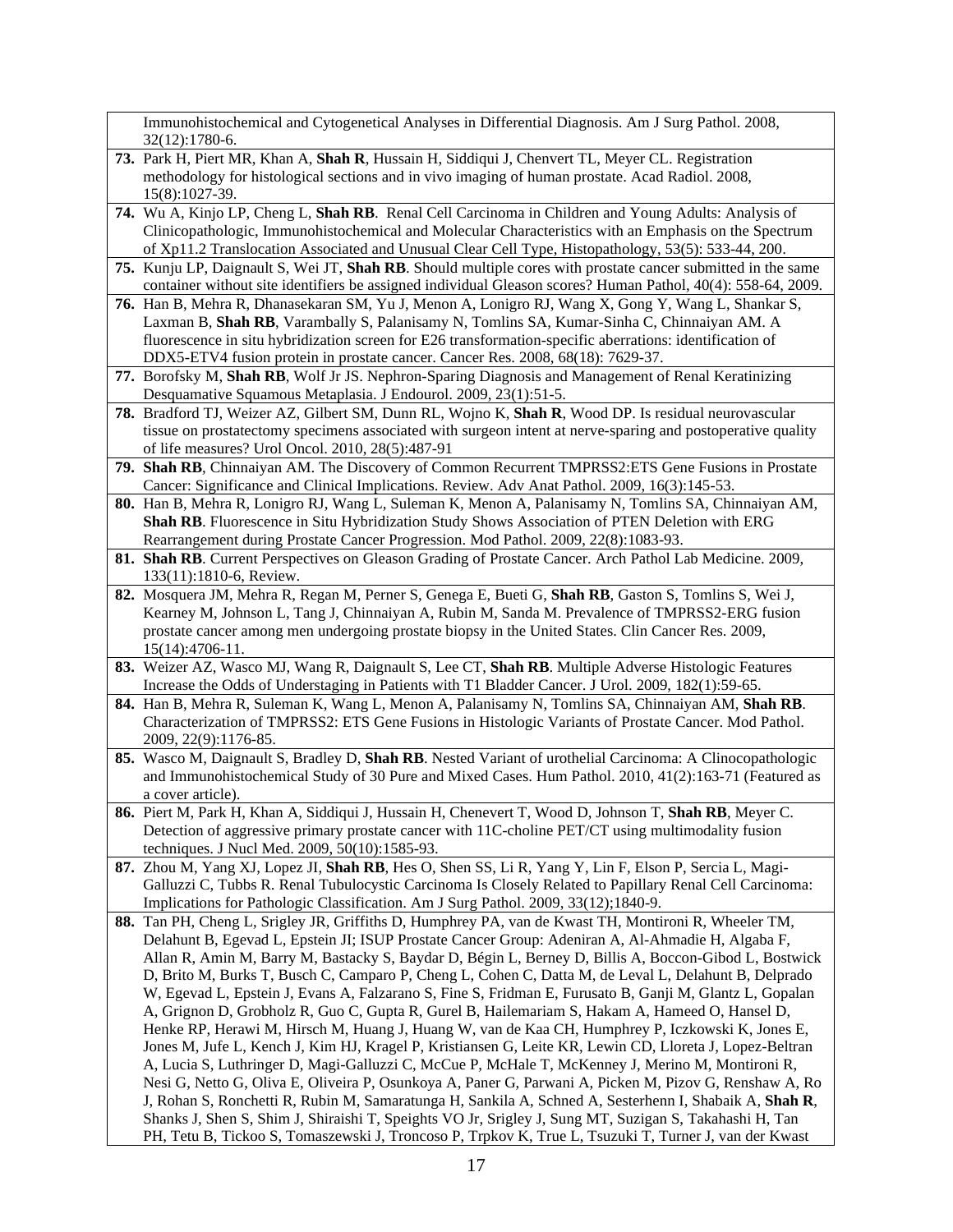T, Weiss M, Wheeler T, Wojno K, Volmar K, Wu CL, Yao J, Yilmaz A, Zhai J. International Society of Urological Pathology (ISUP) Consensus on Handling and Staging of Radical Prostatectomy Specimens. Working Group 5: surgical margins. Mod Pathol, 2010. 23(1):48-57.

- **89. Shah RB**, Han B, Magi-Galluzzi C, Zhou M. Atypical Cribriform Lesions of the Prostate: Relationship to Prostatic Carcinoma and Implication for Diagnosis in Prostate Biopsies. Am J Surg Pathol. 2010, 34(4):470- 7.
- **90.** Park H, Meyer CR, Wood D, Khan A, **Shah R**, Hussain H, Siddiqui J, Seo J, Chenevert T, Piert M. Validation of Automatic Target Volume Definition as Demonstrated for (11)C-Choline PET/CT of Human Prostate Cancer Using Multi-Modality Fusion Techniques. Acad Radiol. 2010, 17(5):614-23.
- **91.** Borza T, **Shah RB**, Ferber GJ, Wolf JS. Localized Amyloidosis of the Upper Urinary tract: A Case Series of Three Patients Managed with Reconstructive Surgery or Surveillance. J Endourol. 2010, 24(4):641-4.
- **92.** Han B, Suleman K, Siddiqui J, Wang L, Magi-Galluzzi C, Pallnisamy N, Chinniayan AM, Zhou M, **Shah RB**. ETS Gene Aberrations in Atypical Cribriform Lesions of the Prostate: Implications for the Distinction between Intraductal Carcinoma of the Prostate and Cribriform High-Grade Prostatic Intraepithelial Neoplasia. Am J Surg Pathol. 2010, 34(4):478-85.
- **93.** Djekidel M, Gordon M, **Shah RB**, Gross MD, Avram A. Renal metastasis from Hurthle cell thyroid carcinoma and its evaluation with hybrid imaging. Thyroid. 2010, 20(4):429-33.
- **94.** Sangoi AR, Beck AH, Amin MB, Cheng L, Epstein JI, Hansel D, Iczowski K, Lopez-Beltran A, Oliva E, Paner GP, Reuter VE, Ro JY, **Shah RB**, Shen SS, Tamboli P, McKenney JF. Interobserver Reproducibility in the Diagnosis of Invasive Micropapillary Carcinoma of the Genitourinary Tract among Urologic Pathologists. Am J Surg Pathol. 2010; 34(9):1367-76.
- **95.** Magi-Galluzzi C, Evans AJ, Delahunt B, Epstein JI, Griffiths DF, van der Kwast TH, Montironi R, Wheeler TM, Srigley JR, Egevad LL, Humphrey PA; ISUP Prostate Cancer Group: Adeniran A, Al-Ahmadie H, Algaba F, Allan R, Amin M, Barry M, Bastacky S, Baydar D, Bégin L, Berney D, Billis A, Boccon-Gibod L, Bostwick D, Brito M, Burks T, Busch C, Camparo P, Cheng L, Cohen C, Datta M, de Leval L, Delahunt B, Delprado W, Egevad L, Epstein J, Evans A, Falzarano S, Fine S, Fridman E, Furusato B, Ganji M, Glantz L, Gopalan A, Grignon D, Grobholz R, Guo C, Gupta R, Gurel B, Hailemariam S, Hakam A, Hameed O, Hansel D, Henke RP, Herawi M, Hirsch M, Huang J, Huang W, van de Kaa CH, Humphrey P, Iczkowski K, Jones E, Jones M, Jufe L, Kench J, Kim HJ, Kragel P, Kristiansen G, Leite KR, Lewin CD, Lloreta J, Lopez-Beltran A, Lucia S, Luthringer D, Magi-Galluzzi C, McCue P, McHale T, McKenney J, Merino M, Montironi R, Nesi G, Netto G, Oliva E, Oliveira P, Osunkoya A, Paner G, Parwani A, Picken M, Pizov G, Renshaw A, Ro J, Rohan S, Ronchetti R, Rubin M, Samaratunga H, Sankila A, Schned A, Sesterhenn I, Shabaik A, **Shah R**, Shanks J, Shen S, Shim J, Shiraishi T, Speights VO Jr, Srigley J, Sung MT, Suzigan S, Takahashi H, Tan PH, Tetu B, Tickoo S, Tomaszewski J, Troncoso P, Trpkov K, True L, Tsuzuki T, Turner J, van der Kwast T, Weiss M, Wheeler T, Wojno K, Volmar K, Wu CL, Yao J, Yilmaz A, Zhai J. International Society of Urological Pathology (ISUP) Consensus on Handling and Staging of Radical Prostatectomy Specimens. Working Group 3: extra prostatic extension, lymphovascular invasion and locally advanced disease. Mod Pathol. 2011; 24(1):26-38.
- **96.** van der Kwast TH, Amin MB, Billis A, Epstein JI, Griffiths D, Humphrey PA, Montironi R, Wheeler TM, Srigley JR, Egevad L, Delahunt B; ISUP Prostate Cancer Group: Adeniran A, Al-Ahmadie H, Algaba F, Allan R, Amin M, Barry M, Bastacky S, Baydar D, Bégin L, Berney D, Billis A, Boccon-Gibod L, Bostwick D, Brito M, Burks T, Busch C, Camparo P, Cheng L, Cohen C, Datta M, de Leval L, Delahunt B, Delprado W, Egevad L, Epstein J, Evans A, Falzarano S, Fine S, Fridman E, Furusato B, Ganji M, Glantz L, Gopalan A, Grignon D, Grobholz R, Guo C, Gupta R, Gurel B, Hailemariam S, Hakam A, Hameed O, Hansel D, Henke RP, Herawi M, Hirsch M, Huang J, Huang W, van de Kaa CH, Humphrey P, Iczkowski K, Jones E, Jones M, Jufe L, Kench J, Kim HJ, Kragel P, Kristiansen G, Leite KR, Lewin CD, Lloreta J, Lopez-Beltran A, Lucia S, Luthringer D, Magi-Galluzzi C, McCue P, McHale T, McKenney J, Merino M, Montironi R, Nesi G, Netto G, Oliva E, Oliveira P, Osunkoya A, Paner G, Parwani A, Picken M, Pizov G, Renshaw A, Ro J, Rohan S, Ronchetti R, Rubin M, Samaratunga H, Sankila A, Schned A, Sesterhenn I, Shabaik A, **Shah R**, Shanks J, Shen S, Shim J, Shiraishi T, Speights VO Jr, Srigley J, Sung MT, Suzigan S, Takahashi H, Tan PH, Têtu B, Tickoo S, Tomaszewski J, Troncoso P, Trpkov K, True L, Tsuzuki T, Turner J, van der Kwast T, Weiss M, Wheeler T, Wojno K, Volmar K, Wu CL, Yao J, Yilmaz A, Zhai J. International Society of Urological Pathology (ISUP) Consensus on Handling and Staging of Radical Prostatectomy Specimens. Working Group 2: T2 sub staging and prostate cancer volume. Mod Pathol. 2011; 24(1):16-25.
- **97.** Berney DM, Wheeler TM, Grignon DJ, Epstein JI, Griffiths DF, Humphrey PA, van der Kwast T, Montironi R, Delahunt B, Egevad L. Srigley JR; ISUP Prostate Cancer Group: Adeniran A, Al-Ahmadie H, Algaba F, Allan R, Amin M, Barry M, Bastacky S, Baydar D, Bégin L, Berney D, Billis A, Boccon-Gibod L, Bostwick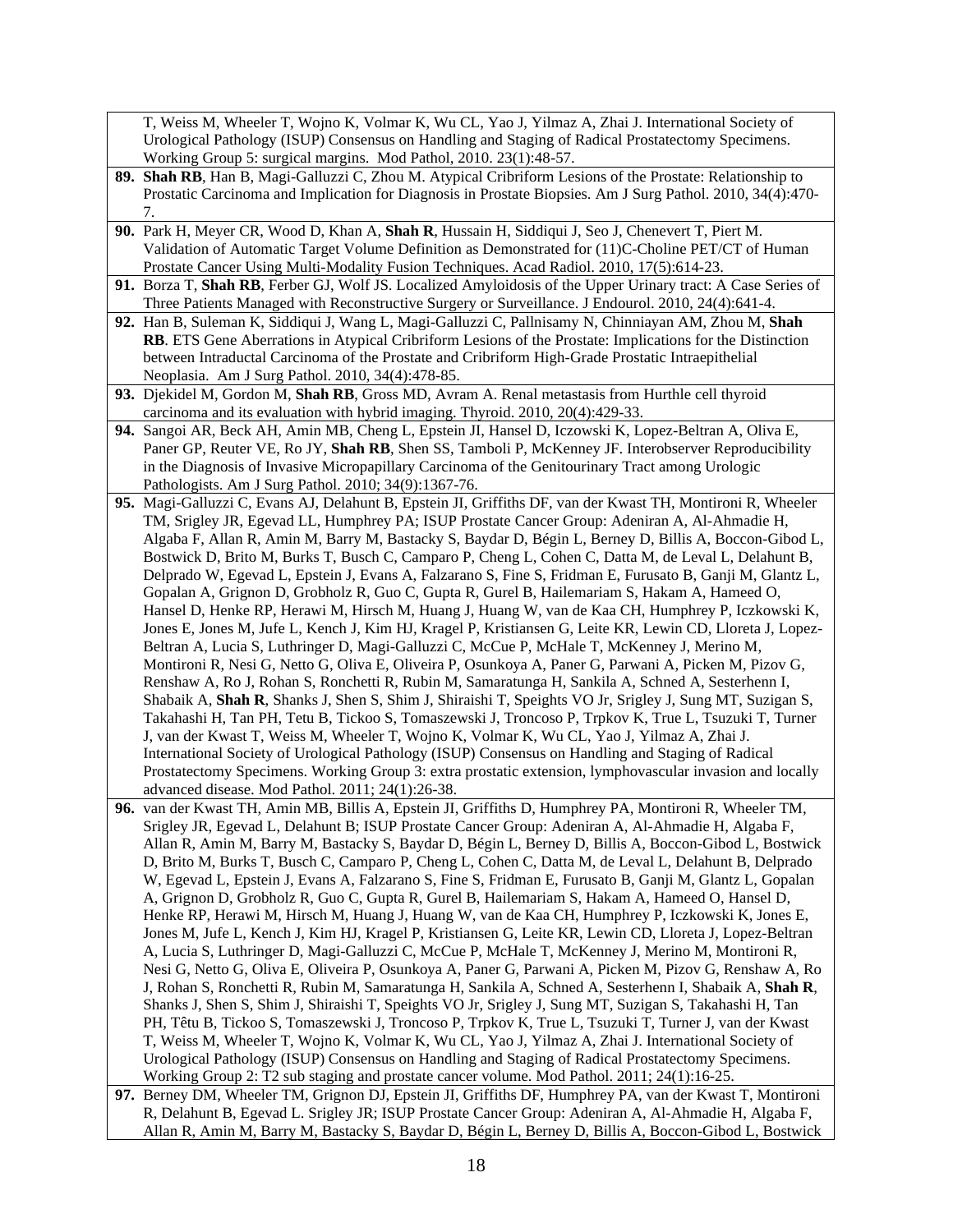D, Brito M, Burks T, Busch C, Camparo P, Cheng L, Cohen C, Datta M, de Leval L, Delahunt B, Delprado W, Egevad L, Epstein J, Evans A, Falzarano S, Fine S, Fridman E, Furusato B, Ganji M, Glantz L, Gopalan A, Grignon D, Grobholz R, Guo C, Gupta R, Gurel B, Hailemariam S, Hakam A, Hameed O, Hansel D, Henke RP, Herawi M, Hirsch M, Huang J, Huang W, van de Kaa CH, Humphrey P, Iczkowski K, Jones E, Jones M, Jufe L, Kench J, Kim HJ, Kragel P, Kristiansen G, Leite KR, Lewin CD, Lloreta J, Lopez-Beltran A, Lucia S, Luthringer D, Magi-Galluzzi C, McCue P, Teresa M, McKenney J, Merino M, Montironi R, Nesi G, Netto G, Oliva E, Oliveira P, Osunkoya A, Paner G, Parwani A, Picken M, Pizov G, Renshaw A, Ro J, Rohan S, Ronchetti R, Rubin M, Samaratunga H, Sankila A, Schned A, Sesterhenn I, Shabaik A, **Shah R**, Shanks J, Shen S, Shim J, Shiraishi T, Speights VO Jr, Srigley J, Sung MT, Suzigan S, Takahashi H, Tan PH, Tetu B, Tickoo S, Tomaszewski J, Troncoso P, Trpkov K, True L, Tsuzuki T, Turner J, van der Kwast T, Weiss M, Wheeler T, Wojno K, Volmar K, Wu CL, Yao J, Yilmaz A, Zhai J. International Society of Urological Pathology (ISUP) Consensus on Handling and Staging of Radical Prostatectomy Specimens. Working Group 4: seminal vesicles and lymph nodes. Mod Pathol. 2011; 24(1):39-47.

- **98.** Samaratunga H, Montironi R, True L, Epstein JI, Griffiths DF, Humphrey PA, van der Kwast T, Wheeler TM, Srigley JR, Delahunt B, Egevad L; ISUP Prostate Cancer Group: Adeniran A, Al-Ahmadie H, Algaba F, Allan R, Amin M, Barry M, Bastacky S, Baydar D, Bégin L, Berney D, Billis A, Boccon-Gibod L, Bostwick D, Brito M, Burks T, Busch C, Camparo P, Cheng L, Cohen C, Datta M, de Leval L, Delahunt B, Delprado W, Egevad L, Epstein J, Evans A, Falzarano S, Fine S, Fridman E, Furusato B, Ganji M, Glantz L, Gopalan A, Grignon D, Grobholz R, Guo C, Gupta R, Gurel B, Hailemariam S, Hakam A, Hameed O, Hansel D, Henke RP, Herawi M, Hirsch M, Huang J, Huang W, van de Kaa CH, Humphrey P, Iczkowski K, Jones E, Jones M, Jufe L, Kench J, Kim HJ, Kragel P, Kristiansen G, Leite KR, Lewin CD, Lloreta J, Lopez-Beltran A, Lucia S, Luthringer D, Magi-Galluzzi C, McCue P, McHale T, McKenney J, Merino M, Montironi R, Nesi G, Netto G, Oliv E, Oliveira P, Osunkoya A, Paner G, Parwani A, Picken M, Pizov G, Renshaw A, Ro J, Rohan S, Ronchetti R, Rubin M, Samaratunga H, Sankila A, Schned A, Sesterhenn I, Shabaik A, **Shah R**, Shanks J, Shen S, Shim J, Shiraishi T, Speights VO Jr, Srigley J, Sung MT, Suzigan S, Takahashi H, Tan PH, Tetu B, Tickoo S, Tomaszewski J, Troncoso P, Trpkov K, True L, Tsuzuki T, Turner J, van der Kwast T, Weiss M, Wheeler T, Wojno K, Volmar K, Wu CL, Yao J, Yilmaz A, Zhai J. International Society of Urological Pathology (ISUP) Consensus on Handling and Staging of Radical Prostatectomy Specimens. Working Group 1: specimen handling. Mod Pathol. Jan 2011; 24(1):6-15.
- **99.** Carvalho J, Wasco M, Kunju LP, Thomas DG, **Shah RB**. Cluster Analysis of Immunohistochemical Profiles Delineates CK7, Vimentin, S100A1 and C-kit (CD 117) as an Optimal Panel in the Differential Diagnosis of Renal Oncocytoma from its Mimics. Histopathology. 20011, 58(2):169-79.
- **100.**Williamson SR, Zhang S, Lopez-Beltran A, **Shah RB**, Montironi R, Tan P, Wamg M, Baldrige LA, MacLennan GT, Cheng L. Lymphoepithelioma-like Carcinoma of the Urinary Bladder: Clinicopathologic, Immunohistochemical, and Molecular Features. Am J Surg Pathol. 2011; 35(4):474-83.
- **101.**Mehra R, Kumar-Sinha C, Lonigro RJ, Shankar S, Jing X, Phillips NE, Han B, Cao X, Smith DC, **Shah RB**, Chinnaiyan AM, Pienta KJ. Characterization of bone metastasis from rapid autopsies of prostate cancer patients. Clin Cancer Res. 2011, 17(12):3924-32.
- **102.**Garcia-Parra R, Wood D, **Shah RB**, Siddique J, Hussain H, Park H, Desmond T, Meyer C, Piert M. Investigation on tumor hypoxia in resectable primary prostate cancer as demonstrated by 18F-FAZA PET/CT utilizing multimodality fusion techniques. Eur J Nucl Med Mol Imaging. 2011, 38(10):1816-23.
- **103.**Carvalho J, Thomas DG, McHugh J, **Shah RB**, Kunju LP. p63, CK7, Vimentin, PAX8 and INI-1: An Optimal Immunohistochemical Panel to Distinguish Poorly Differentiated Urothelial Cell Carcinoma from High-grade Tumors of the Renal Collecting System. Histopathology. 2012, 60(4):597-608.
- **104.**Park H, Wood D, Hussain H, Meyer CR, **Shah RB**, Johnson TD, Chenevert T, Piert M. Introducing Parametric Fusion PET/MRI of Primary Prostate Cancer. J Nucl Med. 2012, 53(4):546-51.
- **105.Shah RB**, Montgomery JS, Montie JE, Kunju LP. Variant Histological Differentiation in Urothelial Carcinoma is Under-recognized in Community Practice: Impact of Mandatory Central Pathology Review at a Large Referral Hospital, Urol Oncol. 2013, 31(8):1650-5.

**106.**Gupta R, Billis A, **Shah RB**, Moch H, Osunkoya AO, Jochum W, Hes O, Bacchi CE, de Castro MG, Hansel DE, Zhou M, Vankalakunti M, Salles PG, Cabrera RA, Gown AM, Amin MB. Carcinoma of the collecting ducts of Bellini and renal medullary carcinoma: clinicopathologic analysis of 52 cases of rare aggressive subtypes of renal cell carcinoma with a focus on their interrelationship. Am J Surg Pathol. 2012, 36(9):1265- 78.

**107.Shah RB**, Zhou M. Atypical cribriform lesions of the prostate: clinical significance, differential diagnosis and current concept of intraductal carcinoma of the prostate. Review. Adv Anat Pathol. 2012, 19(4):270-9.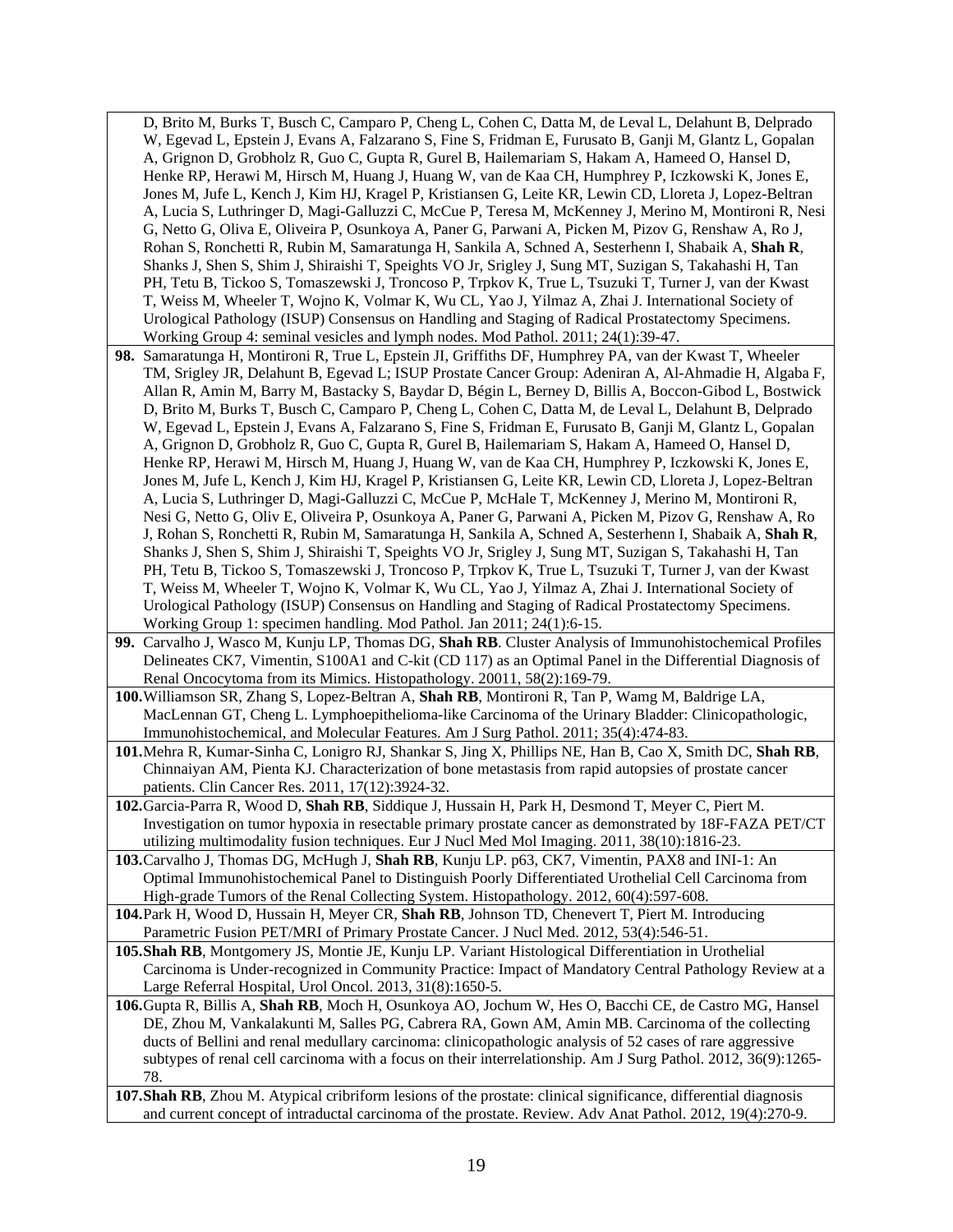- **108.Shah RB**, Tadros Y, Brummell B, Zhou M. The diagnostic use of ERG in resolving an "atypical glands suspicious for cancer" diagnosis in prostate biopsies beyond that provided by basal cell and alph-methylacyl-CoA-racemase markers. Human Pathol. 2013, 44(5):786-94.
- **109.Shah RB**. Clinical Application of Novel ERG immunohistochemistry in Prostate Cancer Diagnosis and Management. Review. Adv Anat Pathol. 2013, 20(2): 117-24.
- **110.**Srigley JR, Delahunt B, Eble JN, Egevad L, Epstein JI, Grignon D, Hes O, Moch H, Montironi R, Tickoo SK, Zhou M, Argani P; ISUP Renal Tumor Panel: Abraham A, Adeniran A, Ahmed K, Al Ahmadie H, Algaba F, Allan R, Amin M, Argani P, Axcrona U, Barry M, Baydar D, Bégin L, Berney D, Bethwaite P, Billis A, Birbe R, Bonsib S, Bostwick D, Brimo F, Cathro H, Chen YB, Cheng L, Cheville J, Mee Cho Y, Chuang AY, Cohen C, Crist H, Delahunt B, Delprado W, Deng FM, Egevad L, Epstein J, Evans A, Fadare O, Fajardo D, Falzarano S, Fine S, Fleming S, Fridman E, Furusato B, Ganji M, Ghayouri M, Giannico G, Gokden N, Griffiths D, Grignon D, Gupta N, Hameed O, Hes O, Hirsch M, Huang J, Huang W, Hulsbergenvan de Kaa C, Humphrey P, Hussein S, Iczkowski K, Jimenez R, Jones E, Jufe LI, Kench J, Kida M, Kristiansen G, Kunju LP, Lane Z, Latour M, Lewin C, Lie K, Lloreta J, Loftus B, Lopez-Beltran A, Maclean F, Magi-Galluzzi C, Martignoni G, McHale T, McKenney J, Merino M, Miller R, Miyamoto H, Moch H, Montironi R, Murphy H, Nacey J, Nazeer T, Nesi G, Netto G, Nichols P, O'Donnell M, Olgac S, Orozco R, Osunkoya A, Ozagari A, Pan CC, Parwani A, Perry-Keene J, Petraki C, Picken M, Pyda-Karwicka M, Reuter V, Rezaei K, Rioux- Leclercq N, Robinson B, Rohan S, Ronchetti R, Russell L, Samaratunga H, Scarpelli M, Shabaik A, **Shah R**, Shanks J, Shen S, Shevchuk M, Sibony M, Srigley J, Srinivasan B, Susani M, Suzigan S, Sweet J, Takahashi H, Tamboli P, Tan PH, Tickoo S, Trias I, Trpkov K, True L, Tsuzuki T, Vakar- Lopez F, Van der Kwast T, Wang C, Warren A, Yao J, Yilmaz A, Zhao J, Zhou M, Zynger D. The International Society of Urological Pathology (ISUP) Vancouver Classification of Renal Neoplasia. Am J Surg Pathol. Oct 2013; 37(10):1469-89.

**111.**Delahunt B, Cheville JC, Martignoni G, Humphrey PA, Magi-Galluzzi C, McKenney J, Egevad L, Algaba F, Moch H, Grignon DJ, Montironi R, Srigley JR; ISUP Renal Tumor Panel: Abraham A, Adeniran A, Ahmed K, Al Ahmadie H, Algaba F, Allan R, Amin M, Argani P, Axcrona U, Barry M, Baydar D, Bégin L, Berney D, Bethwaite P, Billis A, Birbe R, Bonsib S, Bostwick D, Brimo F, Cathro H, Chen YB, Cheng L, Cheville J, Mee Cho Y, Chuang AY, Cohen C, Crist H, Delahunt B, Delprado W, Deng FM, Egevad L, Epstein J, Evans A, Fadare O, Fajardo D, Falzarano S, Fine S, Fleming S, Fridman E, Furusato B, Ganji M, Ghayouri M, Giannico G, Gokden N, Griffiths D, Grignon D, Gupta N, Hameed O, Hes O, Hirsch M, Huang J, Huang W, Hulsbergen-van de Kaa C, Humphrey P, Hussein S, Iczkowski K, Jimenez R, Jones E, Jufe LI, Kench J, Kida M, Kristiansen G, Kunju LP, Lane Z, Latour M, Lewin C, Lie K, Lloreta J, Loftus B, Lopez-Beltran A, Maclean F, Magi-Galluzzi C, Martignoni G, McHale T, McKenney J, Merino M, Miller R, Miyamoto H, Moch H, Montironi R, Murphy H, Nacey J, Nazeer T, Nesi G, Netto G, Nichols P, O'Donnell M, Olgac S, Orozco R, Osunkoya A, Ozagari A, Pan CC, Parwani A, Perry-Keene J, Petraki C, Picken M, Pyda-Karwicka M, Reuter V, Rezaei K, Rioux- Leclercq N, Robinson B, Rohan S, Ronchetti R, Russell L, Samaratunga H, Scarpelli M, Shabaik A, **Shah R**, Shanks J, Shen S, Shevchuk M, Sibony M, Srigley J, Srinivasan B, Susani M, Suzigan S, Sweet J, Takahashi H, Tamboli P, Tan PH, Tickoo S, Trias I, Trpkov K, True L, Tsuzuki T, Vakar- Lopez F, Van der Kwast T, Wang C, Warren A, Yao J, Yilmaz A, Zhao J, Zhou M, Zynger D. The International Society of Urological Pathology (ISUP) grading system for renal cell carcinoma and other prognostic parameters. Am J Surg Pathol. Oct 2013; 37 (10):1490-504.

**112.**Trpkov K, Grignon DJ, Bonsib SM, Amin MB, Billis A, Lopez-Beltran A, Samaratunga H, Tamboli P, Delahunt B, Egevad L, Montironi R, Srigley JR; ISUP Renal Tumor Panel: Abraham A, Adeniran A, Ahmed K, Al Ahmadie H, Algaba F, Allan R, Amin M, Argani P, Axcrona U, Barry M, Baydar D, Bégin L, Berney D, Bethwaite P, Billis A, Birbe R, Bonsib S, Bostwick D, Brimo F, Cathro H, Chen YB, Cheng L, Cheville J, Mee Cho Y, Chuang AY, Cohen C, Crist H, Delahunt B, Delprado W, Deng FM, Egevad L, Epstein J, Evans A, Fadare O, Fajardo D, Falzarano S, Fine S, Fleming S, Fridman E, Furusato B, Ganji M, Ghayouri M, Giannico G, Gokden N, Griffiths D, Grignon D, Gupta N, Hameed O, Hes O, Hirsch M, Huang J, Huang W, Hulsbergen-van de Kaa C, Humphrey P, Hussein S, Iczkowski K, Jimenez R, Jones E, Jufe LI, Kench J, Kida M, Kristiansen G, Kunju LP, Lane Z, Latour M, Lewin C, Lie K, Lloreta J, Loftus B, Lopez-Beltran A, Maclean F, Magi-Galluzzi C, Martignoni G, McHale T, McKenney J, Merino M, Miller R, Miyamoto H, Moch H, Montironi R, Murphy H, Nacey J, Nazeer T, Nesi G, Netto G, Nichols P, O'Donnell M, Olgac S, Orozco R, Osunkoya A, Ozagari A, Pan CC, Parwani A, Perry-Keene J, Petraki C, Picken M, Pyda-Karwicka M, Reuter V, Rezaei K, Rioux- Leclercq N, Robinson B, Rohan S, Ronchetti R, Russell L, Samaratunga H, Scarpelli M, Shabaik A, **Shah R**, Shanks J, Shen S, Shevchuk M, Sibony M, Srigley J, Srinivasan B, Susani M, Suzigan S, Sweet J, Takahashi H, Tamboli P, Tan PH, Tickoo S, Trias I, Trpkov K, True L, Tsuzuki T, Vakar- Lopez F, Van der Kwast T, Wang C, Warren A, Yao J, Yilmaz A, Zhao J, Zhou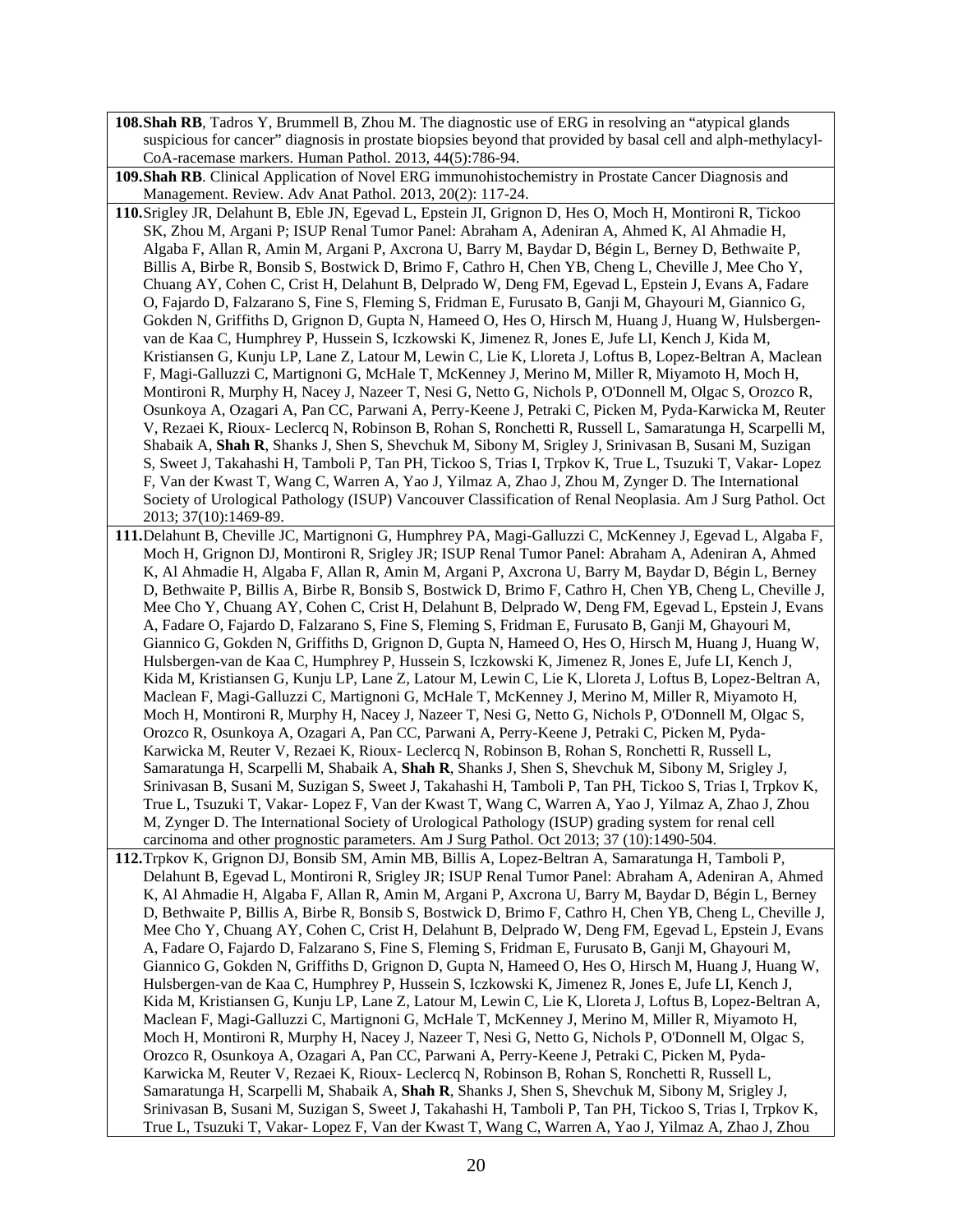M, Zynger D. Handling and staging of renal cell carcinoma: the international Society of Urological Pathology Consensus (ISUP) conference recommendations. Am J Surg Pathol. Oct 2013; 37(10):1505-17.

- **113.**Tan PH, Cheng L, Rioux-Leclercq N, Merino MJ, Netto G, Reuter VE, Shen SS, Grignon DJ, Montironi R, Egevad L, Srigley JR, Delahunt B, Moch H; ISUP Renal Tumor Panel: Abraham A, Adeniran A, Ahmed K, Al Ahmadie H, Algaba F, Allan R, Amin M, Argani P, Axcrona U, Barry M, Baydar D, Bégin L, Berney D, Bethwaite P, Billis A, Birbe R, Bonsib S, Bostwick D, Brimo F, Cathro H, Chen YB, Cheng L, Cheville J, Mee Cho Y, Chuang AY, Cohen C, Crist H, Delahunt B, Delprado W, Deng FM, Egevad L, Epstein J, Evans A, Fadare O, Fajardo D, Falzarano S, Fine S, Fleming S, Fridman E, Furusato B, Ganji M, Ghayouri M, Giannico G, Gokden N, Griffiths D, Grignon D, Gupta N, Hameed O, Hes O, Hirsch M, Huang J, Huang W, Hulsbergen-van de Kaa C, Humphrey P, Hussein S, Iczkowski K, Jimenez R, Jones E, Jufe LI, Kench J, Kida M, Kristiansen G, Kunju LP, Lane Z, Latour M, Lewin C, Lie K, Lloreta J, Loftus B, Lopez-Beltran A, Maclean F, Magi-Galluzzi C, Martignoni G, McHale T, McKenney J, Merino M, Miller R, Miyamoto H, Moch H, Montironi R, Murphy H, Nacey J, Nazeer T, Nesi G, Netto G, Nichols P, O'Donnell M, Olgac S, Orozco R, Osunkoya A, Ozagari A, Pan CC, Parwani A, Perry-Keene J, Petraki C, Picken M, Pyda-Karwicka M, Reuter V, Rezaei K, Rioux- Leclercq N, Robinson B, Rohan S, Ronchetti R, Russell L, Samaratunga H, Scarpelli M, Shabaik A, **Shah R**, Shanks J, Shen S, Shevchuk M, Sibony M, Srigley J, Srinivasan B, Susani M, Suzigan S, Sweet J, Takahashi H, Tamboli P, Tan PH, Tickoo S, Trias I, Trpkov K, True L, Tsuzuki T, Vakar- Lopez F, Van der Kwast T, Wang C, Warren A, Yao J, Yilmaz A, Zhao J, Zhou M, Zynger D. Renal tumors: diagnostic and prognostic biomarkers. Am J Surg Pathol, Oct 2013; 7(10):1518- 31.
- **114.Shah RB**, Tadros Y. Adenocarcinoma of the Prostate with Gleason Pattern 5 on Core Biopsy: Frequency of Diagnosis, Morphologic Subpatterns and Relation to Pattern Distribution Based on the Modified Gleason Grading System. Human Pathol, 2014, 45(11): 2263-9.
- **115.**Iczkowski KA, Egevad L, Ma J, Harding-Jackson N, Algaba F, Billis A, Camparo P, Cheng L, Clouston D, Comperat EM, Datta MW, Evans AG, Griffiths DF, Guo CC, Hailemariam S, Huang W, Humphrey PA, Jiang Z, Kahane H, Kristiansen G, La Rosa FG, Lopez-Beltran A, MacLennan GT, Magi-Galluzzi C, Merrimen J, Montironi R, Osunkoya AO, Picken MM, Rao N, **Shah RB**, Shanks JH, Shen SS, Tawfik OW, True LD, Van der Kwast T, Varma M, Wheeler TM, Zynger DL, Sahr N, Bostwick DG. Intraductal carcinoma of the prostate: interobserver reproducibility survey of 39 urologic pathologists. Ann Diagn Pathol. 2014 18(6):332-42.
- **116.**Morais CL, Han JS, Gordetsky J, Nagar MS, Anderson AE, Lee S, Hicks JL, Zhou M, Magi-Galluzzi C, **Shah RB**, Epstein JI, De Marzo AM, Lotan TL. Utility of PTEN and ERG Immunostaining for Distinguishing High-grade PIN from Intraductal Carcinoma of the Prostate on Needle Biopsy. Am J Surg Pathol. 2015 39(2):169-78.
- **117.**Gopal P, **Shah RB**. Primary Anal Canal Syphilis in Men: The Clinicopathologic Spectrum of an Easily Overlooked Diagnosis. Arch Pathol Lab Med. 2015, 139(9):1156-60.
- **118.Shah RB**, Bentley J, Jeffery Z, DeMarzo AM. Heterogeneity of PTEN and ERG Expression in Prostate Cancer on Core Needle Biopsies: Implications for Cancer Risk Stratification and Biomarker Sampling. Human Pathol. 2015, 46(5): 698-706.
- **119.**Begley LA, Kasina S, **Shah RB**, Macoska JA. Signaling mechanisms coupled to CXCL12/CXCR4-mediated cellular proliferation are PTEN-dependent. Am J Clin Exp Urol 2015 3(2): 91-9 eCollection.
- **120.Shah RB**, Li J, Cheng L, Egevad L, Deng FM, Fine SW, Kunju LP, Melamed J, Mehra R, Osunkoya AO, Paner, G, Shen SS, Tsuzuki T, Trpkov K, Tian W, Yang XJ, Zhou M. Diagnosis of Gleason pattern 5 prostate adenocarcinoma on core needle biopsy: An interobserver reproducibility study among urologic pathologists. Am J Surg Pathol. 2015, 39(9): 1242-9.
- **121.**Zhou M, Li J, Cheng L, Egevad L, Deng FM, Kunju LP, Magi-Galluzzi C, Melamed J, Mehra R, Mendrinos S, Osunkoya AO, Paner, G, Shen SS, Tsuzuki T, Trpkov K, Tian W, Yang XJ, **Shah RB**. Grading Poorly Formed Prostate Adenocarcinoma as Gleason Pattern 4 on Needle Biopsy: An Interobserver Reproducibility Study among Urologic Pathologists and Recommendations. Am J Surg Pathol. 2015, 39(10):1331-9.
- **122.Shah RB**, Li J, Dhanani N, Mendrinos S. ERG overexpression and multifocality predict prostate cancer in subsequent biopsy for patients with high-grade prostatic intraepithelial neoplasia. Urol Oncol. 2015; 34(3):120.e1-7.
- **123.Shah RB**, Zhou M. Recent Advances in Prostate Cancer Pathology: Modified Gleason Grading and More. Review. Path Int. 2016, 66(5):260-72.
- **124.Shah RB**, Leandro G, Romerocases G, Bentley J, Yoon J, Mendrinos S, Tadros Y, Tian W, Lash R. Improvement in inter-observer reproducibility in resolving an "Atypical glands suspicious for prostate cancer" diagnosis in prostate biopsies using a novel "Diseased focused diagnostic review" quality process.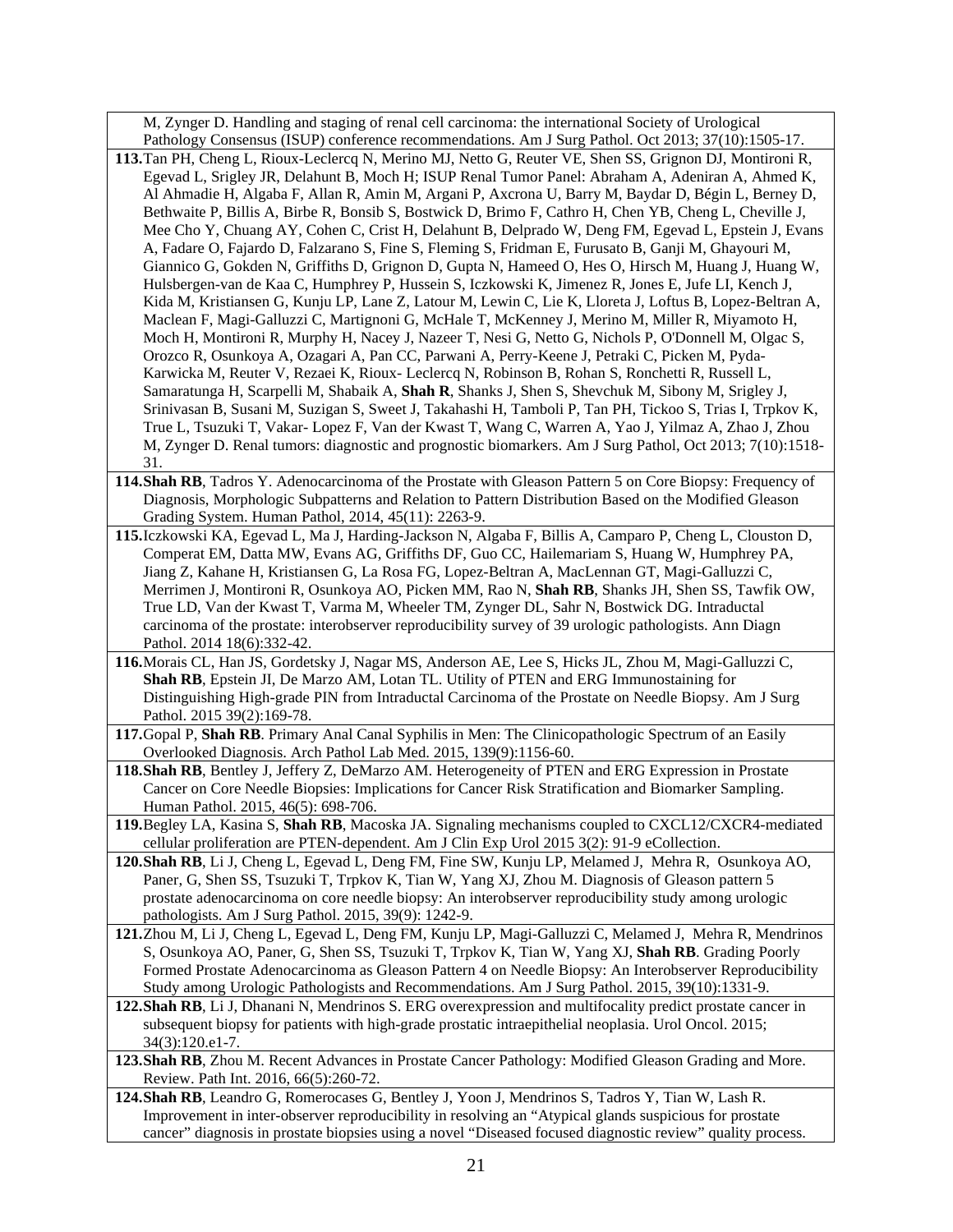Human Pathol. 2016, 56: 155-62 (Featured as Top 10 (#3) Best articles of 2016 by Pathology Editor's Choice by MDLinx Pathology).

- **125.**Day KC, Lorenzatti Hiles G, Kozminsky M, Dawsay SJ, Paul A, Broses LJ, **Shah RB**, Kunju LP, Hall C, Palanisamy N, Daignault-Newton S, El-Sawy L, Wilson SJ, Chou A, Ignatoski KM, Keller ET, Thomas DG, Nagrath S, Morgan TM, Day ML. HER2 and EGFR overexpression support metastatic progression of prostate cancer to bone. Cancer Res. 2017, 77(1):74-85.
- **126.**Yu H, Hickman R, Li J, Kong M, **Shah RB**, Zhou M, Melamed J, Deng F-M. Atypical Intraductal Cribriform Proliferations of the Prostate Exhibit Similar Molecular and Clinicopathological Characteristics as Intraductal Carcinoma of the Prostate. Am J Surg Pathol. 2017, 41(4):550-556.
- **127.**Tian W, Dorn D, Wei S, Sanders RD, Matoso A, **Shah RB**, Gordetsky J. GATA3 expression in benign prostate glands with radiation atypia: a diagnostic pitfall. Histopathology. 2017, 71 (1): 150-155.
- **128.Shah RB**, Yoon J, Liu G, Tian W. Atypical Intraductal Proliferation and Intraductal Carcinoma of the Prostate on Core Needle Biopsy: A Comparative Clinicopathological and Molecular Study with a Proposal to Expand Morphological Spectrum of Intraductal Carcinoma. Histopathology, 2017, 71(5):693-702.
- **129.**Venkadakrishnan VB, DePriest AD, Kumari S1, Senapati , Ben-Salem, Su Y, Mudduluru G, Hu Q, Cortes E, Pop E, Mohler JL, Azabdaftari G, Attwood K, **Shah RB**, Jamieson C, Dehm SM, Magi-Galluzzi C, Klein E, Sharifi N, Liu S, Heemers HV. Protein Kinase N1 control of androgen-responsive serum response factor action provides rationale for novel prostate cancer treatment strategy. Oncogene, 2019, 38(23):4496-4511
- **130.Shah RB**, Shore KT, Yoon J, Mendrinos S, McKenney JK, Tian W. PTEN Loss in Prostatic Adenocarcinoma Correlates with Specific Adverse Histologic Features (Intraductal Carcinoma, Cribiform Gleason Pattern 4 and Stromogenic Carcinoma). Prostate, 2019,79 (11):1267-1273
- **131.Shah RB**, Nguyen JK, Przybycin CG, Reynolds JP, Cox R, Myles J, Klein E, McKenney J. Atypical Intraductal Proliferation Detected in Prostate Needle Biopsy is a Marker of Unsampled Intraductal Carcinoma and Other Adverse Pathological Features. Histopathology. 2019, 75(3):346-353
- **132.**Gandhi JS, Smith SC, Paner GP, [McKenney](https://pubmed.ncbi.nlm.nih.gov/?term=McKenney+JK&cauthor_id=31876580) JK, Sekhri Radhika, Osunkoya AO, Baras As, DeMarzo AM, Cheville JC, Jimenez RE, Trpkov K, Colecchia M, Ro JY, Montironi R, Menon S, Hes O, Williamson SR, Hirsch MS, Netto GJ, Fine SW, Sirohi D, Kaushal Seema, Sangoi A, Robinson BD, Kweldam CF, Humphrey PA, Hansel DE, Schultz L, Magi-Galluzi C, Przybycin CG, **Shah RB**, Mehra R, Kunju LP, Aron M, Kryvenko ON, Kench JG, Kuroda N, Tavora F, Kwast TV, Grignon DJ, Epstein JI, Reuter VE, Amin MB. Reporting Practices and Resources Utilization in the Era of Intraductal Carcinoma of the Prostate: A Survey of Genitourinary Subspecialists. Am J Surg Pathol. 2020 44(5):673-680
- **133.Shah RB**, Stohr BA, Tu ZJ, Gao Y, Przybycin CG, Nguyen J, Cox RM, Rashid-Kolvear F, Weindel MD, Farkas DH, Trpkov K, Mckenney JK. "Renal Cell Carcinoma with Leiomyomatous Stroma" Harbor Somatic Mutations of TSC1, TSC2, MTOR, and/or ELOC (TCEB1): Clinicopathologic and Molecular Characterization of 18 Sporadic Tumors Supports a Distinct Entity. Am J Surg Pathol. 2020 44(5):571-581
- **134.**Epstein JI., Amin MB., Fine SW., Algaba F, Aron M, Baydar DE., Lopez BA, Brimo F, Cheville JC., Colecchia M, Comperat E, Werneck da Cunha I, Delprado W, DeMarzo AM., Giannico GA., Gordetsky JB., Guo CC., Hansel DE., Hirsch MS., Huang J, Humphrey PA., Jimenez RE., Khani F, Kong Q, Kryvenko ON., Kunju LP, Lal P, Latour M, Lotan T, Maclean F, Magi-Galluzzi C, Mehra R, Menon S, Miyamoto H, Montironi R, Netto GJ., Nguyen JK., Osunkoya AO., Parwani A, Robinson BD., Rubin MA., **Shah RB.,** So JS., Takahashi H, Tavora F, Tretiakova MS., True L, Wobker SE., Yang XJ., Zhou M, Zynger DL., Trpkov K. The 2019 Genitourinary Pathology Society (GUPS) White Paper on Contemporary Grading of Prostate Cancer. Arch Pathol Lab Med, 2021, 145(4):461-493. PMID: 32589068
- **135.**Przybycin C, McKenney J, Nguyen J, **Shah RB**, Umar S, Harik L, Shih I, Cox R. Urothelial Carcinomas With Trophoblastic Differentiation, Including Choriocarcinoma: Clinicopathologic Series of 16 Cases. Am J Surg Pathol, 2020, 44(10):1322-1330
- **136.**Fine SW, Trpkov K, Amin MB., Fine SW., Algaba F, Aron M, Baydar DE., Lopez BA, Brimo F, Cheville JC., Colecchia M, Comperat E, Werneck da Cunha I, Delprado W, DeMarzo AM., Giannico GA., Gordetsky JB., Guo CC., Hansel DE., Hirsch MS., Huang J, Humphrey PA., Jimenez RE., Khani F, Kong Q, Kryvenko ON., Kunju LP, Lal P, Latour M, Lotan T, Maclean F, Magi-Galluzzi C, Mehra R, Menon S, Miyamoto H, Montironi R, Netto GJ., Nguyen JK., Osunkoya AO., Parwani A, Robinson BD., Rubin MA., **Shah RB.,** So JS., Takahashi H, Tavora F, Tretiakova MS., True L, Wobker SE., Yang XJ., Zhou M, Zynger DL., Epstein JI. Practice patterns related to prostate cancer grading: results of a 2019 Genitourinary Pathology Society clinician survey. Urol Oncol 2021,39(5):295.e1-295.e8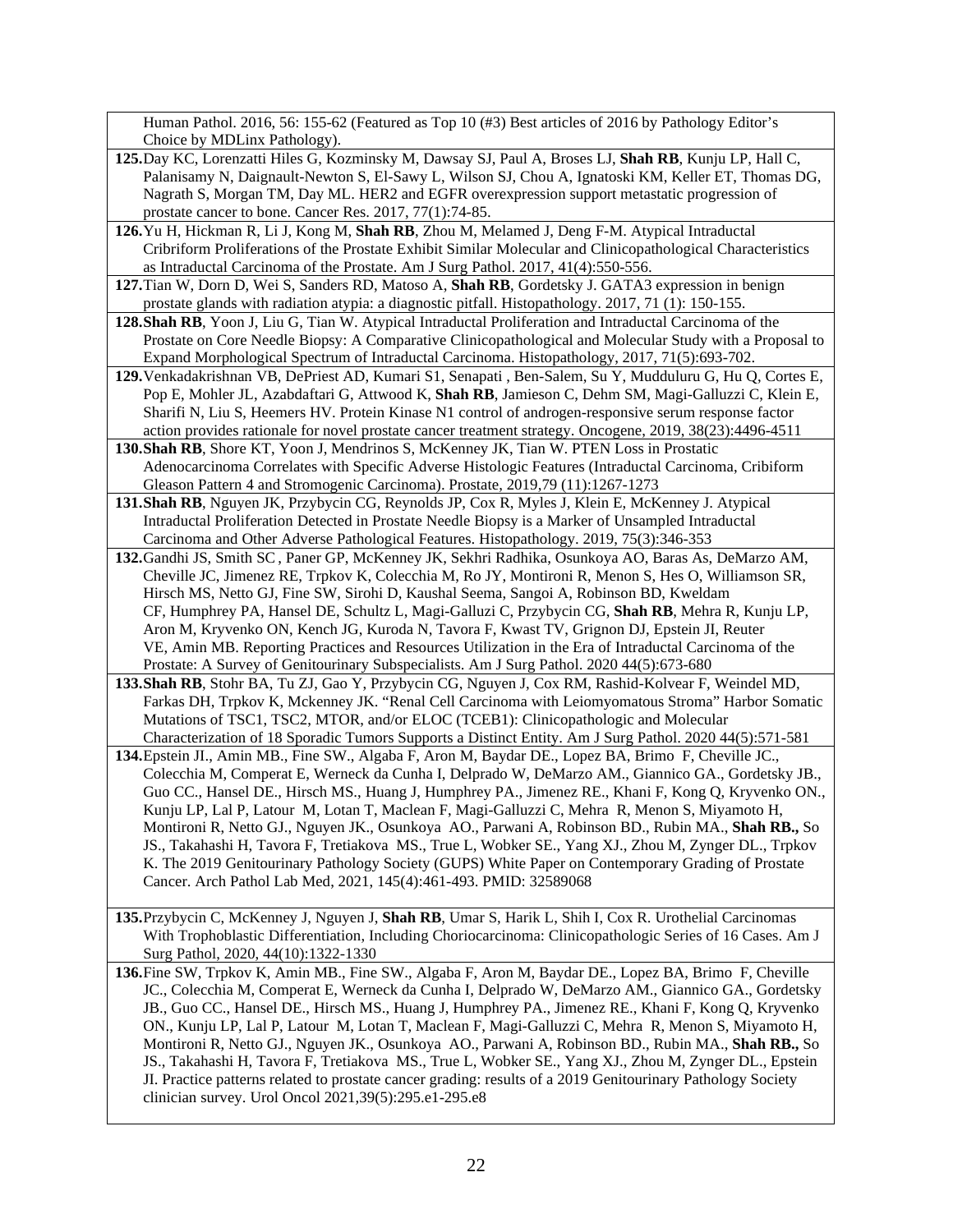- **137.**Tian W, Shore K, **Shah RB.** Significant reduction of indeterminate (atypical) diagnosis after implementation of The Paris System for reporting urine cytology: A single institutional study of more than 27,000 cases. Cancer Cytopathol, 2020, 129(2):114-120. PMID: 32931158
- **138.**Trpkov K, Williamson S, Gill AJ, Adeniran A, Agaimy A, Alaghehbandan R, Amin M, Argani P, Chen Y, Cheng L, Epstein J, Cheville J, Comperat E, Cunha I, Gordetsky J, Gupta S, He H, Hirsch M, Humphrey P, Kapur P, Kojima F, Lopez J, Maclean F, Magi-Galluzzi C, McKenney J, Mehra R, Menon S, Netto G, Przybycin C, Rao P, RAO Q, Reuter VE, Saleeb R, **Shah RB**, Smith S, Tickoo S, Tretiakova M, Verkarre V, Wobker S, Zhou M, and Ondrej H. Novel, Emerging and Provisional Renal Entities: The Genitourinary Pathology Society (GUPS) Update on Renal Neoplasia. Mod Pathol 34(6):1167-1184
- **139.**Trpkov K, Hes Ondřej, Williamson S, Gill AJ, Adeniran A, Agaimy A, Alaghehbandan R, Amin M, Argani P, Chen Y, Cheng L, Epstein J, Cheville J, Comperat E, Cunha I, Gordetsky J, Gupta S, He H, Hirsch M, Humphrey P, Kapur P, Kojima F, Lopez J, Maclean F, Magi-Galluzzi C, McKenney J, Mehra R, Menon S, Netto G, Przybycin C, Rao P, RAO Q, Reuter VE, Saleeb R, **Shah RB**, Smith S, Tickoo S, Tretiakova M, Verkarre V, Wobker S, Zhou M, and Gill AJ. New Developments in Existing WHO Entities and Evolving Molecular Concepts: The Genitourinary Pathology Society (GUPS) Update on Renal Neoplasia. Mod Pathol 2021, 34(7):1392-1424
- **140.**Correction to: Trpkov K, Williamson S, Gill AJ, Adeniran A, Agaimy A, Alaghehbandan R, Amin M, Argani P, Chen Y, Cheng L, Epstein J, Cheville J, Comperat E, Cunha I, Gordetsky J, Gupta S, He H, Hirsch M, Humphrey P, Kapur P, Kojima F, Lopez J, Maclean F, Magi-Galluzzi C, McKenney J, Mehra R, Menon S, Netto G, Przybycin C, Rao P, RAO Q, Reuter VE, Saleeb R, **Shah RB**, Smith S, Tickoo S, Tretiakova M, Verkarre V, Wobker S, Zhou M, and Ondrej H. Novel, Emerging and Provisional Renal Entities: The

Genitourinary Pathology Society (GUPS) Update on Renal Neoplasia. Mod Pathol 34(5):1037

**141.**Costa DN, Qi C, **Shah RB**, Pedrosa I. Gleason Grade Group Concordance Between Preoperative Targeted Biopsy and Radical Prostatectomy Histopathology: A Comparison Between In-Bore MRI-Guided and MRI-TRUS Fusion Prostate Biopsies. Radiol Imaging Cancer 2021, 3(2):e200123

**142.**Varma M, **Shah RB**, Williamson SR, Berney DM. 2019 Gleason grading recommendations from ISUP and GUPS: broadly concordant but with significant differences. Virchows Arch 2021, 478(4):813-815

- **143.**Compérat E, Amin MB, Epstein JI, Hansel DE, Paner G, Al-Ahmadie H, True L, Bayder D, Bivalacqua T, Brimo F, Cheng L, Cheville J, Dalbagni G, Falzarano S, Gordetsky J, Guo C, Gupta S, Hes O, Iyer G, Kaushal S, Kunju L, Magi-Galluzzi C, Matoso A, McKenney J, Netto GJ, Osunkoya AO, Pan CC, Pivovarcikova K, Raspollini MR, Reis H, Rosenberg J, Roupret M, **Shah RB**, Shariat SF, Trpkov K, Weyerer V, Zhou M, Reuter V. The Genitourinary Pathology Society Update on Classification of Variant Histologies, T1 Substaging, Molecular Taxonomy, and Immunotherapy and PD-L1 Testing Implications of Urothelial Cancers. Adv Anat Pathol. 2021 28(4):196-208
- **144.**Amin MB, Comperat E, Epstein JI, True LD, Hansel D, Paner GP, Al-Ahmadie H, Baydar D, Bivalacqua T, Brimo F, Cheng L, Cheville J, Dalbagni G, Falzarano S, Gordetsky J, Guo CC, Gupta S, Hes O, Iyer G, Kaushal S, Kunju L, Magi-Galluzzi C, Matoso A, Netto G, Osunkoya AO, Pan CC, Pivovarcikova K, Raspollini MR, Reis H, Rosenberg J, Roupret M, **Shah RB**, Shariat S, Trpkov K, Weyerer V, Zhou M, McKenney J, Reuter VE. The Genitourinary Pathology Society Update on Classification and Grading of Flat and Papillary Urothelial Neoplasia With New Reporting Recommendations and Approach to Lesions With Mixed and Early Patterns of Neoplasia. Adv Anat Pathol. 2021 28(4):179-195
- **145.Shah RB**, Cai Q, Aron M, Berney DM, Cheville JC, Deng FM, Epstein J, Fine SW, Genega EM, Hirsch MS, Humphrey PA, Gordetsky J, Kristiansen G, Kunju LP, Magi-Galluzzi C, Gupta N, Netto GJ, Osunkoya AO, Robinson BD, Trpkov K, True LD, Troncoso P, Varma M, Wheeler T, Williamson SR, Wu A, Zhou M. Diagnosis of "Cribriform" Prostatic Adenocarcinoma: An Interobserver Reproducibility Study among Urologic Pathologists with Recommendations.Am J Cancer Res 2021;11(8):3990-4001
- **146.**Hannan R, Salamekh S, Desai N, Garant A, Folkert M, Costa D, Mannala S, Ahn C, Mohamad O, Laine A, Kim D, Dickinson T, Taj G, **Shah RB**, Wang J, Jia X, Choy H, Roehrborn CG, Lotan Y, Timmerman RD. Stereotactic Ablative Radiotherapy for High-Risk Prostate Cancer-a Prospective Multi-level MRI-based Dose Escalation Trial. Int J Radiat Oncol Biol Phys 2021; Online ahead of print

## **Reviews, Chapters, Monographs, and Editorials**

1. **Shah RB**, Amin MB. "Disorders of Penis, Urethra, and Scrotum", In Genitourinary Pathology. A volume in the series "Foundations in Diagnostic Pathology". Elsevier Science, 2006.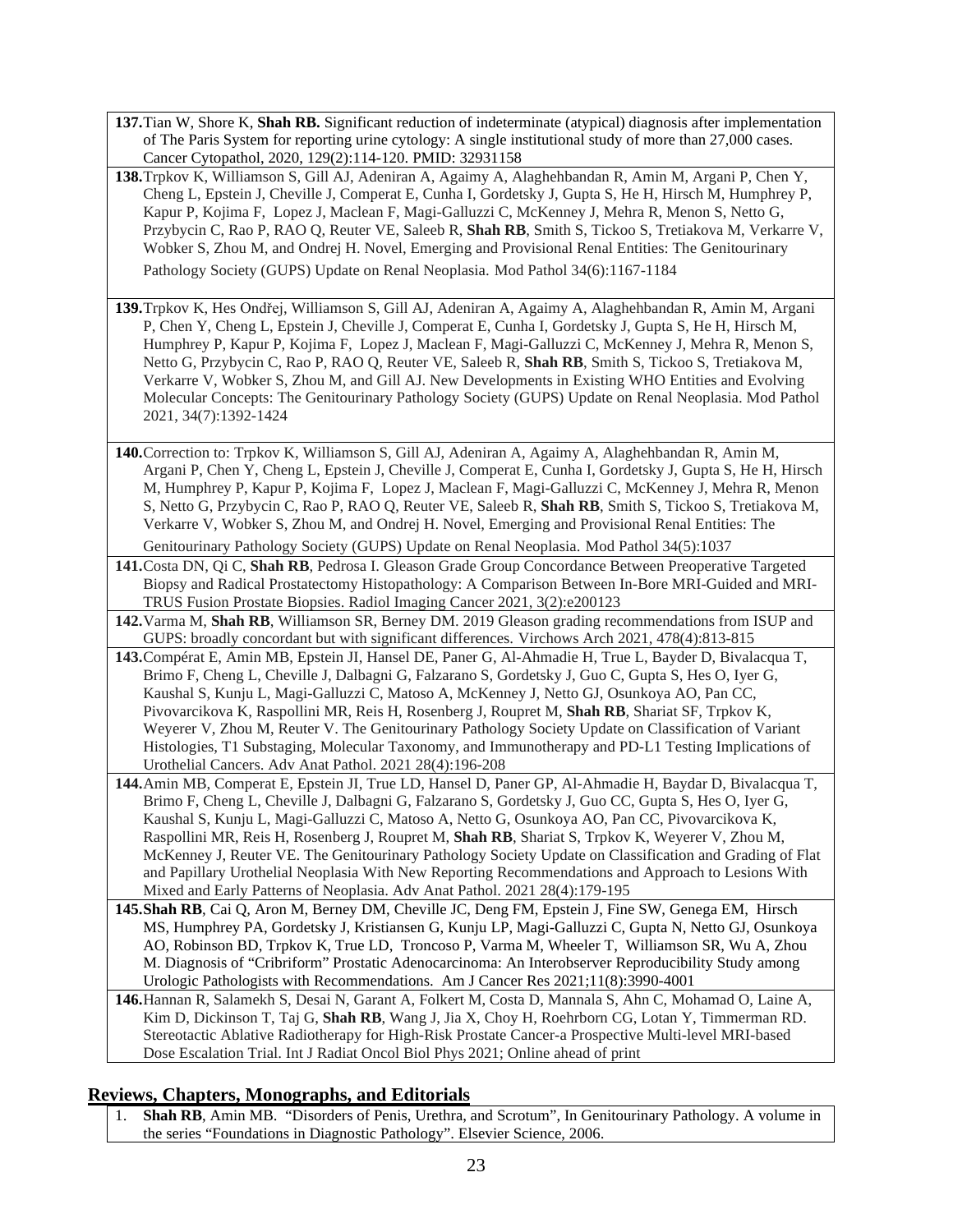- 2. Wasco M, **Shah RB**. "Benign Diseases and Neoplasms of Penis". In Surgical Pathology Clinics: Current Concepts in Genitourinary Pathology. 2008.
- 3. Weizer AZ, Gilbert SM, **Shah RB**, Wood DP Jr. Management and controversies of HGPIN and ASAP on prostate biopsy: In Prostate Biopsy: Indications, Techniques, and Complications. Humana Books Contemporary Clinical Urology Series. Marc, 2008.
- 4. Wu A, **Shah RB**. "Translocation associated renal cell carcinoma" eMedicine Pathology, 2009.
- 5. **Shah RB**. "Disorders of Penis, Urethra, and Scrotum", In 2nd edition, Genitourinary Pathology. A volume in the series "Foundations in Diagnostic Pathology". Zhou M, Magi-Galluzzi (Eds), Elsevier Science, 2014.
- 6. **Shah RB**, Bhalla R. "New Molecular Markers of Diagnosis and Prognosis in Prostate Cancer", In Genitourinary Pathology. Practical Advances. Magi-Galluzzi, Przybycin, Christopher (Eds.) Springer, 2015.
- 7. Nguyen J**, Shah RB**. Differential Diagnosis in Surgical Pathology: Tumors and Their Mimickers. Foundation in diagnostic pathology series, scheduled to publish 2022.
- 8. Cai Qi, Shah RB. Cribriform lesions of the prostate gland. In Surgical Pathology Clinics, scheduled to publish 2022

#### **Editorials**

- 1. **Shah RB**. Editorial Comment. J Urol. 2008, 179(5):1755.
- 2. Varma M, **Shah RB**, Williamson S, Berney D. 2019 Gleason grading recommendations from ISUP and GUPS: broadly concordant but with significant differences. In press, Virchows Archi

#### **Letters**

1. **Shah RB**. Reply to "Low-grade intraductal carcinoma of the prostate: An idea whose time has not yet come": Evidence-based medicine suggests that the time is now. Histopathology. 2017, 71(5):839-840.

#### **Abstracts**

- 1. Wang Q, **Shah R**, Giraldo A, David C, Kong Y. Induction of autoimmune thyroiditis by unique human thyroglobulin epitopes in H2E transgenic mice. FASEB J; Mar 1998; 12(5): 6080A
- 2. Wang Q, **Shah R**, Giraldo A, David C, Kong Y. HLA-DQ8 Transgenic class II-negative mice develop autoimmune thyroiditis after induction with human thyroglobulin. FASEB J; Mar 1999; 13: A1000.
- 3. **Shah R**, Mucci N, Amin A, Macoska J, Rubin M. Proliferative Inflammatory Atrophy in Prostate Cancer: Implications as a potential Neoplastic Precursor. Mod Pathol. Jan 13, 2000; 1, 108A.
- 4. Day M, Vallorosi C, Rashid M, Day K, Zhao X, **Shah R**, Amin A, Macoska J, Rubin M. E-Cadherin down Regulation in Prostate Carcinoma through post-translation Protein Truncation. Mod Pathol, Jan 13, 2000, No.1, 98A.
- 5. **Shah R**, Amin A, Macoska J, Rubin M. Molecular Profiling to Distinguish Flat Urothelial Carcinoma in Situ from Reactive Changes after BCG Therapy. Modern Pathol, 14(10):714, Jan 2001, Lab Invest 81; 10:714A.
- 6. **Shah R**, Kaldjian E, Gieseg M, Figurski J, Redman B, Rubin M. Epidermal Growth Factor Receptor Expression is Up Regulated in Clear Cell Renal Carcinoma: Immunohistochemical Tissue Array Confirmation of cDNA Expression Analysis. Modern Pathol, l 14(1): 714, Jan 2001, Lab Invest, 81(1): 713A.
- 7. **Shah R**, Kaldjian E, Gieseg M, Figurski J, Redman B, Rubin M. Epidermal Growth Factor Receptor Expression is Up Regulated in Clear Cell Renal Carcinoma: Immunohistochemical Tissue Array Confirmation of cDNA Expression Analysis. Mod Pathol, 165, 5, 52A, Jan 2001.
- 8. Zhou M, **Shah R**, Proverbs-Singh T, Rubin M. Lack of Association between Prostate Carcinoma Nuclear Grading and Prostate Specific Antigen Recurrence Following Radical Prostatectomy. Modern Pathol 14(1): 762A Jan 2001, Lab Invest 81(1): 762 Jan 2001 (Also submitted for publication as peer reviewed original article in the Journal of Urology, Mar 29, 2001).
- 9. Dunn R, **Shah R**, Zhou M, Ingold C, Rubin M. Global Gleason Score, Highest Core Gleason Score, or Weighted Gleason Score: What Gleason Score Should Be Reported in Prostate Needle Biopsies? Mod Pathol, 15(1): 669A, Jan 2002.
- 10. **Shah R**, Ingold C, Rubin M. Prostate Adenocarcinoma with Foamy Gland Features Diagnosed on Needle Biopsies: Prevalence and Clinico-Pathological Associations. Mod Pathol, 15(1): 775A, Jan 2002.
- 11. Zhou M, **Shah R**, Ingold C, Rubin M. Simultaneous Evaluation for Presence of Nerve and Perineural Invasion on Prostate Needle Biopsy Improve Predictability for Extraprostatic Extension on Radical Prostatectomy. Mod Pathol, 15(1): 790A, Jan 2002.
- 12. Zhou M, Dhanasekaran S, **Shah R**, Pienta K, Chinnaiyan A, Rubin M. ∝-Methylacyl-CoA Racemase (AMACR) Is Highly Specific for Prostate Cancer as Determined by Expression and Tissue Microarray Analysis. Mod Pathol, 15(1): 791A, Jan 2002.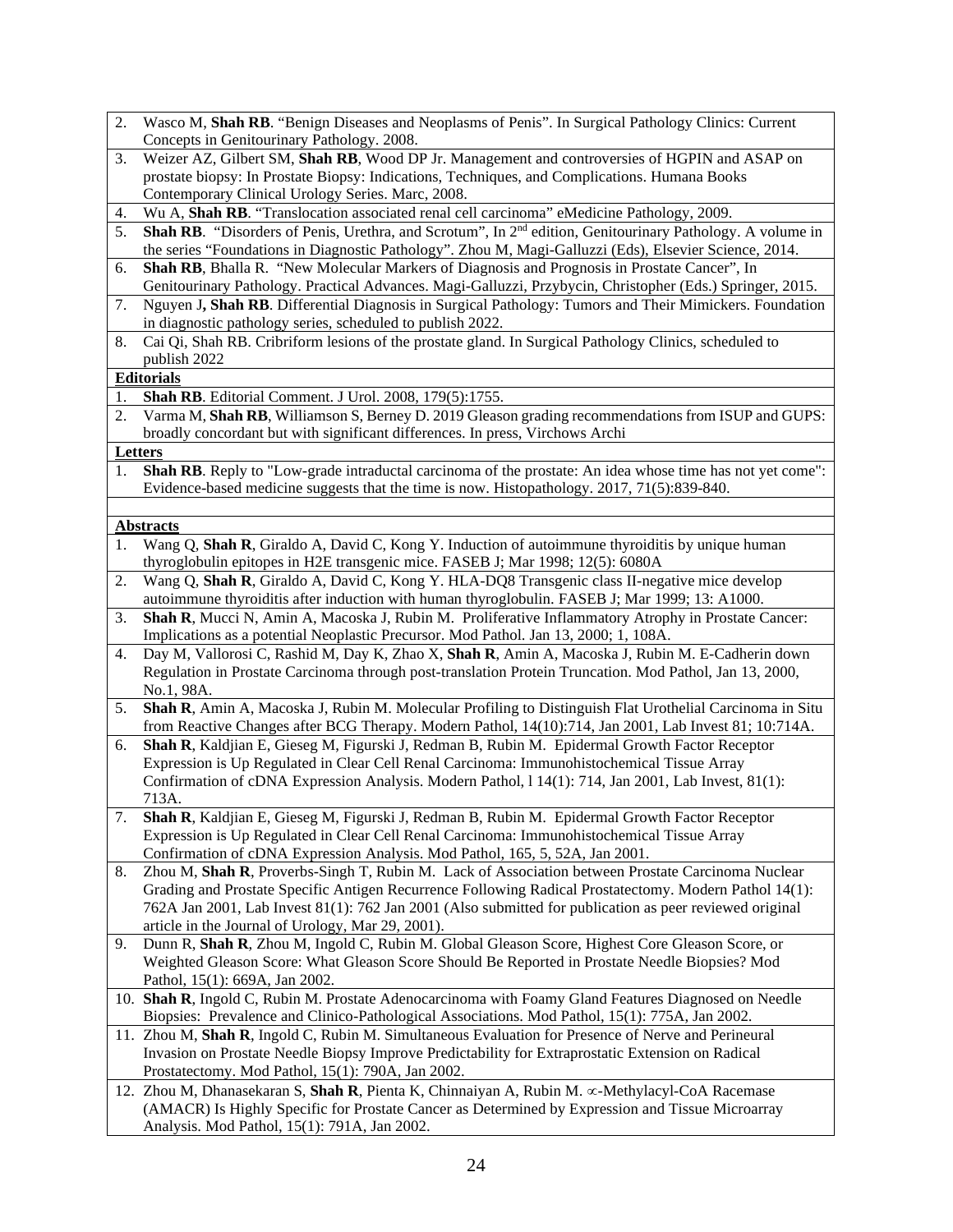- 13. **Shah R**, Zhou M, LeBlanc M, Rubin M. Comparison of the Basal Cell-Specific Markers, p63 and 34βE12, in the Diagnosis of Prostate Cancer. Mod Pathol, 15(1): 754A, Jan 2002.
- 14. Dash A, **Shah R**, Dhanasekaran S, Chinnaiyan A, Rubin M. The Molecular Profile of Prostatic Hypertrophy Using cDNA and Tissue Microarrays: What Genes Distinguish It from Prostate Cancer? Mod Pathol, 15(1): 664A, Jan 2002.
- 15. **Shah R**, Rubin M. TMA TECHNOLOGY: A Powerful Tool for Validation of Newly Discovered Genes. Lead Article in Advance for Administrators, 2002.
- 16. **Shah R**, Zhou M, LeBlanc M, Rubin M. Comparison of the Basal Cell-Specific Markers, p63 and 34βE12, in the Diagnosis of Prostate Cancer. AJESP, 26(9), 1161A, Sep 2002.
- 17. Kunju L, Rubin M, Shen R, Ingold C, Chinnaiyan A, **Shah R**. Diagnostic Utility of the Monoclonal Antibody P504S in the Work Up of Prostate Carcinoma. Mod Pathol, 16(1): 719A, Jan 2003.
- 18. **Shah R**, Kunju L, Shen R, LeBlank M, Rubin M. Utility of Basal Cell Cocktail (p63+34βE12) in the Diagnosis of Atypical Prostate Glandular Proliferations. Mod Pathol, 16(1): 726A, Jan 2003.
- 19. **Shah R**, Kunju L, Shen R, LeBlank M, Rubin M. Utility of Basal Cell Cocktail (p63+34βE12) in the Diagnosis of Atypical Prostate Glandular Proliferations. Vol 169, No. 4, J Urol, 2002 (463 A)
- 20. Kunju L, Rubin M, **Shen R**, Ingold C, Chinnaiyan A, Shah R. Comparison of Monoclonal Antibody (P504S) and Polyclonal Antibody to ∝-Methylacyl-CoA Racemase in Benign, Atypical and Malignant Prostate Tissues. Mod Pathol, 16(1): 718A, Jan 2003.
- 21. O'Toole J, Norman S, Kriesche H, **Shah R**, Johnson K, Arenas J, Cibrik D. IVIG for the Treatment of Transplant BK Nephropathy.
- 22. Zhou M, **Shah R**, Shen R, Rubin M. Basal Cell Cocktail (34βE12+p63) Improves the Detection of Prostate Basal Cells. Mod Pathol, 16(1): 807A, Jan 2003.
- 23. **Shah R**, Mehra R, Zhou M, Chinnaiyan A, Harwood J, Pienta K, Rubin M. The Varied Morphological and Immunophenotypic Spectrum of Hormone Refractory Metastatic Prostate Cancer: Lesson From A Rapid Autopsy Program University of Michigan School of Medicine, Ann Arbor, MI and Brigham and Womens Hospital, Harvard Medical School, Boston, MA. Mod Pathol, 17(1):177A, Jan 2004.
- 24. Snyder M, Mehra R, Kunju L, Montie J, **Shah R**. Departments of Pathology and Urology, University of Michigan, Ann Arbor, MI. Utility of a Novel Immunohistochemical (IHC) Panel (PSA, High Molecular Weight Cytokeratin and/or p63) in the differentiation of Poorly differentiated Prostate Adenocarcinoma (PCa) from Urothelial Carcinoma (UC). Mod Pathol, 17(1):178A, Jan 2004.
- 25. Kunju L, Snyder M, Lee C, Montie J, **Shah R**, University of Michigan, Ann Arbor, MI. Cytokeratin 20 and Ki-67 as Markers of Urothelial Dysplasia. Modern Pathol, 17(1): 163A, Jan 2004.
- 26. Azabdaftari G, **Shah R**, Bismar T, Kim R, Zerkowski M, Rimm D, Pienta K, Rubin M. Androgen Receptor Expression in Hormone Refractory Prostate Cancer from a Rapid Autopsy Series: Quantitative Subcellular Localization Using AQUA. Mod Pathol, 18(1):5A, Jan 2005.
- 27. Baig M, Kunju L, Schervish E, **Shah R**, Wojno K. Gleason Grading Multifocal Adenocarcinoma in Prostatectomy Specimens: Implications for Grading Needle Biopsies. Mod Pathol, 18(1):127A, Jan 2005.
- 28. Bakshi N, Kunju L, Wood Jr D, **Shah R**. Minimally Invasive Prostatectomy (Laproscopic and Robot-Assisted): Clinicopathological Characteristics of 82 Cases from a Single Institution. Mod Pathol, 18(1):128A, Jan 2005.
- 29. Bakshi N, Kunju L, Giordano T, **Shah R**. Expression of Renal Cell Carcinoma Antigen (RCC) in Renal Epithelial and Non-Renal Tumors: Diagnostic Implications. Mod Pathol, 18(1):128A, Jan 2005.
- 30. De Marzo A, Platz E, Epstein J, Billis A, Chan T, Cheng L, Datta M, Ertoy-Baydar D, Farre X, Fine S, Iczkowski K, Ittmann M, Knudsen B, Loda M, Lopez-Beltran A, Magi-Galluzzi C, Mikuz G, Montironi R, Rubin M, Sebo T, Sesterhenn I, **Shah R**, Signoretti S, Simko J, Troncoso P, Tsuzuki T, van Leenders G, Yang X, Zhou M, Figg W, Hoque A, Lucia M. Interobserver Reproducibility of a Proposed Classification of Focal Prostate Atrophy Lesions. Mod Pathol, 18(1):135A, Jan 2005.
- 31. Kunju L, Chinnaiyan A, **Shah R**. Comparison of Utility of Polyclonal and Monoclonal Antibody to alpha Methyl Acyl Co A Racemase (AMACR) in Work-up of Prostate Cancer. Mod Pathol, 18(1):150A, Jan 2005.
- 32. Kunju L, Bakshi N, Poisson L, Hafez K, Wojno K, **Shah R**. Morphologic Subtyping of Papillary Renal Cell Carcinoma: Clinicopathologic and Immunohistochemical Analysis. Mod Pathol, 18(1):150A, Jan 2005.
- 33. Kunju L, Bakshi N, Poisson L, Hafez K, Wojno K, **Shah R**. Morphologic Subtyping of Papillary Renal Cell Carcinoma: Clinicopathologic and Immunohistochemical Analysis. J Urol, 2005.
- 34. Kunju L, Bakshi N, Wood D, Hafez K, **Shah R**. Role of Percutaneous Image-Guided Renal Biopsy (IGRB) in the Management of Renal Masses: Adequacy, Accuracy and Limitations of Pathologic Diagnosis. Mod Pathol, 18(1):151A, Jan 2005.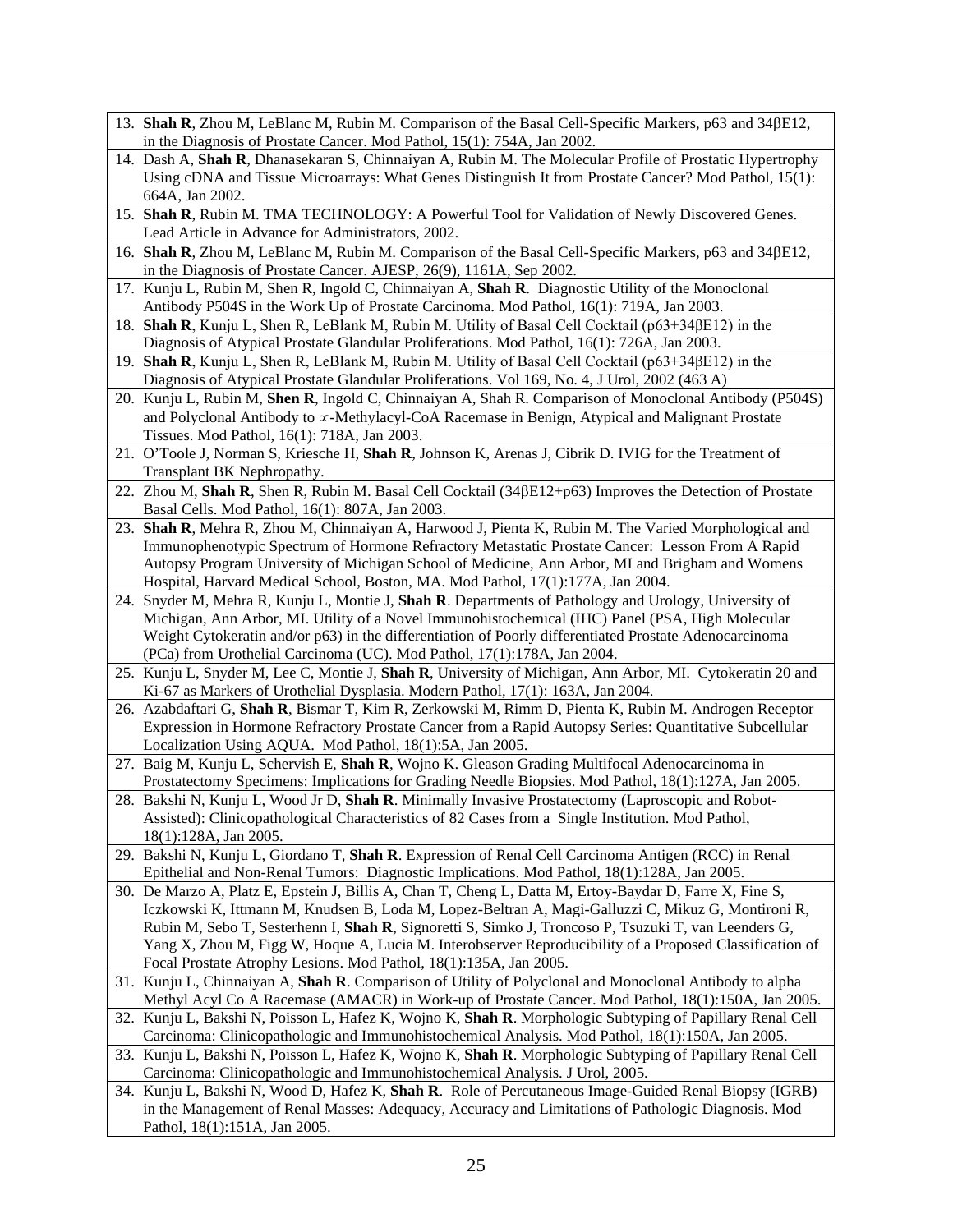- 35. **Shah R**, Ghosh D, Pienta K, Elder J. Epidermal Growth Factor Receptor (ErbB1) Expression in Prostate Cancer Progression: Correlation with Androgen Independence. Mod Pathol, 18(1):163A, Jan 2005.
- 36. **Shah R**, Chinnaiyan A, Mehra R, Varambally S, Shen R, Harwood J, Bismar T, Kim R, Pienta K, Rubin M. Heterogeneous Androgen Receptor (AR) Protein Expression in Metastatic Androgen-Independent Prostate Cancer: Implications for Complex AR Mechanisms in the Progression to Androgen Independent Prostate Cancer. Mod Pathol, 18(1):163A, Jan 2005.
- 37. Ray, Michael E.; Spalding, Aaron C.; Faruzzi, Stephanie; **Shah, Rajal**; Pan, Charlie C; Sandler, Howard M. Percent Positive Cores and Proportion Cancer Volume as Prognostic Factors for Prostate Radiation Therapy. ASTRO, 2005.
- 38. Ray M, Chinnaiyan AM, Wei JT, Mehra R, Sandler HM, Faruzzi S, Wojno KJ, **Shah RB**. Strategies for Prostate Cancer Biomarker Studies in Radiation Therapy Patients. 13th SPORE National Meeting, Biomarkers Session II, Washington DC, Jul 11, 2005.
- 39. Mehra R, Tomlins SA, Rhodes DR, Cao X, Chinnaiyan A, **Shah RB**. Defining Prostate Cancer Progression by Molecular Profiling of Laser Capture Micro dissected Prostate tissues. Mod Pathol, 19(1):149A, Jan 2006. (Recipient of Storbell Orbison award and International Society of Urological Pathology best abstract award presented by a trainee (R Mehra) at the United States and Canadian Academy of Pathology (USCAP), Atlanta, 2006.
- 40. Ray M, Mehra R, Sandler H, Daignault S, **Shah RB**. E-Cadherin Protein Expression of Prostate Adenocarcinoma Independently Predicts Salvage Radiotherapy Outcomes. Mod Pathol, 19(1):157A, Jan 2006.
- 41. Mehra R, Poisson L, Varambally S, Tomlins S, Kunju L, Ghosh D, Chinnaiyan A, **Shah RB**. Stathmin is Over Expressed in Metastatic Prostate Cancer: Implications in Prostate Cancer Progression. Mod Pathol, 19(1):149A, Jan 2006.
- 42. **Shah RB**, Weizer A, Dunn R, Bakshi N, Wei J, Wojno K, Montie J, Wood D. Neurovascular Tissue Thickness on Prostatectomy Specimens is Less Predictive of Quality of Life Outcomes than Surgeon's Description of Nerve sparing Procedure. Mod Pathol, 19(1):160A, Jan 2006.
- 43. **Shah RB**, Amin A, Mehra R, Braun T, Redman B. High Carbonic Anhydrase (CA) IX Protein Tissue Expression Predicts Response to Interleukin (IL)-2 based Therapy for Advanced Renal Cell Carcinoma Patients. Mod Pathol, 19(1):160A, Jan 2006.
- 44. Wasco M, Braun T, Przybycin C, Kunju L, Lee C, **Shah RB**. Urothelial Carcinomas with Mixed Histology: Incidence, Clinicopathological Spectrum, and Biological Significance. Mod Pathol, 19(1):168A, Jan 2006.
- 45. Weizer A, **Shah RB**, Gilbert SB, Daignault S, Lee CT, Montie JE, Wood DP. Presence, Location and Significance of Prostate Cancer in Patients undergoing Radical Cystoprostatectomy: Feasibility of Prostate Capsule Sparing Cystectomy. J Urol, 175(4), 1234A, 2006.
- 46. Mehra R, Tomlins SA, Rhodes DR, Cao X, Chinnaiyan A, **Shah RB**. Defining Prostate Cancer Progression by Molecular Profiling of Laser Capture Micro dissected Prostate tissues. J Urol, 175(4), 411A, 2006.
- 47. **Shah RB**, Wasco M, Braun T, Przybycin C, Kunju L, Lee C. Urothelial Carcinomas with Mixed Histology: Incidence, Clinicopathological Spectrum, and Biological Significance. J Urol, 175(4), 990A, 2006.
- 48. **Shah RB**, Amin A, Mehra R, Braun T, Redman B. High Carbonic Anhydrase (CA) IX Protein Tissue Expression Predicts Response to Interleukin (IL)-2 based Therapy for Advanced Renal Cell Carcinoma Patients. J Urol, 175(4), 725A, 2006.
- 49. Hafez K, Wood DP, Jr, Nghiem HV, Higgins E, **Shah RB**, Daignault, S, Wolf SJ. Success of Radiofrequency ablation (RFA) as assessed by radiographic and histologic criteria. J Urol, 175(4), 1122A, 2006.
- 50. Macoska JA, Begley L, Monteleon C, MacDonald JW, **Shah RB**. CXCL12 over-expression and secretion by aging fibroblasts stimulates human prostate epithelial proliferation in vitro. J Urol, 175(4), 1442A, 2006.
- 51. Wu AJ, Friedman J, Hussain M, **Shah RB**. Neoadjuvant Docetaxel and Capecitabine in Patients with High Risk Prostate Cancer: Morphologic Features and Immunoprofile of Postchemotherapy Specimens. Mod Pathol, 20(2): 184A, Mar 2007.
- 52. Wu AJ, Kunju LP, **Shah RB**. Renal cell carcinoma in children and young adults: Clinico-pathological Spectrum with an Emphasis on Translocation Associated Carcinomas. Mod Pathol, 20(2): 183A, March 2007.
- 53. Przybycin C, Kunju LP, Wu AJ, **Shah RB**. Partial Atrophy in Prostate Needle Biopsies: A Detailed Characterization of Morphology, Immunophenotype, and Proliferation Status. Mod Pathol, 20(2): 171A, Mar 2007.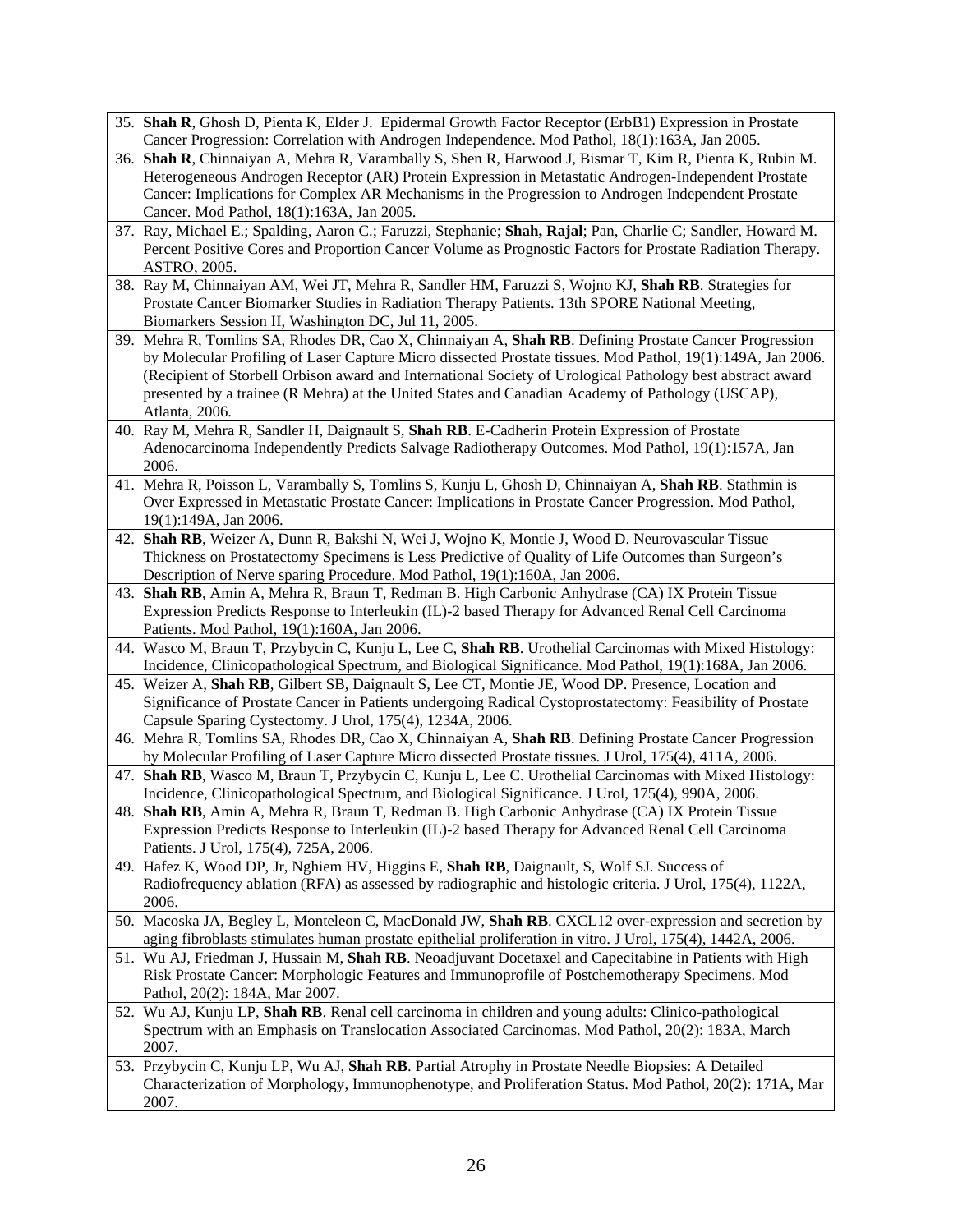- 54. Mehra R, Tomlins S, Shen R, Wang L, Wei JT, Pienta KJ, Rubin M, Chinniayan AM, **Shah RB**. Molecular Signature and Clinical Implications of TMPRSS2 and ETS Transcription Family Genes Fusions in a Surgical Cohort of American Men Treated for Clinically Localized Prostate Cancer. Mod Pathol, 20(2); 163A, Mar 2007.
- 55. Fine SW, Trock B, Reuter VE, Ayala G, Cheville JC, Fearn P, Jenkins RB, Knudsen BS, Loda M, Netto GJ, Said J, **Shah RB**, Simpko J, Troncoso P, True LD, Yang XJ, Rubin MA, DeMarzo AM. Effects of tissue processing on biomarker Analysis in Prostate Needle Biopsies: A Multiinstitutional Study. Mod Pathol, 20(2): 146A, Mar 2007.
- 56. Hall CL, **Shah RB**, Keller ET. Dickkopf-1 expression increases early in prostate cancer development and decreases during progression from primary tumor to metastasis, American Association of Cancer Research Centennial Meeting, Apr 2007.
- 57. Weizer AZ, Ye Z, Hollingsworth JM, Gilbert SM, Dunn RL, **Shah RB**, Wolf JS Jr, Wei JT, Montie JE, Hollenbeck BK. Adoption of New Technology and Health Care Quality: Surgical Margins Following Robotic Prostatectomy. J Urol, 177(4):557, Apr 2007.
- 58. Miller DC, Litwin MS, **Shah RB**, Madison R, Saigal CS. Trends in the use of intraoperative pathological consultation during radical prostatectomy. J Urol, 177(4):563A, Apr 2007.
- 59. Miller DC, Wei JT, **Shah RB**, Spencer BA, Ritchey J, Stewart AK, Dunn RL, Litwin MS. The quality of pathological care for men treated with radical prostatectomy in the United States. J Urol, 177(4):1033A, Apr 2007.
- 60. Hollingsworth JM, Miller DC, Daignault S, **Shah RB**, Hollenbeck BK. Variable Penetrance Of A Consensus Classification Scheme For Renal Cell Carcinoma. J Urol, 177(4):649A, April, 2007.
- 61. Morris DS, Tomlins SA, Laxman B, Mehra R, **Shah RB**, Rubin MA, Wei JT, Chinniayan AM. Adoption of a new technology and health care quality: Surgical margins following robotic prostatectomy. J Urol, 177(4):1703A, Apr, 2007.
- 62. Mehra R, Tomlins S, Shen R, Wang L, Wei JT, Pienta KJ, Rubin M, Chinniayan AM, **Shah RB**. Comprehensive assessment of TMPRSS2 and ETS Transcription Family Genes Fusions in a Surgical Cohort of American Men Treated for Clinically Localized Prostate Cancer. J Urol, 177(4):1436A, Apr, 2007 (Abstract selected as American Urology Association (AUA) (highlight).
- 63. Yang XJ, Zhou M, Hes O, Shen S, Li R, Lopez J, **Shah RB**, Y Yang, Chauang ST, Lin F, Tretiakova MM, Kort EJ, Teh BT. Tubulocystic Carcinoma of the Kidney: Clinicopathological, Immunohistochemical and Molecular characterization. Modern Pathology, 21: 872: 191A, Jan, 2008.
- 64. Mehra R, Tomlins S, Chinniayan AM, **Shah RB**. TMPRSS2: ETS Gene fusions in androgen independent metastatic prostate cancers: An association of TMPRSS2: ERG fusions through intronic deletions and molecular evidence of clonal expansion. Modern Pathol, 21: 170A: 775, Jan, 2008. (Winner of the Stowell-Orbison Certificate of Merit, USCAP, 2008).
- 65. Wasco M, Weizer A, Daignault S, Montie JE, Lee C, **Shah RB**. Assessment of Pathologic Risk Factors for Understaging in Patients with Clinical T1 Bladder Cancers. Modern Pathology, 21: 866: 170A, Jan, 2008.
- 66. Wu A, Wasco M, Daignault S, Kunju LP, Wood DP Jr, Wei JT, **Shah RB**. Correlation of biopsy and radical prostatectomy Gleason score in contemporary extended ≥12 core biopsies practice: Improved correlation with biopsy worst Gleason score. Laboratory Investigation, 88: 869: 190A, Jan, 2008.
- 67. Mehra R, Han Bo, Tomlins S, Wang Lei, Menon A, Wasco MJ, Shen R, Montie JE, Chinniayan AM, **Shah RB**. Heterogeneity of TMPRSS2 Gene Rearrangements in Multifocal Prostate Adenocarcinoma: Molecular evidence for an Independent Group of Diseases. Modern Pathol, 67: 7991: 17A, Jan, 2008.
- 68. Kunju LP, Diagnauli S, Wei JT, **Shah RB**. Should multiple cores with prostate cancer submitted in the same container be assigned individual Gleason scores? Laboratory Investigation, 88: 746: 164A, Jan 2008.
- 69. Mosquera JM, Mehra R, Regan M, Genega EM, Gaston S, Perner S, Connor M, Bueti G, Tomlins DA, **Shah RB**, Wei J, Kearney M, Johnson LA, Tang JM, Chinnaiyan AM, Sandra MG, Rubin MA. Prevalence of TMPRSS2-ERG fusion prostate cancer in men undergoing prostate biopsy in the United States. Laboratory Investigation, 88: 786: 172A, Jan, 2008.
- 70. Sercia L, Yang XJ, Lopez, JI, Hes O, Shen S, Li R, **Shah RB**, Yang Y, Lin F, Tubbs R, Zhou M. Renal tubulocystic carcinoma is related to papillary renal cell carcinoma: Cytogenetic and histologic evidence. Laboratory Investigation, 88: Supplement 1: 180A, Jan, 2008.
- 71. Wasco MJ, Weizer A, Daignault S, You L, Montie JE, Lee CT, **Shah RB**. Assessment of pathologic risk factors for understanding in patients with clinic T1 bladder cancer. Laboratory Investigation, 88: Supplement 1: 189A, Jan, 2008.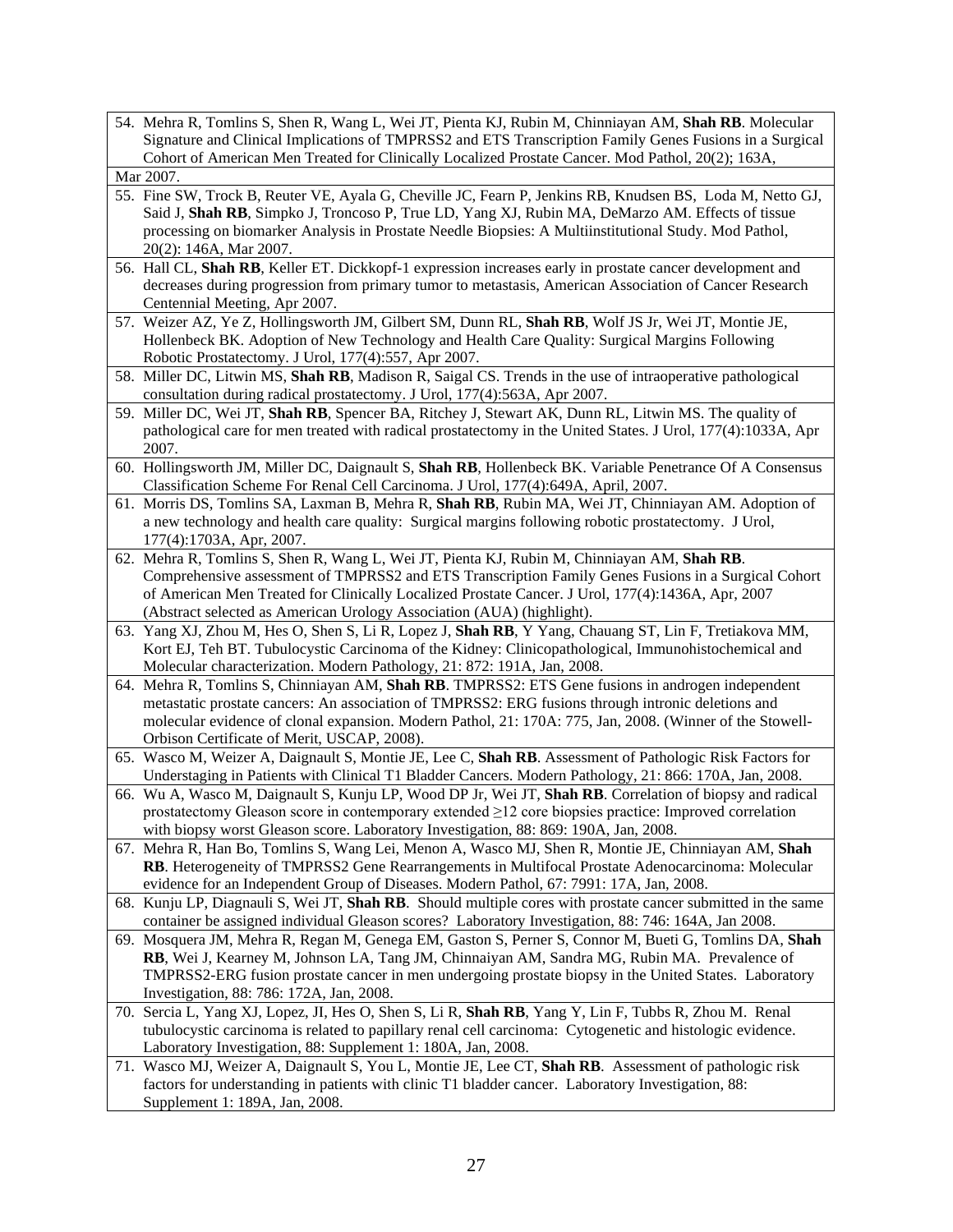- 72. Gobbo S, Eble JN, Grignon DJ, Martignoni G, MacLennan GT, **Shah RB**, Zhang S, Brunelli M, Cheng L. Heat shock proteins 27, 60, and 70 as prognostic markers of prostate cancer. Laboratory Investigation, 88: 714: 157A, Jan, 2008.
- 73. Gobbo S, Eble JN, Grignon DJ, Martignoni G, MacL3ennan GT, **Shah RB**, Zhang S, Brunelli M, Gheng L. Renal papillary clear cell tumor is a distinct entity in the spectrum of renal cell neoplasia: An immunohistochemical and cytogenic analysis. Modern Pathol, 21(1); 715: 157A, Jan, 2008.
- 74. Gobbo S, Eble JN, Maclennan GT, Grignon DJ, **Shah RB**, Zhang S, Martignoni G, Brunelli M, Cheng L. Renal Cell Carcinomas With Papillary Architecture and Clear Cell Components: Diagnostic Utility of Cytogenetical Analyses. Anticancer Research 28 5(C);, 2008.
- 75. Mosquera JM, Perner S, Genega EM, Sanda M, Hofer MD, Mertz KD, Paris PL, Simko J, Bismar TA, Ayala G, **Shah RB**, Loda M, Rubin MA. Characterization of TMPRSS2-Erg fusion high-grade prostatic intraepithelial neoplasia (HGPIN) and potential clinical implications. Modern Pathol, 21(1): 784: 172AS, Jan, 2008.
- 76. Sercia L, Yang XJ, Lopez JI, Hes O, Shenn S, Li R, **Shah RB**, Yang Y, Lin F, Tubbs R, Zhou M. Renal tubulocystic carcinoma is related to papillary renal cell carcinoma: cytogenetic and histological evidence. Laboratory Investigation, 88(1): 824: 180A, Jan, 2008.
- 77. Weizer AZ, Ye Z, Hollingsworth JM, Dunn RL, **Shah RB**, Wolf JS Jr., Wei JT, Montie JE, Hollenbeck BK. Adoption of new technology and healthcare quality: Surgical margins after robotic prostatectomy. Urol Oncol, 26(2): 223-4A, March, 2008.
- 78. **Shah RB**, Daignault S, Kunju LP, Wood DP Jr., Wei JT. Significance of Tertiary Pattern 5 in Prostate Needle Biopsies with Gleason Score 3+4 or 4+3 Prostate Cancer: Pathologic Correlation Following Radical Prostatectomy, In press, Mod Pathol and Laboratory Investigation, 2009.
- 79. Mehra R, Han B, Lonigro R, Suleman K, Tomlins S, Palanisamy N, Wang L, Menon A, Hamstra D, Chinnaiyan AM, **Shah RB**. Assessment of Utility of TMPRSS2:ERG Gene Aberrations To Predict Salvage Radiotherapy Prostate Cancer Outcomes. In press, Mod Pathol and Laboratory Investigation, 2009.
- 80. Han B, Mehra R, Palanisamy N, Suleman K, Zhou M, Chinnaiyan A, **Shah RB**. Comprehensive Assessment of TMPRSS2 and ETS Family Molecular Aberrations in Histologic Variants of Prostate Carcinoma. In press, Mod Pathol and Laboratory Investigation, 2009.
- 81. Han B, Mehra R, Palanisamy N, Chinnaiyan AM, **Shah RB**. Comprehensive FISH Assessment Shows Association of PTEN Deletion with ERG Rearrangement during Prostate Cancer Development. In press, Mod Pathol and Laboratory Investigation, 2009.
- 82. Wasco M, Bradley D, **Shah RB**. Nested Urothelial Carcinoma: A Clinicopathologic and Immunohistochemical Analysis of 33 Cases. In press, Mod Pathol and Laboratory Investigation, 2009.
- 83. Wasco M, Carvalho J, Siddiqui J, Kunju LP, Thomas D, **Shah RB**. Analysis of Novel Immunohistochemical Markers with a Cluster Analysis Approach to Define an Optimal Panel for the Differential Diagnosis of Renal Epithelial Neoplasms with Eosinophilic Cytoplasm. In press, Mod Pathol and Laboratory Investigation, 2009.
- 84. Zhou M, Magi-Galluzzi C, **Shah RB**. Atypical Cribriform Lesions of the Prostate: Implications for Diagnosis in Prostate Biopsies. In press, Mod Pathol and Laboratory Investigation, 2009.
- 85. Vankalakunti M, Gown AM, Gupta, **Shah RB**, Parakh RS, Westfall DE, Amin M, Luthringer DJ, Goldstein LC, Amin MB. An Analysis of INI1 Nuclear Expression in Collecting Duct Carcinoma (CDC) and Renal Medullary Carcinoma (RMC): Diagnostic and Pathogenetic Implications. Modern Pathology, 23: 225A-225A 1006 Suppl. / Laboratory Investigation, 90: 225A-225A 1006 Suppl. Feb 2010.
- 86. Vankalakunti M, Westfall DE, Parakh RS, Gupta R, **Shah RB**, Amin M, Gown AM, Goldstein LC, Amin MB. Immunohistochemical (IHC) Expression of Ulex Europaeus Agglutinin-1 (UEA-1) in the Spectrum of Adult Renal Epithelial Neoplasms – A Study of 165 Cases. Modern Pathology, 23: 225A-225A 1005 Suppl. / Laboratory Investigation, 90: 225A-225A 1005 Suppl. Feb 2010.
- 87. Shukla A, Carvalho J, **Shah RB**, Kunju LP. Unclassified Renal Cell Carcinoma: Clinico-Pathologic and Immunohistochemical Analysis. Modern Pathology, 23: 219A-219A 979 Suppl. / Laboratory Investigation, 90: 219A-219A 979 Suppl. Feb 2010.
- 88. Sangoi AR, Beck AH, Amin MB, Cheng L, Epstein JI, Hansel DE, Iczkowski KA, Ro JY, Lopez-Beltran A, Oliva E, Paner GP, Reuter VE, **Shah RB**, Shen SS, Tamboli P, McKenney JK. Interobserver Reproducibility (IOR) in the Diagnosis of Invasive Micropapillary Carcinoma (MPC) of the Genitourinary Tract Among Expert Urologic Pathologists. Modern Pathology, 23:216A-216A 965 Suppl. / Laboratory Investigation, 90: 216A-216A 965 Suppl. Feb 2010.
- 89. Mehra R, Han B, Kumar-Sinha C, Jing X, Cao X, Granger J, Shanker S, Smith DC, **Shah RB**, Chinnaiyan AM, Pienta KJ. Identification and Characterization of Viable Bone Metastases from Rapid Autopsies of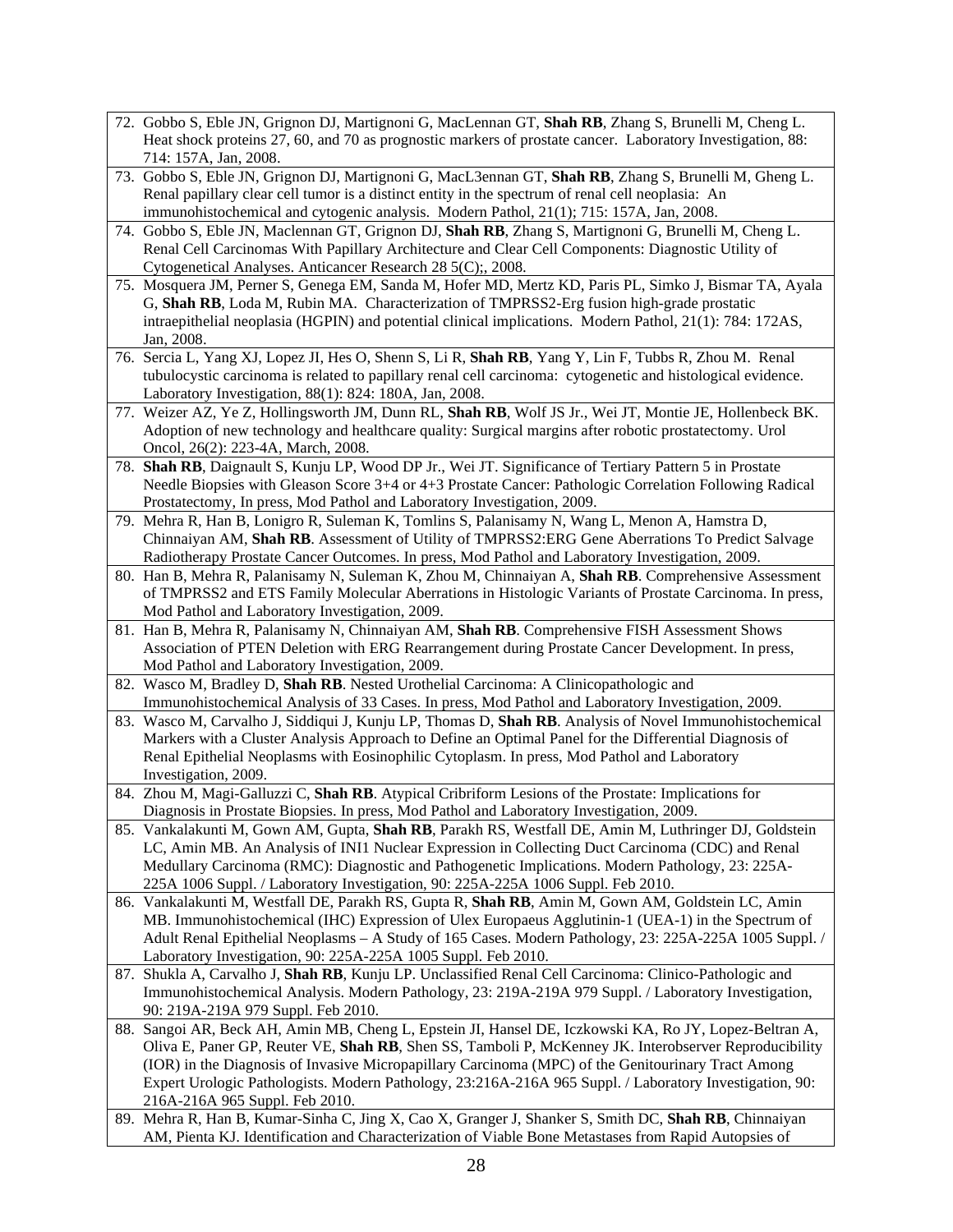Androgen Independent Prostate Cancer Patients. Modern Pathology, 23: 206A-206A 916 Suppl. / Laboratory Investigation, 90: 206A-206A 916 Suppl. Feb 2010.

- 90. Han B, Suleman K, Chinnaiyan AM, Zhou M, **Shah RB**. Characterization of ERG Gene Aberrations in Atypical Cribriform Lesions of the Prostate. Modern Pathology 23:195A-195A 864 Suppl. / Laboratory Investigation, 90: 195A-195A Suppl. Feb 2010.
- 91. Hameed O, Dailey VL, Al-Ahmadie HA, Amin MB, Bismar TA, Cheng L, Hansel DE, Humphrey PA, McKenney JK, Netto GJ, Paner GP, Ro J, **Shah RB**, Trpkov K, Zhou M. Interobserver Variability in Determining Carcinoma Extent Based on Percentage in Radical Prostatectomy (RP) Specimens. Modern Pathology, 23: 195A-195A 863 Suppl. / Laboratory Investigation, 90: 195A-195A 863 Suppl. Feb. 2010.
- 92. Carvalho JC, Thomas, DG, McHugh, JB, **Shah RB**, Kunju LP. P63 Is Useful in Distinguishing Collecting Duct Renal Carcinoma from Its Morphologic Mimics. Modern Pathology, 23:182A-183A 806 Suppl. / Laboratory Investigation, 90: 182A-183A 806 Suppl. Feb 2010.
- 93. Kunju LP, **Shah RB**. Variant Histologic Differentiation in Urothelial Carcinoma is Frequently Under-Recognized and Documented in Community Practice. Modern Pathology 23:201A-201A 894 Suppl. / Laboratory Investigation 90: 201A-201A 894 Suppl. Mar 2010.
- 94. Williamson SR, Zhang S, Lopez-Beltran A, **Shah RB**, Montiron R, Tan P, Wamg M, Baldrige LA, MacLennan GT, Cheng L. Lymphoepithelioma-like Carcinoma of the Urinary Bladder: Clinicopathologic, Immunohistochemical, and Molecular Features. Modern Pathology, 24:230A 973, 2011.
- 95. Mehra R, Asangani I, Lonigro R, Cao X, Philips NE, Suleman K, Varambally S, Rubin MA, **Shah RB**, Pienta KJ. MMSET is associated with prostate cancer progression and overexpressed in androgen independent metastatic prostate cancer. Modern Pathology, 24: 210A 888, 2011.
- 96. **Shah RB**, Lonigro Robert, Brummell B, Siddiqui J, Spaulding B, Chinniayan A, Mehra R. Antibody based detection of ERG gene fusions in prostate cancer: An Immunohistochemical study comparing C- and Nterminus ERG antibodies. Modern Pathology 25: 240A 2012.
- 97. Tadros Y, Brummell B, Zhou M, **Shah RB**. How often does ERG contribute to resolving an "Atypical Glands Suspicious for Cancer" diagnosis in prostate biopsies beyond that provided by basal cell and Alpha-Methylacyl-CoA-Racemase (AMACR) markers? Modern Pathology 25: 244A, 2012.
- 98. **Shah RB**, Tadros Y. Incidence and Clinicopathological Characteristics of Gleason Pattern 5 Prostate Cancer in Contemporary Needle Biopsies Series: A Prospective Study. Mod Pathol 27, Supplement 2: 263A, 2014.
- 99. **Shah RB**, DeMarzo A. Heterogeneity of PTEN and ERG biomarkers expression in prostate cancer needle biopsies with more than one core positive: Implications for biomarkers sampling strategy. MP79-13 The Journal of Urology 19(4); e934-e935, Apr 2014.
- 100.**Shah RB**, DeMarzo A. Heterogeneity of PTEN and ERG biomarkers expression in prostate cancer needle biopsies with more than one core positive: Implications for biomarkers sampling strategy. Mod Pathol 27, Supplement 2: 260A, 2014.
- 101.Zhou M, Li J, Cheng L, Egevad L, Deng FM, Kunju LP, Magi-Galluzzi C, Melamed J, Mehra R, Mendrinos S, Osunkoya AO, Paner, G, Shen SS, Tsuzuki T, Trpkov K, Tian W, Yang XJ, **Shah R**. Interobserver reproducibility in grading "Poorly Formed Glands" as Gleason pattern 4 prostate cancer among urologic Pathologists. Mod Pathol 28, Supplement 2, 271A, 2015.
- 102.**Shah R**, Nicolau A, Moss T, Mendrinos S. PTEN protein loss and genomic deletions in prostate cancer: A comparative study of immunohistochemistry and four-color FISH assay. Mod Pathol 28, Supplement 2, 259A, 2015.
- 103.**Shah R**, Li J, Cheng L, Egevad L, Deng FM, Fine SW, Kunju LP, Melamed J, Mehra R, Osunkoya AO, Paner, G, Shen SS, Tsuzuki T, Trpkov K, Tian W, Yang XJ, Zhou M. Diagnosis of Gleason pattern 5 prostate adenocarcinoma on core needle biopsy: An interobserver reproducibility study among urologic pathologists. Mod Pathol 28, Supplement 2, 259A, 2015.
- 104.Mendrinos S, Hansen Monica, **Shah R**. Predictive value of pathologic parameters and ERG oncoprotein expression in the stratification of prostate cancer risk associated with diagnosis of High-grade prostatic intraepithelial neoplasia (HGPIN) in prostate needle biopsy. MP86-02 The Journal of Urology 193(4);e1075, Apr 2015.
- 105.**Shah R**, Mendrionos S. Predictive value of pathologic parameters and ERG oncoprotein expression in the stratification of prostate cancer risk associated with diagnosis of High-grade prostatic intraepithelial neoplasia (HGPIN) in prostate needle biopsy. Mod Pathol 28, Supplement 2, 245A, 2015.
- 106.Li J, Amin A, Bhalla R, Das K, Deng FM, Lee, P, Matoso A, Melamed J, Mendrinos S, Tian W, Yaskiv O, **Shah R**, Zhou M. Quantifying Gleason pattern 4 prostate cancer in prostate needle biopsy: An Interobserver study (979). Mod Pathol, 2016.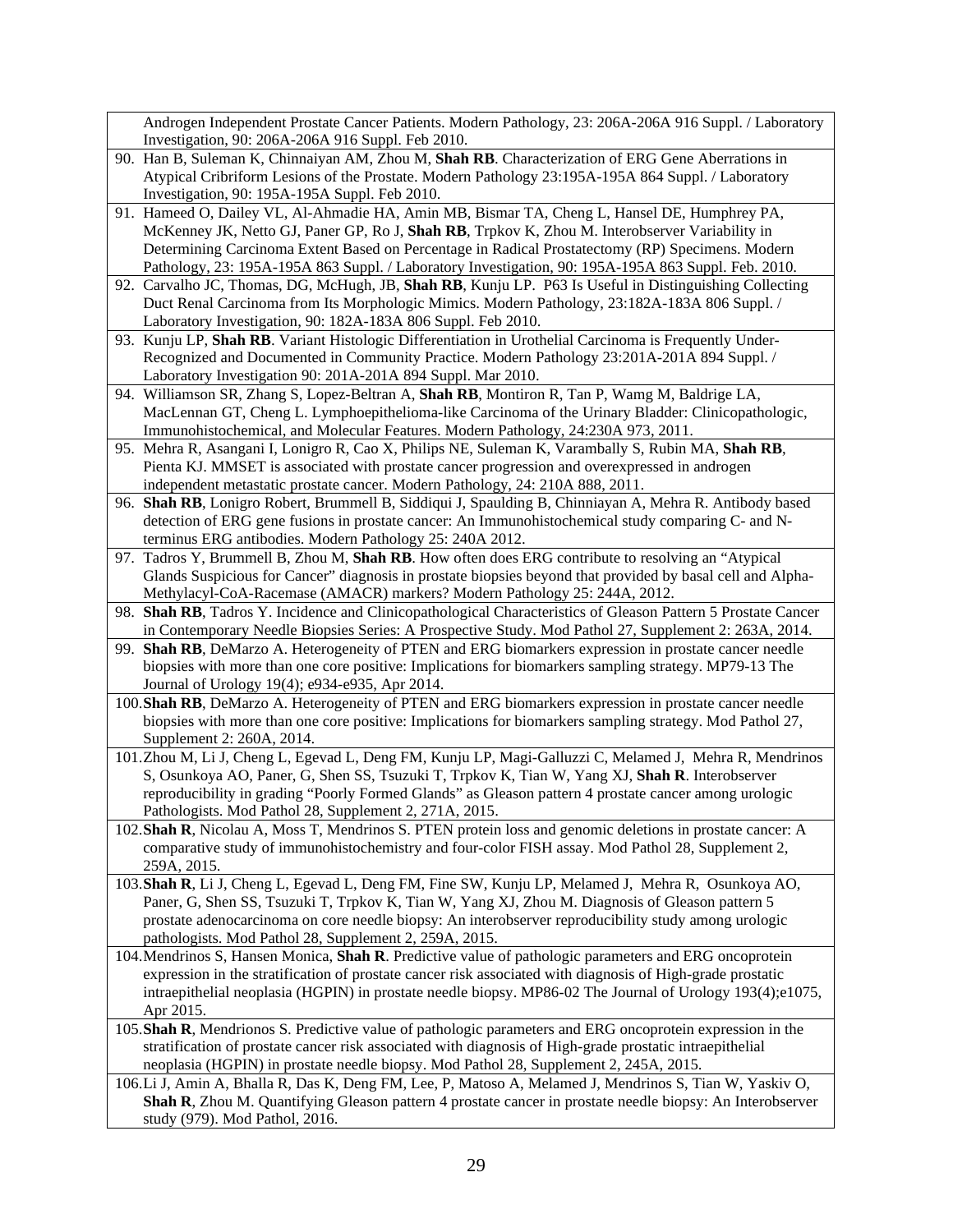107.Li J, **Shah R**, Amin A, Bhalla R, Das K, Deng FM, Lee, P, Matoso A, Melamed J, Mendrinos S, Tian W, Yaskiv O, Zhou M. Diagnostic accuracy of sub patterns of Gleason pattern 4 prostate cancer morphological sub patterns (977). Mod Pathol, 2016.

108.Tian W, Kroman E, Flejter WL, **Shah R**. Isolated 9p21 deletion detected by UroVysion fluorescence in-situ hybridization in urine samples: A study of 69 cases with emphasis on clinicopathological features and outcome (1058). Mod Pathol, 2016.

- 109.Hickman R, Yu H, Kong M, **Shah R**, Zhou M, Melamed J, Deng FM. Atypical cribriform lesion of the prostate shares similar ERG and PTEN expression patterns as intraductal carcinoma of the prostate and is associated with a higher stage and grade than invasive cancer alone (949). Mod Pathol, 2016.
- 110.**Shah R**, Leandro G, Bentley J, Chaterjee M, Romerocases G, Tian W, Tadros Y, Yoon J, Mendrinos S. Diagnostic of limited prostate adenocarcinoma on core needle biopsy: An improvement of interobserver reproducibility using comprehensive morphological and molecular criteria (1041). Mod Pathol, 2016.
- 111.Li J, Bu F, Deng FM, Lee P, Melamed J, **Shah R**, Zhou M. High-grade prostatic intraepithelial neoplasia with adjacent small atypical glands (PINATYP): Reappraisal of diagnostic criteria (978). Mod Pathol, 2016.
- 112.**Shah R**, Tian W, Zhou M, Li J. High grade prostatic intraepithelial neoplasia with adjacent small atypical glands (PINATYP) on core needle biopsy: A clinicopathologic analysis of 54 cases with emphasis on predictors of prostate cancer (1042). Mod Pathol, 2016.
- 113.**Shah R**, Shore K, Yoon J, Tian W, Mendrinos S. Morphologic correlates of PTEN loss prostate cancer. Mod Pathol, 2018.

## **Books/Textbooks**

|    | <b>Shah RB,</b> Zhou M. "Interpretation of Prostate Needle Biopsies: An Illustrated Guide" Publisher: Springer, |
|----|-----------------------------------------------------------------------------------------------------------------|
|    | October 2011.                                                                                                   |
| Ź. | <b>Shah RB,</b> Zhou M. "Interpretation of Prostate Needle Biopsies: An Illustrated Guide" Publisher: Springer, |
|    | 2nd edition, August 2019.                                                                                       |

### **Proceedings of Meetings**

- 1. A multi-parametric study of colorectal adenocarcinomas of adolescents and young adults: comparisons with adenocarcinoma of the older age group". Presentation at XVI International Cancer Congress, New Delhi, October 1994.
- 2. "Histological and Histochemical Characterization of Intraluminal Seminal Vesicle Secretions: Particular Emphasis on its Crystalloid Morphology" at American Society of Clinical Pathologist Meeting, New Orleans, October 1999.
- 3. "Proliferative Inflammatory Atrophy in Prostate Cancer: Implications as a Potential Neoplastic Precursor" at 89th Annual United States and Canadian Academy of Pathology, New Orleans, March, 2000.
- 4. "Molecular Profiling to Distinguish Flat Urothelial Carcinoma in Situ from Reactive Changes after BCG Therapy" at 90th Annual United States and Canadian Pathology Meeting, Atlanta, March 2001.
- 5. "Epidermal Growth Factor Receptor Expression is Up-Regulated in Clear Cell Renal Carcinoma: Immunohistochemical Tissue Array Confirmation of cDNA Expression Analysis" at 90th Annual United States and Canadian Pathology, Atlanta, March 2001; and also at 2001 Annual Meeting of American Urological Association, Anaheim, CA, June 4, 2001.
- 6. "Comparison of the Basal Cell-Specific Markers, 34βE12 and p63, in the Diagnosis of Prostate Cancer." United States and Canadian Academy of Pathology, Chicago, February, 2002.
- 7. "Diagnostic Utility of Basal Cell Cocktail (p63+34 $\beta$ E12) in the Diagnosis of Atypical Prostate Glandular Proliferations". United and Canadian Academy of Pathology, Washington D.C., March, 2003.
- 8. "Diagnostic Utility of Basal Cell Cocktail (p63+34βE12) in the Diagnosis of Atypical Prostate Glandular Proliferations" American Urology Association Meeting, Chicago, April, 2003.
- 9. E-Cadherin Protein Expression of Prostate Adenocarcinoma Independently Predicts Salvage Radiotherapy Outcomes, The United States and Canadian Academy of Pathology, Atlanta, February 14, 2006.
- 10. Neurovascular Tissue Thickness on Prostatectomy Specimens is Less Predictive of Quality of Life Outcomes than Surgeon's Description of Nerve Sparing Procedure. The United States and Canadian Academy of Pathology, Atlanta, February 15, 2006.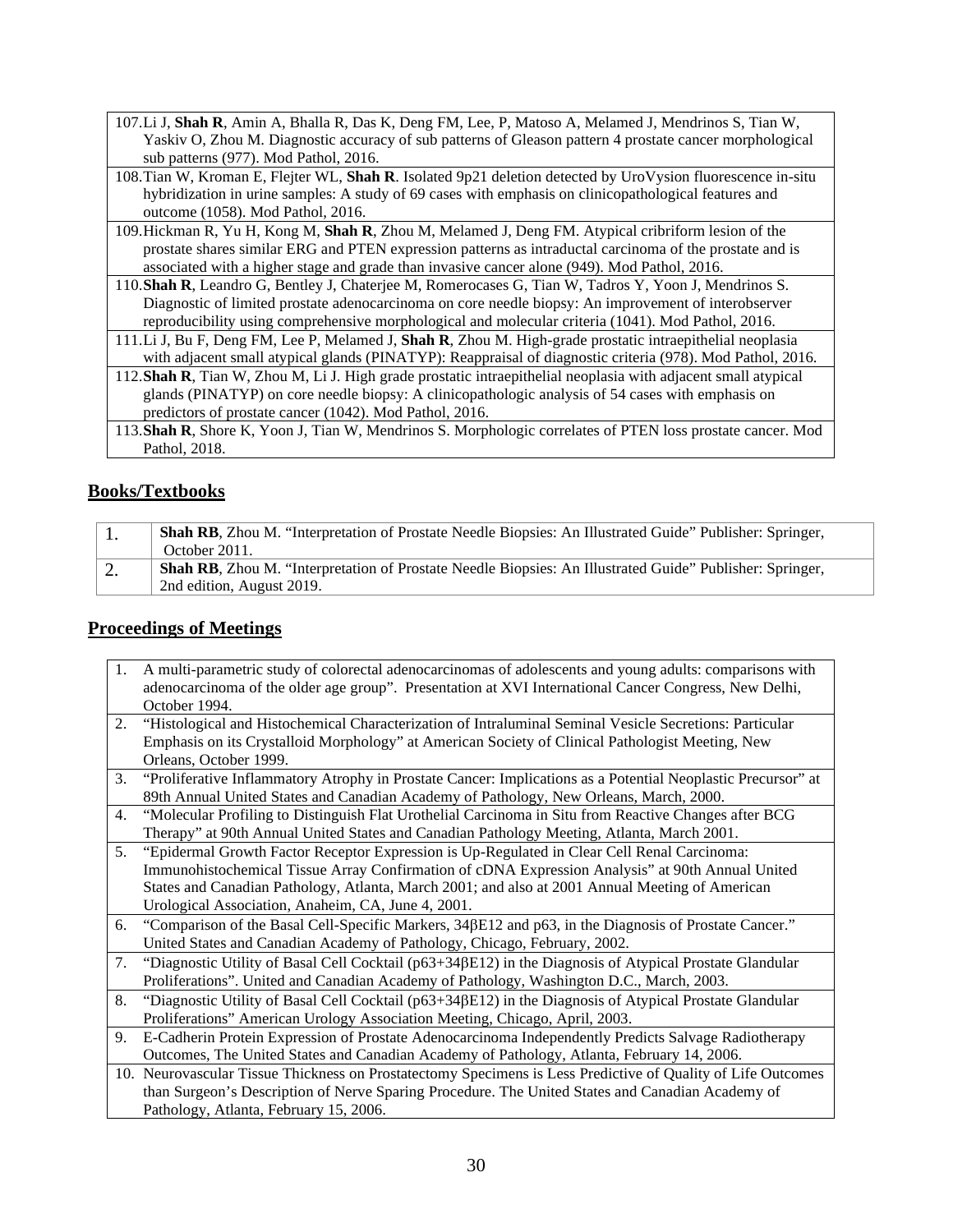- 11. High Carbonic Anhydrase (CA) IX Protein Tissue Expression Predicts Response to Interleukin (IL)-2 based Therapy for Advanced Renal Cell Carcinoma Patients. The United States and Canadian Academy of Pathology, Atlanta, February 14, 2006.
- 12. High Carbonic Anhydrase (CA) IX Protein Tissue Expression Predicts Response to Interleukin (IL)-2 based Therapy for Advanced Renal Cell Carcinoma Patients. The American Urology Association meeting, Atlanta, May 22, 2006.
- 13. Defining Prostate Cancer Progression by Molecular Profiling of Laser Capture Micro dissected Prostate tissues. The American Urology Association meeting, Atlanta, May 21, 2006.
- 14. Urothelial Carcinomas with Mixed Histology: Incidence, Clinicopathological Spectrum, and Biological Significance. The American Urology Association meeting, Atlanta, May 22, 2006.
- 15. Defining Prostate Cancer Progression by Molecular Profiling of Laser Capture Micro Dissected Prostate Tissues. The SPORE meeting, Baltimore, July 21, 2006.
- 16. "Comprehensive assessment of TMPRSS2 and ETS gene fusion assessment in clinically localized prostate cancer"- The American Urology Association (AUA) meeting, Anaheim, CA, May 22, 2007 (Selected as AUA highlights).
- 17. "Comprehensive assessment of TMPRSS2 and ETS gene fusion assessment in clinically localized prostate cancer"- The 3rd Michigan Urology Symposium, Ann Arbor, MI, June 12, 2007.
- 18. "Heterogeneity of TMPRSS2 Gene Rearrangements in Multifocal Prostate Adenocarcinoma: Molecular evidence for an Independent Group of Diseases" – 97th annual meeting, United States and Canadian Academy of Pathology, Denver, CO, 2008.
- 19. "Assessment of Pathologic Risk Factors for Under Staging in Patients with Clinical T1 Bladder Cancers" 97th annual meeting, United States and Canadian Academy of Pathology, Denver, CO, 2008.
- 20. "Characterization of TMPRSS2-ETS Gene Aberrations in Androgen Independent Metastatic Prostate Cancer" – Platform presentation, The American Urology Association (AUA) meeting, Orlando, FL, May 19, 2008.
- 21. "Significance of Tertiary Pattern 5 in Prostate Needle Biopsies with Gleason Score 3+4 or 4+3 Prostate Cancer: Pathologic Correlation Following Radical Prostatectomy, March 11th, 98th annual meeting, United States and Canadian Academy of Pathology, Boston, MA, 2009.
- 22. "Nested Urothelial Carcinoma: A Clinicopathologic and Immunohistochemical Analysis of 33 cases", The American urology association (AUA) meeting, Chicago, IL, April 27, 2009.
- 23. "Significance of Tertiary Pattern 5 in Prostate Needle Biopsies with Gleason Score 3+4 or 4+3 Prostate Cancer: Pathologic Correlation Following Radical Prostatectomy, The American urology association (AUA) meeting, Chicago, IL, April 29, 2009.
- 24. "ETS Gene Aberrations in Atypical Cribriform Lesions of the Prostate: Implications for the Distinction between Intraductal Carcinoma of the Prostate and Cribriform High-Grade Prostatic Intraepithelial Neoplasia" March 22nd, 99th annual meeting, United States and Canadian Academy of Pathology, Washington DC, 2010.
- 25. "Variant (Divergent) Histologic Differentiation in Urothelial Carcinoma is Frequently Under-recognized and Under-reported in Community Practice, The American Urology Association (AUA) meeting, San Francisco, CA, May 31, 2010.
- 26. "Antibody-Based Detection of ERG Gene Fusions in Prostate Cancer: An Immunohistochemical study Comparing C- and N-terminus ERG Antibodies". March 19th, 101st annual meeting, United States and Canadian Academy of Pathology, Vancouver, BC, Canada. 2012.
- 27. "How Often Does ERG Contribute to Resolving an "Atypical Glands Suspicious for Cancer" Diagnosis in Prostate Biopsies Beyond That Provided by Basal Cell and Alpha-Methylacyl-CoA-Racemase (AMACR) Markers?" March 19th, 101st annual meeting, United States and Canadian Academy of Pathology, Vancouver, BC, Canada. 2012.
- 28. "Incidence and Clinicopathological Characteristics of Gleason Pattern 5 Prostate Cancer in Contemporary Needle Biopsies Series: A Prospective Study". Poster presentation. The United States and Canadian Academy of Pathology Meeting, San Diego, CA, 2014.
- 29. "Heterogeneity of PTEN and ERG biomarkers expression in prostate cancer needle biopsies with more than one core positive: Implications for biomarkers sampling strategy". Poster presentation. The United States and Canadian Academy of Pathology Meeting, San Diego, CA, 2014.
- 30. "Heterogeneity of PTEN and ERG biomarkers expression in prostate cancer needle biopsies with more than one core positive: Implications for biomarkers sampling strategy". Moderated poster presentation. The American Urology Association meeting, Orlando, FL, 2014.